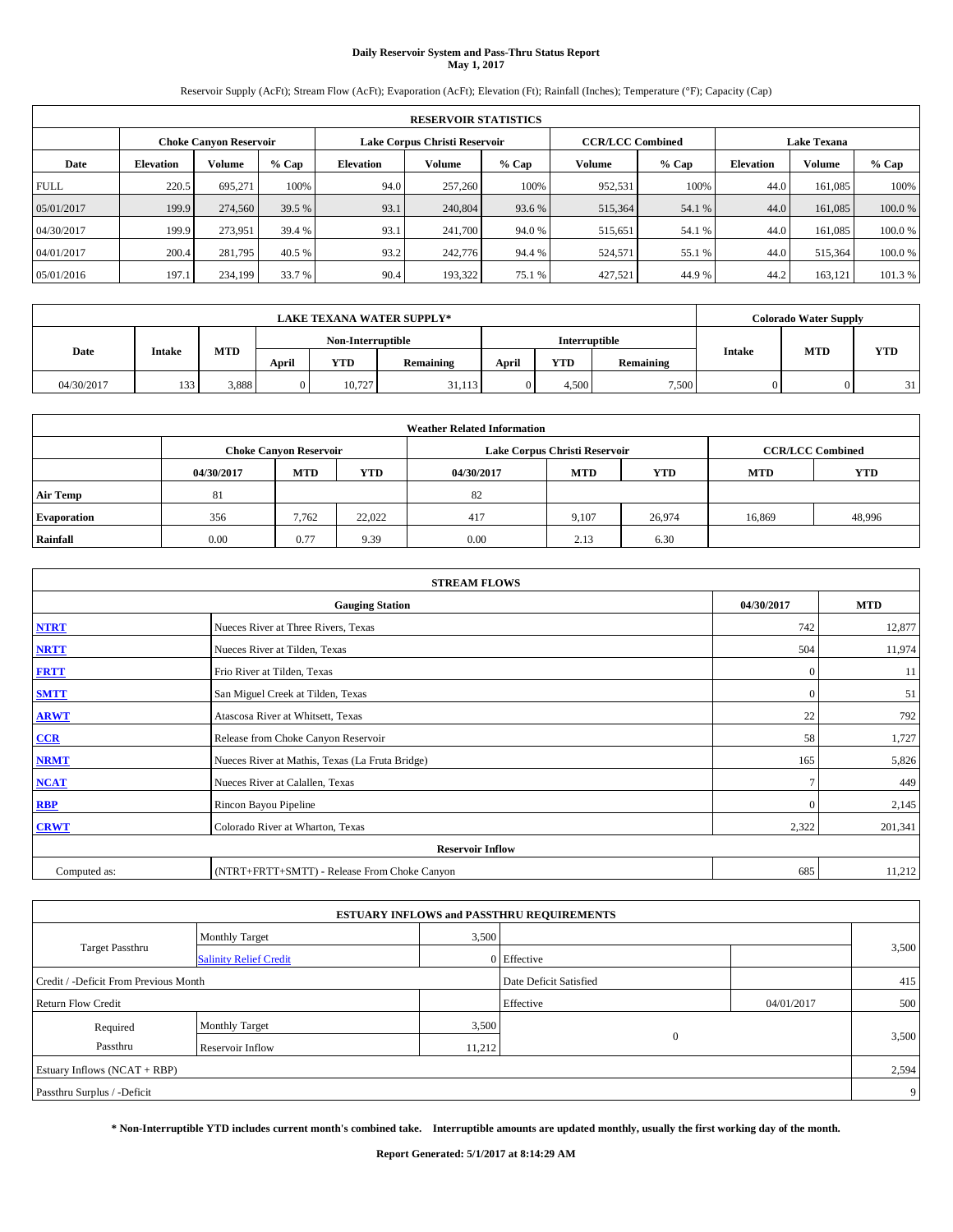# **Daily Reservoir System and Pass-Thru Status Report May 2, 2017**

Reservoir Supply (AcFt); Stream Flow (AcFt); Evaporation (AcFt); Elevation (Ft); Rainfall (Inches); Temperature (°F); Capacity (Cap)

|             | <b>RESERVOIR STATISTICS</b> |                        |         |                  |                                                          |         |               |         |                  |                    |         |  |
|-------------|-----------------------------|------------------------|---------|------------------|----------------------------------------------------------|---------|---------------|---------|------------------|--------------------|---------|--|
|             |                             | Choke Canvon Reservoir |         |                  | <b>CCR/LCC Combined</b><br>Lake Corpus Christi Reservoir |         |               |         |                  | <b>Lake Texana</b> |         |  |
| Date        | <b>Elevation</b>            | Volume                 | $%$ Cap | <b>Elevation</b> | Volume                                                   | $%$ Cap | <b>Volume</b> | $%$ Cap | <b>Elevation</b> | <b>Volume</b>      | % Cap   |  |
| <b>FULL</b> | 220.5                       | 695.271                | 100%    | 94.0             | 257,260                                                  | 100%    | 952,531       | 100%    | 44.0             | 161.085            | 100%    |  |
| 05/02/2017  | 199.9                       | 274,105                | 39.4 %  | 93.1             | 240,804                                                  | 93.6 %  | 514,909       | 54.1 %  | 44.0             | 161,085            | 100.0%  |  |
| 05/01/2017  | 199.9                       | 274,560                | 39.5 %  | 93.1             | 240,804                                                  | 93.6 %  | 515,364       | 54.1 %  | 44.0             | 161.085            | 100.0%  |  |
| 04/02/2017  | 200.4                       | 282,107                | 40.6 %  | 93.2             | 243.136                                                  | 94.5 %  | 525,243       | 55.1 %  | 44.0             | 514,909            | 100.0%  |  |
| 05/02/2016  | 197.0                       | 232,438                | 33.4 %  | 90.5             | 195,009                                                  | 75.8%   | 427,447       | 44.9%   | 44.2             | 163,121            | 101.3 % |  |

|            | <b>LAKE TEXANA WATER SUPPLY*</b>                                                                    |     |       |                   |        |  |               |            |            |  | <b>Colorado Water Supply</b> |
|------------|-----------------------------------------------------------------------------------------------------|-----|-------|-------------------|--------|--|---------------|------------|------------|--|------------------------------|
|            |                                                                                                     |     |       | Non-Interruptible |        |  | Interruptible |            |            |  |                              |
| Date       | <b>MTD</b><br><b>Intake</b><br><b>YTD</b><br><b>YTD</b><br>April<br>April<br>Remaining<br>Remaining |     |       |                   |        |  | Intake        | <b>MTD</b> | <b>YTD</b> |  |                              |
| 05/01/2017 | 134                                                                                                 | 134 | 3,888 | 10,861            | 30,979 |  | 4.500         | 7,500      |            |  | 31                           |

| <b>Weather Related Information</b> |            |                               |            |            |                               |                         |                          |        |  |  |  |
|------------------------------------|------------|-------------------------------|------------|------------|-------------------------------|-------------------------|--------------------------|--------|--|--|--|
|                                    |            | <b>Choke Canyon Reservoir</b> |            |            | Lake Corpus Christi Reservoir | <b>CCR/LCC Combined</b> |                          |        |  |  |  |
|                                    | 05/01/2017 | <b>MTD</b>                    | <b>YTD</b> | 05/01/2017 | <b>MTD</b>                    | <b>YTD</b>              | <b>YTD</b><br><b>MTD</b> |        |  |  |  |
| <b>Air Temp</b>                    | 90         |                               |            | 89         |                               |                         |                          |        |  |  |  |
| <b>Evaporation</b>                 | 329        | 329                           | 22,351     | 428        | 428                           | 27,402                  | 757                      | 49,753 |  |  |  |
| Rainfall                           | 0.00       | 0.00                          | 9.39       | 0.00       | 0.00                          | 6.30                    |                          |        |  |  |  |

|              | <b>STREAM FLOWS</b>                             |              |                  |  |  |  |  |  |  |  |  |
|--------------|-------------------------------------------------|--------------|------------------|--|--|--|--|--|--|--|--|
|              | 05/01/2017                                      | <b>MTD</b>   |                  |  |  |  |  |  |  |  |  |
| <b>NTRT</b>  | Nueces River at Three Rivers, Texas             | 552          | 552              |  |  |  |  |  |  |  |  |
| <b>NRTT</b>  | Nueces River at Tilden, Texas                   | 403          | 403              |  |  |  |  |  |  |  |  |
| <b>FRTT</b>  | Frio River at Tilden, Texas                     | $\mathbf{0}$ | $\boldsymbol{0}$ |  |  |  |  |  |  |  |  |
| <b>SMTT</b>  | San Miguel Creek at Tilden, Texas               | $\mathbf{0}$ | $\overline{0}$   |  |  |  |  |  |  |  |  |
| <b>ARWT</b>  | Atascosa River at Whitsett, Texas               | 18           | 18               |  |  |  |  |  |  |  |  |
| CCR          | Release from Choke Canyon Reservoir             | 58           | 58               |  |  |  |  |  |  |  |  |
| <b>NRMT</b>  | Nueces River at Mathis, Texas (La Fruta Bridge) | 113          | 113              |  |  |  |  |  |  |  |  |
| <b>NCAT</b>  | Nueces River at Calallen, Texas                 | 30           | 30               |  |  |  |  |  |  |  |  |
| <b>RBP</b>   | Rincon Bayou Pipeline                           | $\Omega$     | $\mathbf{0}$     |  |  |  |  |  |  |  |  |
| <b>CRWT</b>  | Colorado River at Wharton, Texas                | 2,164        | 2,164            |  |  |  |  |  |  |  |  |
|              | <b>Reservoir Inflow</b>                         |              |                  |  |  |  |  |  |  |  |  |
| Computed as: | (NTRT+FRTT+SMTT) - Release From Choke Canyon    | 495          | 495              |  |  |  |  |  |  |  |  |

| <b>ESTUARY INFLOWS and PASSTHRU REQUIREMENTS</b> |                               |                        |             |     |        |  |  |  |  |  |
|--------------------------------------------------|-------------------------------|------------------------|-------------|-----|--------|--|--|--|--|--|
|                                                  | <b>Monthly Target</b>         | 23,500                 |             |     |        |  |  |  |  |  |
| Target Passthru                                  | <b>Salinity Relief Credit</b> |                        | 0 Effective |     | 23,500 |  |  |  |  |  |
| Credit / -Deficit From Previous Month            |                               | Date Deficit Satisfied |             | 9   |        |  |  |  |  |  |
| <b>Return Flow Credit</b>                        |                               | Effective              | 05/01/2017  | 500 |        |  |  |  |  |  |
| Required                                         | <b>Monthly Target</b>         | 23,500                 |             |     |        |  |  |  |  |  |
| Passthru                                         | Reservoir Inflow              | 495                    | $\Omega$    |     | 495    |  |  |  |  |  |
| Estuary Inflows (NCAT + RBP)                     |                               |                        |             |     |        |  |  |  |  |  |
| Passthru Surplus / -Deficit                      |                               |                        |             |     |        |  |  |  |  |  |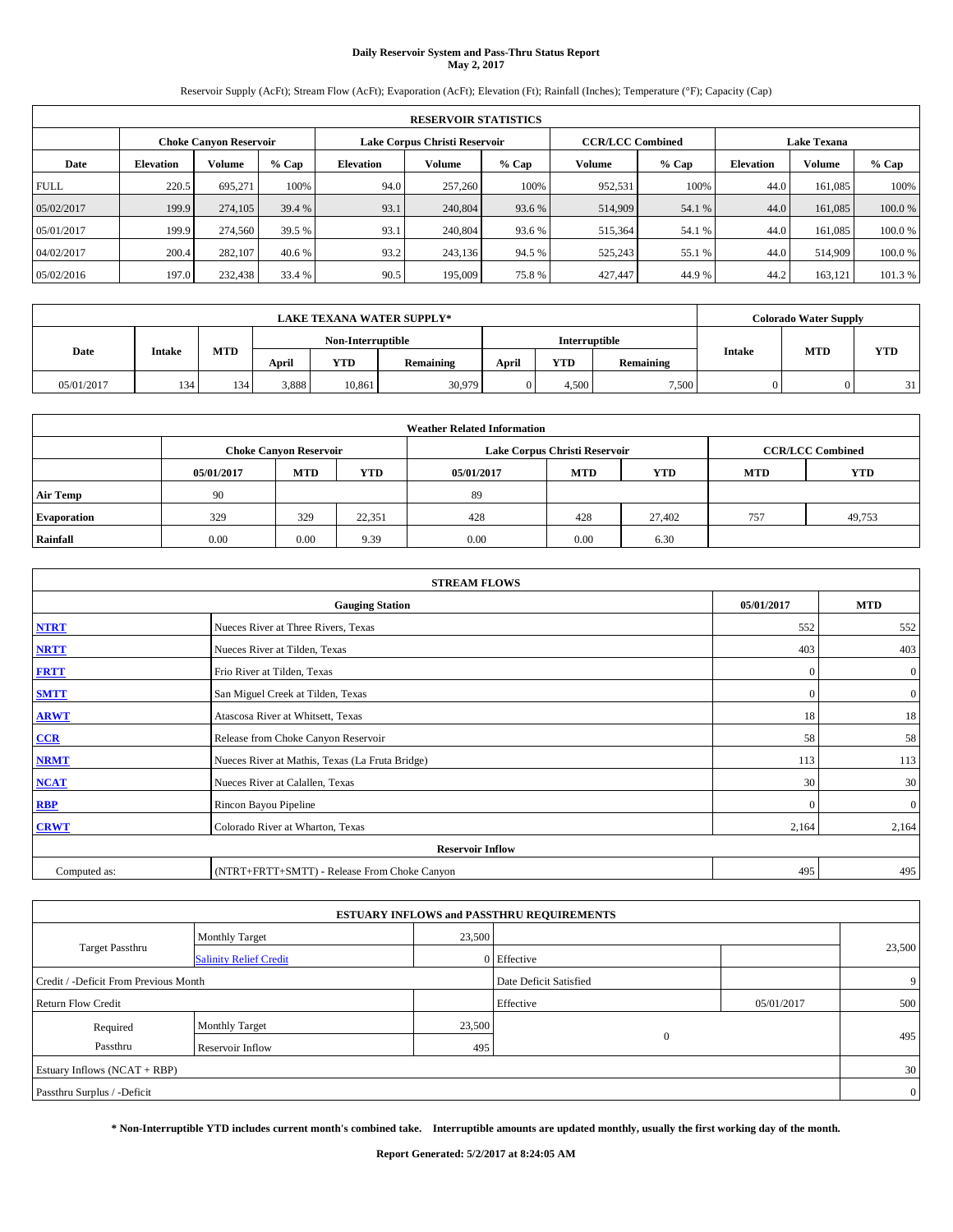# **Daily Reservoir System and Pass-Thru Status Report May 3, 2017**

Reservoir Supply (AcFt); Stream Flow (AcFt); Evaporation (AcFt); Elevation (Ft); Rainfall (Inches); Temperature (°F); Capacity (Cap)

|             | <b>RESERVOIR STATISTICS</b> |                        |         |                  |                                                          |         |               |         |                  |                    |         |  |
|-------------|-----------------------------|------------------------|---------|------------------|----------------------------------------------------------|---------|---------------|---------|------------------|--------------------|---------|--|
|             |                             | Choke Canvon Reservoir |         |                  | <b>CCR/LCC Combined</b><br>Lake Corpus Christi Reservoir |         |               |         |                  | <b>Lake Texana</b> |         |  |
| Date        | <b>Elevation</b>            | Volume                 | $%$ Cap | <b>Elevation</b> | Volume                                                   | $%$ Cap | <b>Volume</b> | $%$ Cap | <b>Elevation</b> | <b>Volume</b>      | % Cap   |  |
| <b>FULL</b> | 220.5                       | 695.271                | 100%    | 94.0             | 257,260                                                  | 100%    | 952,531       | 100%    | 44.0             | 161.085            | 100%    |  |
| 05/03/2017  | 199.8                       | 272,264                | 39.2 %  | 93.1             | 240,446                                                  | 93.5 %  | 512,710       | 53.8%   | 43.9             | 160,156            | 99.4 %  |  |
| 05/02/2017  | 199.9                       | 274,105                | 39.4 %  | 93.1             | 240,804                                                  | 93.6 %  | 514,909       | 54.1 %  | 44.0             | 161.085            | 100.0%  |  |
| 04/03/2017  | 200.4                       | 282,107                | 40.6 %  | 93.2             | 243.315                                                  | 94.6 %  | 525,422       | 55.2 %  | 44.0             | 512,710            | 100.0%  |  |
| 05/03/2016  | 197.1                       | 233,386                | 33.6 %  | 90.3             | 192.985                                                  | 75.0%   | 426,371       | 44.8%   | 44.3             | 164,106            | 101.9 % |  |

|            | <b>LAKE TEXANA WATER SUPPLY*</b> |            |       |                   |           |       |               |           |        |            | <b>Colorado Water Supply</b> |  |  |
|------------|----------------------------------|------------|-------|-------------------|-----------|-------|---------------|-----------|--------|------------|------------------------------|--|--|
|            |                                  |            |       | Non-Interruptible |           |       | Interruptible |           |        |            |                              |  |  |
| Date       | <b>Intake</b>                    | <b>MTD</b> | April | <b>YTD</b>        | Remaining | April | <b>YTD</b>    | Remaining | Intake | <b>MTD</b> | <b>YTD</b>                   |  |  |
| 05/02/2017 | 134                              | 267        | 3,888 | 10.994            | 30,846    |       | 4.500         | 7,500     |        |            | 31                           |  |  |

| <b>Weather Related Information</b> |            |                               |            |            |                               |                         |            |            |  |
|------------------------------------|------------|-------------------------------|------------|------------|-------------------------------|-------------------------|------------|------------|--|
|                                    |            | <b>Choke Canyon Reservoir</b> |            |            | Lake Corpus Christi Reservoir | <b>CCR/LCC Combined</b> |            |            |  |
|                                    | 05/02/2017 | <b>MTD</b>                    | <b>YTD</b> | 05/02/2017 | <b>MTD</b>                    | <b>YTD</b>              | <b>MTD</b> | <b>YTD</b> |  |
| <b>Air Temp</b>                    | 91         |                               |            | 86         |                               |                         |            |            |  |
| <b>Evaporation</b>                 | 328        | 657                           | 22,679     | 334        | 762                           | 27.736                  | 1,419      | 50,415     |  |
| Rainfall                           | 0.00       | 0.00                          | 9.39       | 0.00       | 0.00                          | 6.30                    |            |            |  |

| <b>STREAM FLOWS</b> |                                                 |            |                |  |  |  |  |  |
|---------------------|-------------------------------------------------|------------|----------------|--|--|--|--|--|
|                     | 05/02/2017                                      | <b>MTD</b> |                |  |  |  |  |  |
| <b>NTRT</b>         | Nueces River at Three Rivers, Texas             | 435        | 987            |  |  |  |  |  |
| <b>NRTT</b>         | Nueces River at Tilden, Texas                   | 328        | 730            |  |  |  |  |  |
| <b>FRTT</b>         | Frio River at Tilden, Texas                     | $\Omega$   |                |  |  |  |  |  |
| <b>SMTT</b>         | San Miguel Creek at Tilden, Texas               | $\Omega$   | $\overline{0}$ |  |  |  |  |  |
| <b>ARWT</b>         | Atascosa River at Whitsett, Texas               | 16         | 35             |  |  |  |  |  |
| $CCR$               | Release from Choke Canyon Reservoir             | 58         | 115            |  |  |  |  |  |
| <b>NRMT</b>         | Nueces River at Mathis, Texas (La Fruta Bridge) | 121        | 234            |  |  |  |  |  |
| <b>NCAT</b>         | Nueces River at Calallen, Texas                 | 3          | 33             |  |  |  |  |  |
| RBP                 | Rincon Bayou Pipeline                           | $\Omega$   | $\overline{0}$ |  |  |  |  |  |
| <b>CRWT</b>         | Colorado River at Wharton, Texas                | 1,675      | 3,839          |  |  |  |  |  |
|                     |                                                 |            |                |  |  |  |  |  |
| Computed as:        | (NTRT+FRTT+SMTT) - Release From Choke Canyon    | 377        | 872            |  |  |  |  |  |

|                                       |                               |        | <b>ESTUARY INFLOWS and PASSTHRU REQUIREMENTS</b> |            |        |  |  |  |
|---------------------------------------|-------------------------------|--------|--------------------------------------------------|------------|--------|--|--|--|
|                                       | <b>Monthly Target</b>         | 23,500 |                                                  |            |        |  |  |  |
| Target Passthru                       | <b>Salinity Relief Credit</b> |        | 0 Effective                                      |            | 23,500 |  |  |  |
| Credit / -Deficit From Previous Month |                               |        | Date Deficit Satisfied                           |            | 9      |  |  |  |
| <b>Return Flow Credit</b>             |                               |        | Effective                                        | 05/01/2017 | 500    |  |  |  |
| Required                              | Monthly Target                | 23,500 |                                                  |            |        |  |  |  |
| Passthru                              | <b>Reservoir Inflow</b>       | 872    | $\Omega$                                         |            | 872    |  |  |  |
| Estuary Inflows (NCAT + RBP)          |                               |        |                                                  |            |        |  |  |  |
| Passthru Surplus / -Deficit           |                               |        |                                                  |            |        |  |  |  |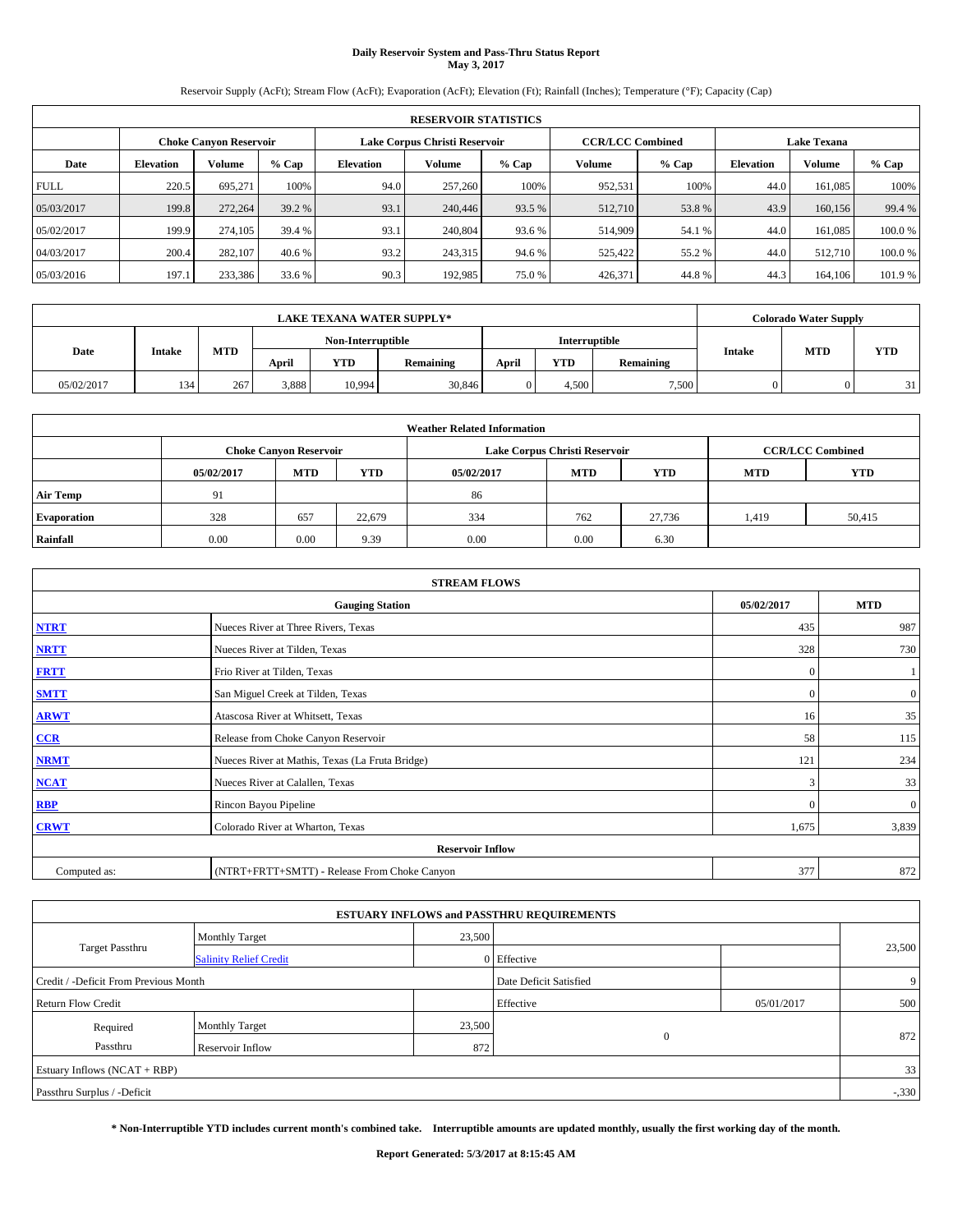# **Daily Reservoir System and Pass-Thru Status Report May 4, 2017**

Reservoir Supply (AcFt); Stream Flow (AcFt); Evaporation (AcFt); Elevation (Ft); Rainfall (Inches); Temperature (°F); Capacity (Cap)

|             | <b>RESERVOIR STATISTICS</b> |                               |         |           |                               |         |                         |         |                  |                    |         |
|-------------|-----------------------------|-------------------------------|---------|-----------|-------------------------------|---------|-------------------------|---------|------------------|--------------------|---------|
|             |                             | <b>Choke Canyon Reservoir</b> |         |           | Lake Corpus Christi Reservoir |         | <b>CCR/LCC Combined</b> |         |                  | <b>Lake Texana</b> |         |
| Date        | <b>Elevation</b>            | Volume                        | $%$ Cap | Elevation | Volume                        | $%$ Cap | Volume                  | $%$ Cap | <b>Elevation</b> | <b>Volume</b>      | % Cap   |
| <b>FULL</b> | 220.5                       | 695.271                       | 100%    | 94.0      | 257,260                       | 100%    | 952,531                 | 100%    | 44.0             | 161.085            | 100%    |
| 05/04/2017  | 199.8                       | 272,112                       | 39.1 %  | 93.1      | 241,521                       | 93.9 %  | 513,633                 | 53.9 %  | 43.9             | 160,156            | 99.4 %  |
| 05/03/2017  | 199.8                       | 272,264                       | 39.2 %  | 93.1      | 240,446                       | 93.5 %  | 512,710                 | 53.8%   | 43.9             | 160,156            | 99.4 %  |
| 04/04/2017  | 200.4                       | 281,795                       | 40.5 %  | 93.2      | 242,417                       | 94.2%   | 524,212                 | 55.0 %  | 44.0             | 513,633            | 100.0%  |
| 05/04/2016  | 197.0                       | 231,906                       | 33.4 %  | 90.3      | 191,976                       | 74.6 %  | 423,882                 | 44.5 %  | 44.2             | 163,121            | 101.3 % |

| <b>LAKE TEXANA WATER SUPPLY*</b> |               |            |       |                   |           |       |               |           |        | <b>Colorado Water Supply</b> |            |
|----------------------------------|---------------|------------|-------|-------------------|-----------|-------|---------------|-----------|--------|------------------------------|------------|
|                                  |               |            |       | Non-Interruptible |           |       | Interruptible |           |        |                              |            |
| Date                             | <b>Intake</b> | <b>MTD</b> | April | <b>YTD</b>        | Remaining | April | <b>YTD</b>    | Remaining | Intake | <b>MTD</b>                   | <b>YTD</b> |
| 05/03/2017                       | 134           | 401        | 3,888 | 11.128            | 30,712    |       | 4.500         | 7,500     |        |                              | 31         |

| <b>Weather Related Information</b> |            |                               |            |            |                               |                         |            |        |  |
|------------------------------------|------------|-------------------------------|------------|------------|-------------------------------|-------------------------|------------|--------|--|
|                                    |            | <b>Choke Canyon Reservoir</b> |            |            | Lake Corpus Christi Reservoir | <b>CCR/LCC Combined</b> |            |        |  |
|                                    | 05/03/2017 | <b>MTD</b>                    | <b>YTD</b> | 05/03/2017 | <b>MTD</b>                    | <b>MTD</b>              | <b>YTD</b> |        |  |
| <b>Air Temp</b>                    | 91         |                               |            | 93         |                               |                         |            |        |  |
| <b>Evaporation</b>                 | 301        | 958                           | 22.980     | 240        | 1,002                         | 27.976                  | 1,960      | 50,956 |  |
| Rainfall                           | 0.00       | 0.00                          | 9.39       | 0.00       | 0.00                          | 6.30                    |            |        |  |

| <b>STREAM FLOWS</b> |                                                 |              |                |  |  |  |  |  |
|---------------------|-------------------------------------------------|--------------|----------------|--|--|--|--|--|
|                     | 05/03/2017                                      | <b>MTD</b>   |                |  |  |  |  |  |
| <b>NTRT</b>         | Nueces River at Three Rivers, Texas             | 357          | 1,344          |  |  |  |  |  |
| <b>NRTT</b>         | Nueces River at Tilden, Texas                   | 266          | 996            |  |  |  |  |  |
| <b>FRTT</b>         | Frio River at Tilden, Texas                     | $\mathbf{0}$ |                |  |  |  |  |  |
| <b>SMTT</b>         | San Miguel Creek at Tilden, Texas               | $\mathbf{0}$ | $\overline{0}$ |  |  |  |  |  |
| <b>ARWT</b>         | Atascosa River at Whitsett, Texas               | 17           | 52             |  |  |  |  |  |
| $CCR$               | Release from Choke Canyon Reservoir             | 58           | 173            |  |  |  |  |  |
| <b>NRMT</b>         | Nueces River at Mathis, Texas (La Fruta Bridge) | 127          | 361            |  |  |  |  |  |
| <b>NCAT</b>         | Nueces River at Calallen, Texas                 | $\Omega$     | 33             |  |  |  |  |  |
| <b>RBP</b>          | Rincon Bayou Pipeline                           | $\Omega$     | $\mathbf{0}$   |  |  |  |  |  |
| <b>CRWT</b>         | Colorado River at Wharton, Texas                | 1,552        | 5,391          |  |  |  |  |  |
|                     |                                                 |              |                |  |  |  |  |  |
| Computed as:        | (NTRT+FRTT+SMTT) - Release From Choke Canyon    | 300          | 1,172          |  |  |  |  |  |

|                                       |                               |                        | <b>ESTUARY INFLOWS and PASSTHRU REQUIREMENTS</b> |            |          |
|---------------------------------------|-------------------------------|------------------------|--------------------------------------------------|------------|----------|
|                                       | <b>Monthly Target</b>         | 23,500                 |                                                  |            |          |
| <b>Target Passthru</b>                | <b>Salinity Relief Credit</b> |                        | 0 Effective                                      |            | 23,500   |
| Credit / -Deficit From Previous Month |                               | Date Deficit Satisfied |                                                  | 9          |          |
| <b>Return Flow Credit</b>             |                               |                        | Effective                                        | 05/01/2017 | 500      |
| Required                              | <b>Monthly Target</b>         | 23,500                 |                                                  |            |          |
| Passthru                              | <b>Reservoir Inflow</b>       | 1,172                  | $\Omega$                                         |            | 1,172    |
| Estuary Inflows (NCAT + RBP)          |                               |                        |                                                  |            | 33       |
| Passthru Surplus / -Deficit           |                               |                        |                                                  |            | $-0.630$ |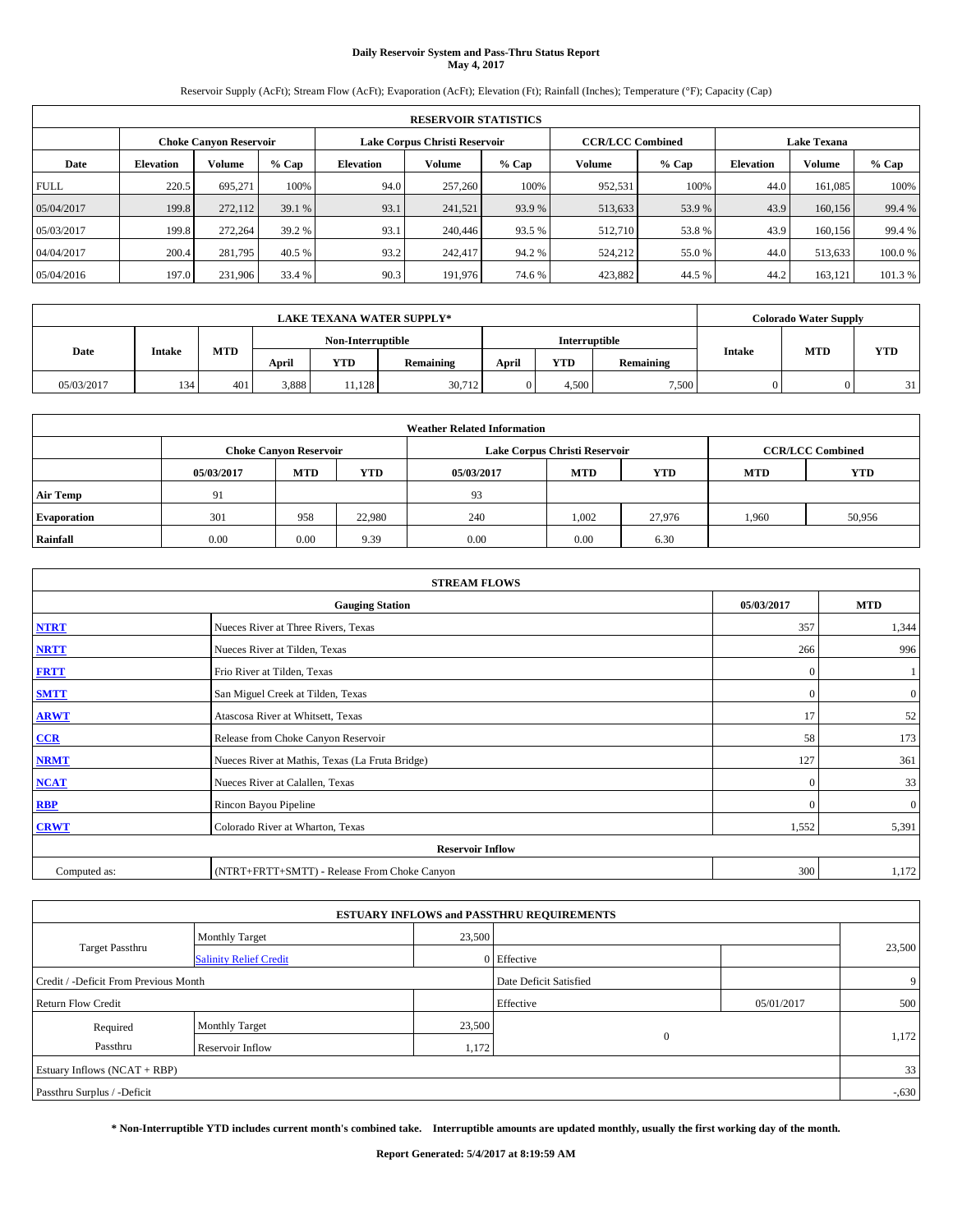# **Daily Reservoir System and Pass-Thru Status Report May 5, 2017**

Reservoir Supply (AcFt); Stream Flow (AcFt); Evaporation (AcFt); Elevation (Ft); Rainfall (Inches); Temperature (°F); Capacity (Cap)

|             | <b>RESERVOIR STATISTICS</b> |                               |         |           |                               |         |                         |         |                  |                    |         |
|-------------|-----------------------------|-------------------------------|---------|-----------|-------------------------------|---------|-------------------------|---------|------------------|--------------------|---------|
|             |                             | <b>Choke Canyon Reservoir</b> |         |           | Lake Corpus Christi Reservoir |         | <b>CCR/LCC Combined</b> |         |                  | <b>Lake Texana</b> |         |
| Date        | <b>Elevation</b>            | Volume                        | $%$ Cap | Elevation | Volume                        | $%$ Cap | Volume                  | $%$ Cap | <b>Elevation</b> | <b>Volume</b>      | % Cap   |
| <b>FULL</b> | 220.5                       | 695.271                       | 100%    | 94.0      | 257,260                       | 100%    | 952,531                 | 100%    | 44.0             | 161.085            | 100%    |
| 05/05/2017  | 199.7                       | 271,657                       | 39.1 %  | 93.1      | 240,266                       | 93.4 %  | 511,923                 | 53.7 %  | 43.8             | 159,229            | 98.8%   |
| 05/04/2017  | 199.8                       | 272,112                       | 39.1 %  | 93.1      | 241,521                       | 93.9 %  | 513,633                 | 53.9 %  | 43.9             | 160,156            | 99.4 %  |
| 04/05/2017  | 200.4                       | 281,334                       | 40.5 %  | 93.3      | 244,394                       | 95.0%   | 525,728                 | 55.2 %  | 44.0             | 511.923            | 100.0%  |
| 05/05/2016  | 197.0                       | 232,573                       | 33.5 %  | 90.3      | 191.472                       | 74.4 %  | 424,045                 | 44.5 %  | 44.2             | 163,121            | 101.3 % |

| <b>LAKE TEXANA WATER SUPPLY*</b> |               |            |       |                   |           |       |               |           |        | <b>Colorado Water Supply</b> |            |
|----------------------------------|---------------|------------|-------|-------------------|-----------|-------|---------------|-----------|--------|------------------------------|------------|
|                                  |               |            |       | Non-Interruptible |           |       | Interruptible |           |        |                              |            |
| Date                             | <b>Intake</b> | <b>MTD</b> | April | <b>YTD</b>        | Remaining | April | <b>YTD</b>    | Remaining | Intake | <b>MTD</b>                   | <b>YTD</b> |
| 05/04/2017                       | 134           | 535        | 3,888 | 11,262            | 30,578    |       | 4.500         | 7,500     |        |                              | 31         |

| <b>Weather Related Information</b> |            |                               |            |            |                               |                         |            |            |  |
|------------------------------------|------------|-------------------------------|------------|------------|-------------------------------|-------------------------|------------|------------|--|
|                                    |            | <b>Choke Canyon Reservoir</b> |            |            | Lake Corpus Christi Reservoir | <b>CCR/LCC Combined</b> |            |            |  |
|                                    | 05/04/2017 | <b>MTD</b>                    | <b>YTD</b> | 05/04/2017 | <b>MTD</b>                    | <b>YTD</b>              | <b>MTD</b> | <b>YTD</b> |  |
| <b>Air Temp</b>                    | 82         |                               |            | 79         |                               |                         |            |            |  |
| <b>Evaporation</b>                 | 345        | 1,303                         | 23,325     | 417        | 1,419                         | 28,393                  | 2.722      | 51,718     |  |
| Rainfall                           | 0.00       | 0.00                          | 9.39       | 0.00       | 0.00                          | 6.30                    |            |            |  |

| <b>STREAM FLOWS</b> |                                                 |              |                |  |  |  |  |  |
|---------------------|-------------------------------------------------|--------------|----------------|--|--|--|--|--|
|                     | 05/04/2017                                      | <b>MTD</b>   |                |  |  |  |  |  |
| <b>NTRT</b>         | Nueces River at Three Rivers, Texas             | 296          | 1,640          |  |  |  |  |  |
| <b>NRTT</b>         | Nueces River at Tilden, Texas                   | 218          | 1,215          |  |  |  |  |  |
| <b>FRTT</b>         | Frio River at Tilden, Texas                     | $\mathbf{0}$ |                |  |  |  |  |  |
| <b>SMTT</b>         | San Miguel Creek at Tilden, Texas               | $\mathbf{0}$ | $\overline{0}$ |  |  |  |  |  |
| <b>ARWT</b>         | Atascosa River at Whitsett, Texas               | 16           | 68             |  |  |  |  |  |
| $CCR$               | Release from Choke Canyon Reservoir             | 58           | 230            |  |  |  |  |  |
| <b>NRMT</b>         | Nueces River at Mathis, Texas (La Fruta Bridge) | 139          | 500            |  |  |  |  |  |
| <b>NCAT</b>         | Nueces River at Calallen, Texas                 | $\mathbf{0}$ | 33             |  |  |  |  |  |
| RBP                 | Rincon Bayou Pipeline                           | $\Omega$     | $\mathbf{0}$   |  |  |  |  |  |
| <b>CRWT</b>         | Colorado River at Wharton, Texas                | 1,517        | 6,908          |  |  |  |  |  |
|                     |                                                 |              |                |  |  |  |  |  |
| Computed as:        | (NTRT+FRTT+SMTT) - Release From Choke Canyon    | 239          | 1,411          |  |  |  |  |  |

| <b>ESTUARY INFLOWS and PASSTHRU REQUIREMENTS</b> |                               |        |                        |            |                |  |  |  |  |  |
|--------------------------------------------------|-------------------------------|--------|------------------------|------------|----------------|--|--|--|--|--|
|                                                  | <b>Monthly Target</b>         | 23,500 |                        |            |                |  |  |  |  |  |
| Target Passthru                                  | <b>Salinity Relief Credit</b> |        | 0 Effective            |            | 23,500         |  |  |  |  |  |
| Credit / -Deficit From Previous Month            |                               |        | Date Deficit Satisfied |            | 9 <sup>1</sup> |  |  |  |  |  |
| <b>Return Flow Credit</b>                        |                               |        | Effective              | 05/01/2017 | 500            |  |  |  |  |  |
| Required                                         | Monthly Target                | 23,500 |                        |            |                |  |  |  |  |  |
| Passthru                                         | <b>Reservoir Inflow</b>       | 1,411  | $\Omega$               |            | 1,411          |  |  |  |  |  |
| Estuary Inflows (NCAT + RBP)                     |                               |        |                        |            |                |  |  |  |  |  |
| Passthru Surplus / -Deficit                      |                               |        |                        |            |                |  |  |  |  |  |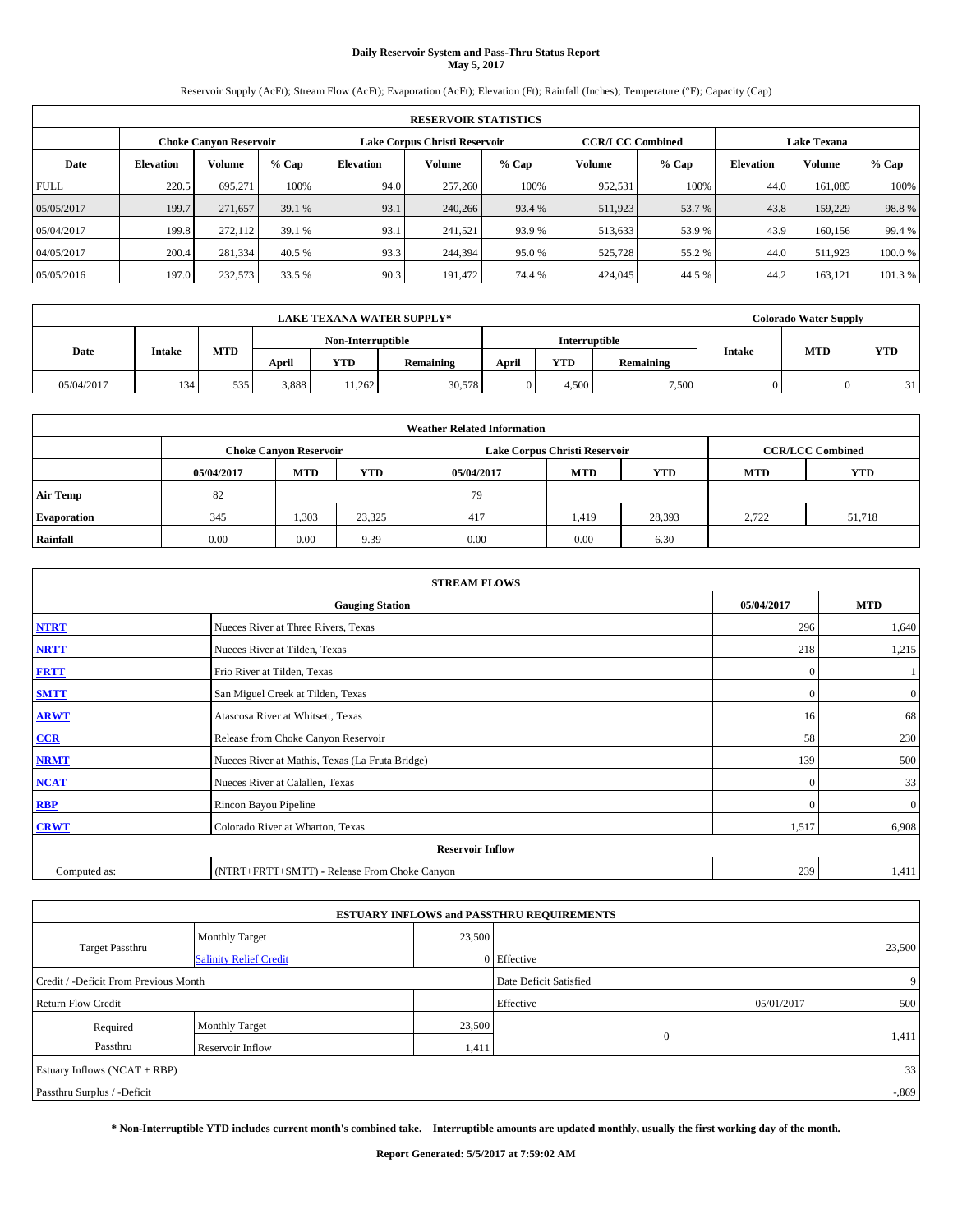# **Daily Reservoir System and Pass-Thru Status Report May 6, 2017**

Reservoir Supply (AcFt); Stream Flow (AcFt); Evaporation (AcFt); Elevation (Ft); Rainfall (Inches); Temperature (°F); Capacity (Cap)

|             | <b>RESERVOIR STATISTICS</b> |                        |         |                  |                               |         |                                               |         |                  |               |         |  |
|-------------|-----------------------------|------------------------|---------|------------------|-------------------------------|---------|-----------------------------------------------|---------|------------------|---------------|---------|--|
|             |                             | Choke Canvon Reservoir |         |                  | Lake Corpus Christi Reservoir |         | <b>CCR/LCC Combined</b><br><b>Lake Texana</b> |         |                  |               |         |  |
| Date        | <b>Elevation</b>            | Volume                 | $%$ Cap | <b>Elevation</b> | Volume                        | $%$ Cap | <b>Volume</b>                                 | $%$ Cap | <b>Elevation</b> | <b>Volume</b> | % Cap   |  |
| <b>FULL</b> | 220.5                       | 695.271                | 100%    | 94.0             | 257,260                       | 100%    | 952,531                                       | 100%    | 44.0             | 161.085       | 100%    |  |
| 05/06/2017  | 199.7                       | 271,506                | 39.1 %  | 93.0             | 239,551                       | 93.1 %  | 511,057                                       | 53.7 %  | 43.8             | 159,229       | 98.8%   |  |
| 05/05/2017  | 199.7                       | 271,657                | 39.1 %  | 93.1             | 240,266                       | 93.4 %  | 511,923                                       | 53.7 %  | 43.8             | 159,229       | 98.8%   |  |
| 04/06/2017  | 200.4                       | 281.180                | 40.4 %  | 93.2             | 241,879                       | 94.0 %  | 523,059                                       | 54.9 %  | 44.0             | 511.057       | 100.0%  |  |
| 05/06/2016  | 197.0                       | 232,438                | 33.4 %  | 90.2             | 190,968                       | 74.2 %  | 423,406                                       | 44.5 %  | 44.2             | 163,121       | 101.3 % |  |

|            | <b>LAKE TEXANA WATER SUPPLY*</b> |            |                   |            |           |       |                                                 |       |            | <b>Colorado Water Supply</b> |    |
|------------|----------------------------------|------------|-------------------|------------|-----------|-------|-------------------------------------------------|-------|------------|------------------------------|----|
|            |                                  |            | Non-Interruptible |            |           |       | Interruptible                                   |       |            |                              |    |
| Date       | <b>Intake</b>                    | <b>MTD</b> | April             | <b>YTD</b> | Remaining | April | <b>MTD</b><br>Intake<br><b>YTD</b><br>Remaining |       | <b>YTD</b> |                              |    |
| 05/05/2017 | 134                              | 669        | 3,888             | 11,396     | 30,444    |       | 4.500                                           | 7,500 |            |                              | 31 |

| <b>Weather Related Information</b> |            |                                                                                  |        |      |                               |        |       |                         |  |  |
|------------------------------------|------------|----------------------------------------------------------------------------------|--------|------|-------------------------------|--------|-------|-------------------------|--|--|
|                                    |            | <b>Choke Canvon Reservoir</b>                                                    |        |      | Lake Corpus Christi Reservoir |        |       | <b>CCR/LCC Combined</b> |  |  |
|                                    | 05/05/2017 | <b>YTD</b><br><b>MTD</b><br><b>MTD</b><br><b>YTD</b><br><b>MTD</b><br>05/05/2017 |        |      |                               |        |       |                         |  |  |
| <b>Air Temp</b>                    | 84         |                                                                                  |        | 82   |                               |        |       |                         |  |  |
| <b>Evaporation</b>                 | 265        | 1,568                                                                            | 23,590 | 281  | l.700                         | 28,674 | 3,268 | 52,264                  |  |  |
| Rainfall                           | 0.00       | 0.00                                                                             | 9.39   | 0.00 | 0.00                          | 6.30   |       |                         |  |  |

|              | <b>STREAM FLOWS</b>                             |              |                  |
|--------------|-------------------------------------------------|--------------|------------------|
|              | <b>Gauging Station</b>                          | 05/05/2017   | <b>MTD</b>       |
| <b>NTRT</b>  | Nueces River at Three Rivers, Texas             | 252          | 1,892            |
| <b>NRTT</b>  | Nueces River at Tilden, Texas                   | 183          | 1,397            |
| <b>FRTT</b>  | Frio River at Tilden, Texas                     | $\mathbf{0}$ | $\boldsymbol{2}$ |
| <b>SMTT</b>  | San Miguel Creek at Tilden, Texas               | $\mathbf{0}$ | $\overline{0}$   |
| <b>ARWT</b>  | Atascosa River at Whitsett, Texas               | 17           | 86               |
| $CCR$        | Release from Choke Canyon Reservoir             | 58           | 288              |
| <b>NRMT</b>  | Nueces River at Mathis, Texas (La Fruta Bridge) | 147          | 647              |
| <b>NCAT</b>  | Nueces River at Calallen, Texas                 | $\Omega$     | 33               |
| <b>RBP</b>   | Rincon Bayou Pipeline                           | $\Omega$     | $\mathbf{0}$     |
| <b>CRWT</b>  | Colorado River at Wharton, Texas                | 1,417        | 8,325            |
|              | <b>Reservoir Inflow</b>                         |              |                  |
| Computed as: | (NTRT+FRTT+SMTT) - Release From Choke Canyon    | 195          | 1,606            |

| <b>ESTUARY INFLOWS and PASSTHRU REQUIREMENTS</b> |                               |           |                        |     |        |  |  |  |  |  |
|--------------------------------------------------|-------------------------------|-----------|------------------------|-----|--------|--|--|--|--|--|
|                                                  | <b>Monthly Target</b>         | 23,500    |                        |     |        |  |  |  |  |  |
| <b>Target Passthru</b>                           | <b>Salinity Relief Credit</b> |           | 0 Effective            |     | 23,500 |  |  |  |  |  |
| Credit / -Deficit From Previous Month            |                               |           | Date Deficit Satisfied |     | 9      |  |  |  |  |  |
| <b>Return Flow Credit</b>                        |                               | Effective | 05/01/2017             | 500 |        |  |  |  |  |  |
| Required                                         | <b>Monthly Target</b>         | 23,500    |                        |     |        |  |  |  |  |  |
| Passthru                                         | <b>Reservoir Inflow</b>       | 1,606     | $\mathbf{0}$           |     | 1,606  |  |  |  |  |  |
| Estuary Inflows (NCAT + RBP)                     |                               |           |                        |     |        |  |  |  |  |  |
| Passthru Surplus / -Deficit                      |                               |           |                        |     |        |  |  |  |  |  |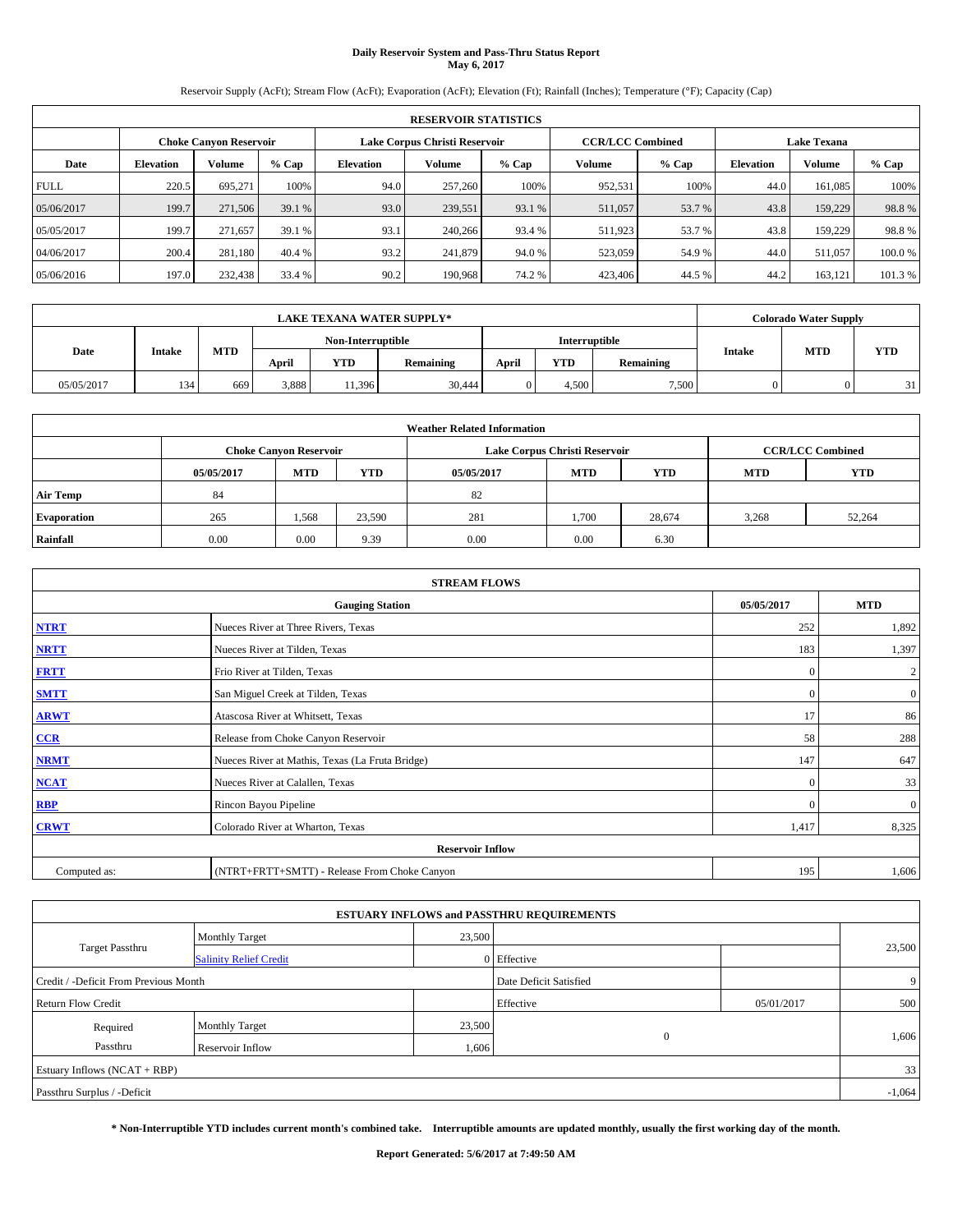# **Daily Reservoir System and Pass-Thru Status Report May 7, 2017**

Reservoir Supply (AcFt); Stream Flow (AcFt); Evaporation (AcFt); Elevation (Ft); Rainfall (Inches); Temperature (°F); Capacity (Cap)

|             | <b>RESERVOIR STATISTICS</b> |                        |         |                  |                               |         |                         |         |                    |               |         |  |
|-------------|-----------------------------|------------------------|---------|------------------|-------------------------------|---------|-------------------------|---------|--------------------|---------------|---------|--|
|             |                             | Choke Canvon Reservoir |         |                  | Lake Corpus Christi Reservoir |         | <b>CCR/LCC Combined</b> |         | <b>Lake Texana</b> |               |         |  |
| Date        | <b>Elevation</b>            | Volume                 | $%$ Cap | <b>Elevation</b> | Volume                        | $%$ Cap | Volume                  | $%$ Cap | <b>Elevation</b>   | <b>Volume</b> | % Cap   |  |
| <b>FULL</b> | 220.5                       | 695.271                | 100%    | 94.0             | 257,260                       | 100%    | 952,531                 | 100%    | 44.0               | 161.085       | 100%    |  |
| 05/07/2017  | 199.8                       | 271.961                | 39.1 %  | 93.0             | 239,193                       | 93.0 %  | 511,154                 | 53.7 %  | 43.8               | 159,229       | 98.8%   |  |
| 05/06/2017  | 199.7                       | 271,506                | 39.1 %  | 93.0             | 239,551                       | 93.1 %  | 511,057                 | 53.7 %  | 43.8               | 159,229       | 98.8%   |  |
| 04/07/2017  | 200.4                       | 281.641                | 40.5 %  | 93.1             | 241,341                       | 93.8%   | 522.982                 | 54.9 %  | 43.9               | 511.154       | 99.4 %  |  |
| 05/07/2016  | 197.0                       | 232,039                | 33.4 %  | 90.2             | 190.297                       | 74.0%   | 422,336                 | 44.3%   | 44.2               | 163,121       | 101.3 % |  |

|            | <b>LAKE TEXANA WATER SUPPLY*</b> |            |                                    |            |                                                         |            |            |       |  | <b>Colorado Water Supply</b> |    |
|------------|----------------------------------|------------|------------------------------------|------------|---------------------------------------------------------|------------|------------|-------|--|------------------------------|----|
|            |                                  |            | Non-Interruptible<br>Interruptible |            |                                                         |            |            |       |  |                              |    |
| Date       | <b>Intake</b>                    | <b>MTD</b> | April                              | <b>YTD</b> | Intake<br><b>YTD</b><br>April<br>Remaining<br>Remaining | <b>MTD</b> | <b>YTD</b> |       |  |                              |    |
| 05/06/2017 | 134                              | 802        | 3,888                              | 11,529     | 30,311                                                  |            | 4.500      | 7,500 |  |                              | 31 |

| <b>Weather Related Information</b> |            |                                                                                  |        |      |                               |                         |       |        |  |  |
|------------------------------------|------------|----------------------------------------------------------------------------------|--------|------|-------------------------------|-------------------------|-------|--------|--|--|
|                                    |            | <b>Choke Canyon Reservoir</b>                                                    |        |      | Lake Corpus Christi Reservoir | <b>CCR/LCC Combined</b> |       |        |  |  |
|                                    | 05/06/2017 | <b>YTD</b><br><b>MTD</b><br><b>MTD</b><br>05/06/2017<br><b>YTD</b><br><b>MTD</b> |        |      |                               |                         |       |        |  |  |
| <b>Air Temp</b>                    | 90         |                                                                                  |        | 89   |                               |                         |       |        |  |  |
| <b>Evaporation</b>                 | 345        | 1,913                                                                            | 23,935 | 396  | 2,096                         | 29,070                  | 4,009 | 53,005 |  |  |
| Rainfall                           | 0.00       | 0.00                                                                             | 9.39   | 0.00 | 0.00                          | 6.30                    |       |        |  |  |

|              | <b>STREAM FLOWS</b>                             |              |                |
|--------------|-------------------------------------------------|--------------|----------------|
|              | <b>Gauging Station</b>                          | 05/06/2017   | <b>MTD</b>     |
| <b>NTRT</b>  | Nueces River at Three Rivers, Texas             | 222          | 2,114          |
| <b>NRTT</b>  | Nueces River at Tilden, Texas                   | 153          | 1,550          |
| <b>FRTT</b>  | Frio River at Tilden, Texas                     | $\mathbf{0}$ | $\overline{c}$ |
| <b>SMTT</b>  | San Miguel Creek at Tilden, Texas               | $\mathbf{0}$ | $\overline{0}$ |
| <b>ARWT</b>  | Atascosa River at Whitsett, Texas               | 17           | 103            |
| CCR          | Release from Choke Canyon Reservoir             | 58           | 345            |
| <b>NRMT</b>  | Nueces River at Mathis, Texas (La Fruta Bridge) | 157          | 804            |
| <b>NCAT</b>  | Nueces River at Calallen, Texas                 | $\Omega$     | 33             |
| <b>RBP</b>   | Rincon Bayou Pipeline                           | $\Omega$     | $\mathbf{0}$   |
| <b>CRWT</b>  | Colorado River at Wharton, Texas                | 1,300        | 9,625          |
|              | <b>Reservoir Inflow</b>                         |              |                |
| Computed as: | (NTRT+FRTT+SMTT) - Release From Choke Canyon    | 165          | 1,771          |

| <b>ESTUARY INFLOWS and PASSTHRU REQUIREMENTS</b> |                               |        |                        |            |        |  |  |  |  |  |
|--------------------------------------------------|-------------------------------|--------|------------------------|------------|--------|--|--|--|--|--|
|                                                  | <b>Monthly Target</b>         | 23,500 |                        |            |        |  |  |  |  |  |
| <b>Target Passthru</b>                           | <b>Salinity Relief Credit</b> |        | 0 Effective            |            | 23,500 |  |  |  |  |  |
| Credit / -Deficit From Previous Month            |                               |        | Date Deficit Satisfied |            | 9      |  |  |  |  |  |
| <b>Return Flow Credit</b>                        |                               |        | Effective              | 05/01/2017 | 500    |  |  |  |  |  |
| Required                                         | <b>Monthly Target</b>         | 23,500 |                        |            |        |  |  |  |  |  |
| Passthru                                         | <b>Reservoir Inflow</b>       | 1,771  | $\mathbf{0}$           |            | 1,771  |  |  |  |  |  |
| Estuary Inflows (NCAT + RBP)                     |                               |        |                        |            |        |  |  |  |  |  |
| Passthru Surplus / -Deficit                      |                               |        |                        |            |        |  |  |  |  |  |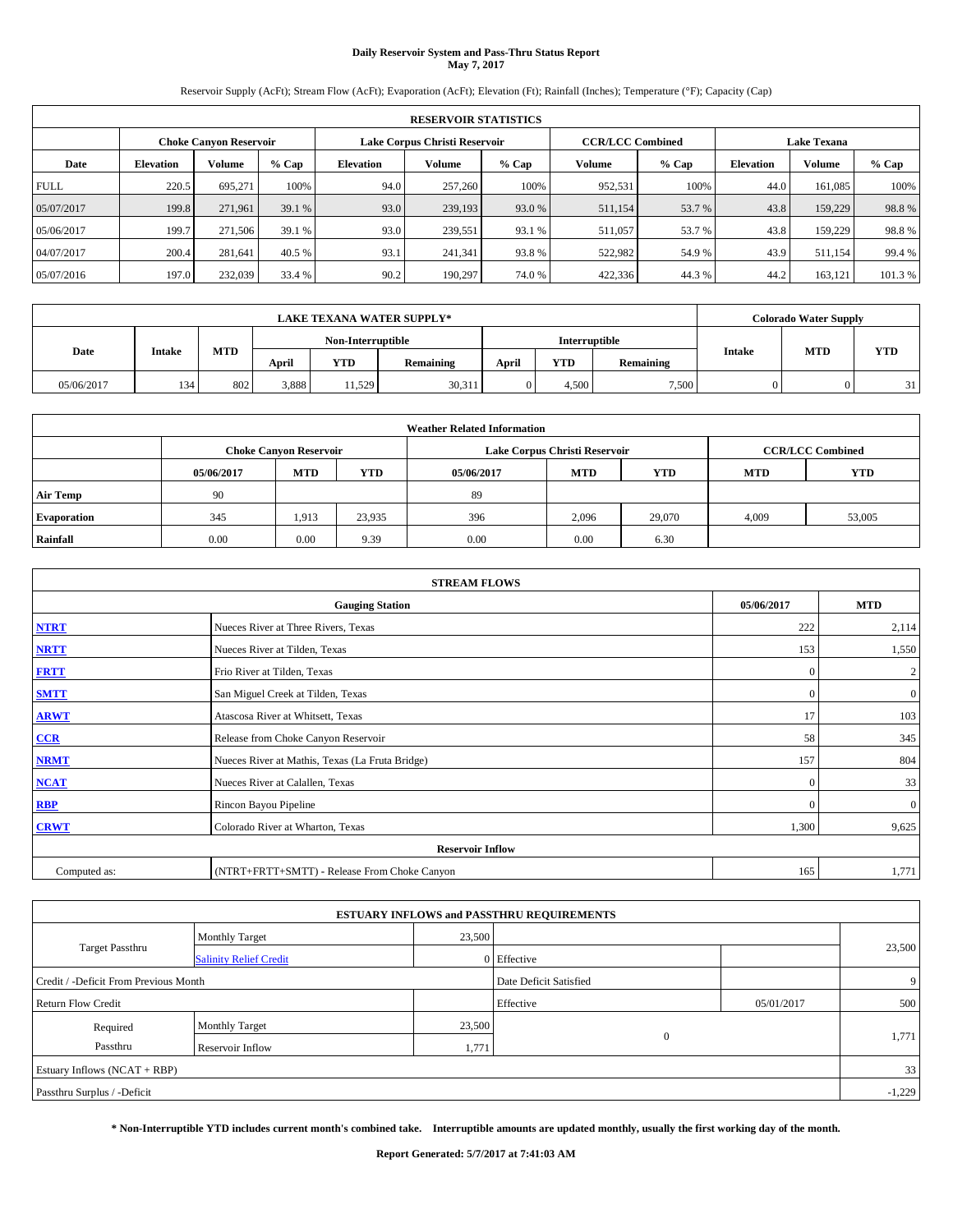# **Daily Reservoir System and Pass-Thru Status Report May 8, 2017**

Reservoir Supply (AcFt); Stream Flow (AcFt); Evaporation (AcFt); Elevation (Ft); Rainfall (Inches); Temperature (°F); Capacity (Cap)

|             | <b>RESERVOIR STATISTICS</b> |                        |         |                  |                               |         |                         |         |                  |                    |         |  |
|-------------|-----------------------------|------------------------|---------|------------------|-------------------------------|---------|-------------------------|---------|------------------|--------------------|---------|--|
|             |                             | Choke Canvon Reservoir |         |                  | Lake Corpus Christi Reservoir |         | <b>CCR/LCC Combined</b> |         |                  | <b>Lake Texana</b> |         |  |
| Date        | <b>Elevation</b>            | Volume                 | $%$ Cap | <b>Elevation</b> | Volume                        | $%$ Cap | Volume                  | $%$ Cap | <b>Elevation</b> | <b>Volume</b>      | % Cap   |  |
| <b>FULL</b> | 220.5                       | 695.271                | 100%    | 94.0             | 257,260                       | 100%    | 952,531                 | 100%    | 44.0             | 161.085            | 100%    |  |
| 05/08/2017  | 199.7                       | 271,354                | 39.0 %  | 93.0             | 238,657                       | 92.8%   | 510,011                 | 53.5 %  | 43.8             | 159,229            | 98.8%   |  |
| 05/07/2017  | 199.8                       | 271,961                | 39.1 %  | 93.0             | 239,193                       | 93.0 %  | 511,154                 | 53.7 %  | 43.8             | 159,229            | 98.8%   |  |
| 04/08/2017  | 200.3                       | 280,101                | 40.3 %  | 93.1             | 240,625                       | 93.5 %  | 520,726                 | 54.7 %  | 43.9             | 510,011            | 99.4 %  |  |
| 05/08/2016  | 196.9                       | 230,430                | 33.1 %  | 90.1             | 189,627                       | 73.7 %  | 420,057                 | 44.1 %  | 44.2             | 163,121            | 101.3 % |  |

|            | <b>LAKE TEXANA WATER SUPPLY*</b> |            |       |                   |           |                      |            |                  |        | <b>Colorado Water Supply</b> |            |
|------------|----------------------------------|------------|-------|-------------------|-----------|----------------------|------------|------------------|--------|------------------------------|------------|
|            |                                  |            |       | Non-Interruptible |           | <b>Interruptible</b> |            |                  |        |                              |            |
| Date       | <b>Intake</b>                    | <b>MTD</b> | April | YTD               | Remaining | April                | <b>YTD</b> | <b>Remaining</b> | Intake | <b>MTD</b>                   | <b>YTD</b> |
| 05/07/2017 | 133                              | 936        | 3,888 | 11.663            | 30,177    |                      | 4.500      | 7,500            |        |                              | 31         |

|                    | <b>Weather Related Information</b> |                               |            |            |                               |                         |       |        |  |  |  |  |
|--------------------|------------------------------------|-------------------------------|------------|------------|-------------------------------|-------------------------|-------|--------|--|--|--|--|
|                    |                                    | <b>Choke Canyon Reservoir</b> |            |            | Lake Corpus Christi Reservoir | <b>CCR/LCC Combined</b> |       |        |  |  |  |  |
|                    | 05/07/2017                         | <b>MTD</b>                    | <b>YTD</b> | 05/07/2017 | <b>MTD</b>                    | <b>YTD</b>              |       |        |  |  |  |  |
| <b>Air Temp</b>    | 87                                 |                               |            | 85         |                               |                         |       |        |  |  |  |  |
| <b>Evaporation</b> | 362                                | 2,275                         | 24,297     | 406        | 2,502                         | 29.476                  | 4.777 | 53,773 |  |  |  |  |
| Rainfall           | 0.00                               | 0.00                          | 9.39       | 0.00       | 0.00                          | 6.30                    |       |        |  |  |  |  |

| <b>STREAM FLOWS</b>                  |                                                 |                |              |  |  |  |  |  |
|--------------------------------------|-------------------------------------------------|----------------|--------------|--|--|--|--|--|
| <b>Gauging Station</b><br>05/07/2017 |                                                 |                |              |  |  |  |  |  |
| <b>NTRT</b>                          | Nueces River at Three Rivers, Texas             | 202            | 2,316        |  |  |  |  |  |
| <b>NRTT</b>                          | Nueces River at Tilden, Texas                   | 135            | 1,685        |  |  |  |  |  |
| <b>FRTT</b>                          | Frio River at Tilden, Texas                     | $\mathbf{0}$   | 3            |  |  |  |  |  |
| <b>SMTT</b>                          | San Miguel Creek at Tilden, Texas               | $\mathbf{0}$   | $\mathbf{0}$ |  |  |  |  |  |
| <b>ARWT</b>                          | Atascosa River at Whitsett, Texas               | $\overline{4}$ | 107          |  |  |  |  |  |
| $CCR$                                | Release from Choke Canyon Reservoir             | 58             | 403          |  |  |  |  |  |
| <b>NRMT</b>                          | Nueces River at Mathis, Texas (La Fruta Bridge) | 155            | 959          |  |  |  |  |  |
| <b>NCAT</b>                          | Nueces River at Calallen, Texas                 | $\Omega$       | 33           |  |  |  |  |  |
| RBP                                  | Rincon Bayou Pipeline                           | $\Omega$       | $\mathbf{0}$ |  |  |  |  |  |
| <b>CRWT</b>                          | Colorado River at Wharton, Texas                | 1,233          | 10,858       |  |  |  |  |  |
|                                      | <b>Reservoir Inflow</b>                         |                |              |  |  |  |  |  |
| Computed as:                         | (NTRT+FRTT+SMTT) - Release From Choke Canyon    |                |              |  |  |  |  |  |

|                                       |                               |                        | <b>ESTUARY INFLOWS and PASSTHRU REQUIREMENTS</b> |            |          |
|---------------------------------------|-------------------------------|------------------------|--------------------------------------------------|------------|----------|
|                                       | <b>Monthly Target</b>         | 23,500                 |                                                  |            |          |
| Target Passthru                       | <b>Salinity Relief Credit</b> |                        | 0 Effective                                      |            | 23,500   |
| Credit / -Deficit From Previous Month |                               | Date Deficit Satisfied |                                                  | 9          |          |
| <b>Return Flow Credit</b>             |                               |                        | Effective                                        | 05/01/2017 | 500      |
| Required                              | Monthly Target                | 23,500                 |                                                  |            |          |
| Passthru                              | <b>Reservoir Inflow</b>       | 1,916                  | $\Omega$                                         |            | 1,916    |
| Estuary Inflows (NCAT + RBP)          |                               |                        |                                                  |            | 33       |
| Passthru Surplus / -Deficit           |                               |                        |                                                  |            | $-1,374$ |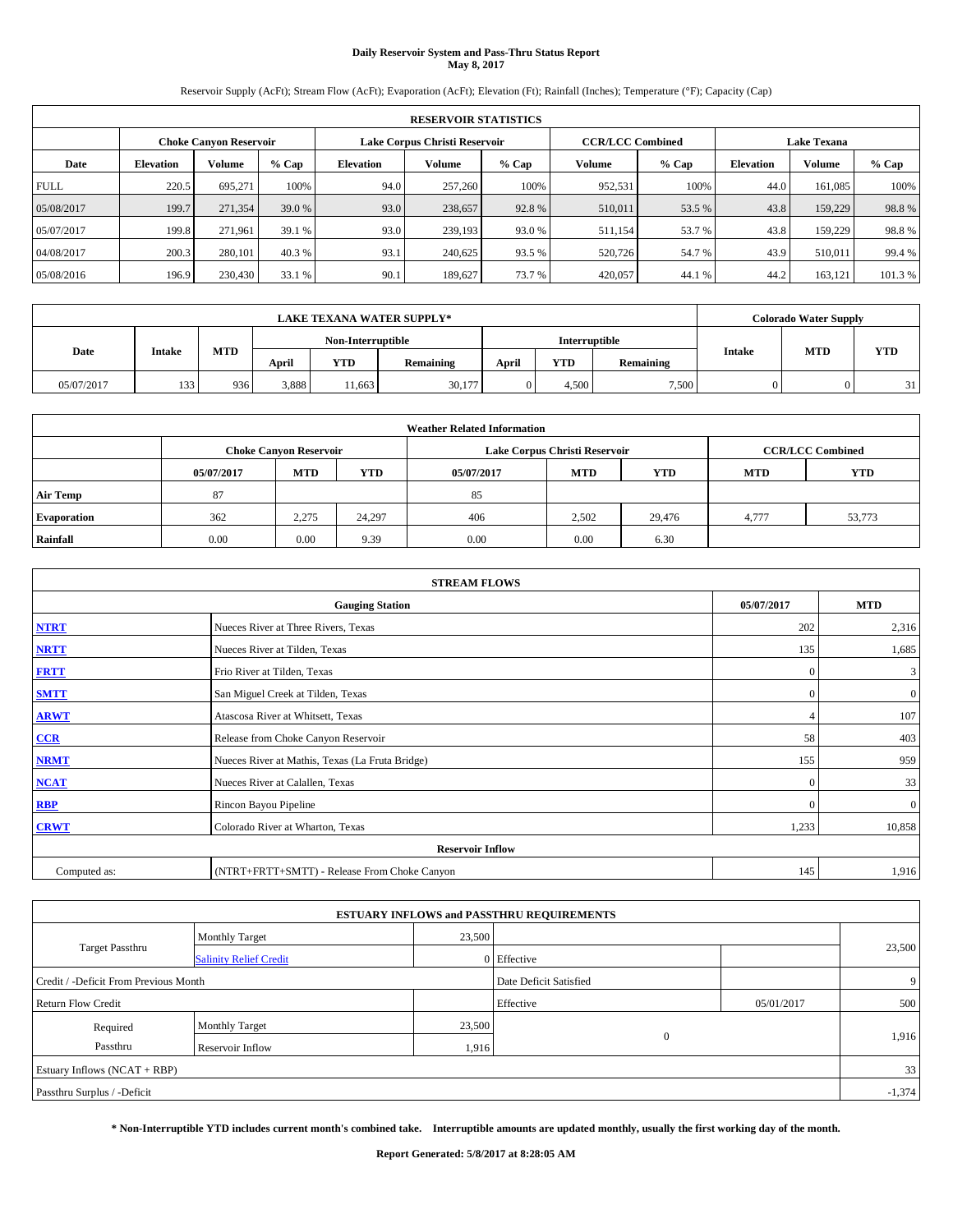# **Daily Reservoir System and Pass-Thru Status Report May 9, 2017**

Reservoir Supply (AcFt); Stream Flow (AcFt); Evaporation (AcFt); Elevation (Ft); Rainfall (Inches); Temperature (°F); Capacity (Cap)

|             | <b>RESERVOIR STATISTICS</b> |                               |         |                               |         |         |                         |         |                    |               |         |  |  |
|-------------|-----------------------------|-------------------------------|---------|-------------------------------|---------|---------|-------------------------|---------|--------------------|---------------|---------|--|--|
|             |                             | <b>Choke Canyon Reservoir</b> |         | Lake Corpus Christi Reservoir |         |         | <b>CCR/LCC Combined</b> |         | <b>Lake Texana</b> |               |         |  |  |
| Date        | <b>Elevation</b>            | Volume                        | $%$ Cap | Elevation                     | Volume  | $%$ Cap | Volume                  | $%$ Cap | <b>Elevation</b>   | <b>Volume</b> | % Cap   |  |  |
| <b>FULL</b> | 220.5                       | 695.271                       | 100%    | 94.0                          | 257,260 | 100%    | 952,531                 | 100%    | 44.0               | 161.085       | 100%    |  |  |
| 05/09/2017  | 199.6                       | 269,991                       | 38.8%   | 93.0                          | 238,478 | 92.7 %  | 508,469                 | 53.4 %  | 43.6               | 157,385       | 97.7 %  |  |  |
| 05/08/2017  | 199.7                       | 271,354                       | 39.0 %  | 93.0                          | 238,657 | 92.8%   | 510,011                 | 53.5 %  | 43.8               | 159,229       | 98.8%   |  |  |
| 04/09/2017  | 200.3                       | 279,633                       | 40.2 %  | 93.1                          | 240,266 | 93.4 %  | 519,899                 | 54.6 %  | 43.9               | 508,469       | 99.4 %  |  |  |
| 05/09/2016  | 196.8                       | 230,159                       | 33.1 %  | 89.9                          | 185,953 | 72.3 %  | 416,112                 | 43.7 %  | 44.2               | 163,121       | 101.3 % |  |  |

|            | <b>LAKE TEXANA WATER SUPPLY*</b> |            |       |                   |           |       |               |           |               | <b>Colorado Water Supply</b> |            |
|------------|----------------------------------|------------|-------|-------------------|-----------|-------|---------------|-----------|---------------|------------------------------|------------|
|            |                                  |            |       | Non-Interruptible |           |       | Interruptible |           |               |                              |            |
| Date       | <b>Intake</b>                    | <b>MTD</b> | April | YTD               | Remaining | April | <b>YTD</b>    | Remaining | <b>Intake</b> | <b>MTD</b>                   | <b>YTD</b> |
| 05/08/2017 | 134                              | .069       | 3,888 | 11,796            | 30,044    |       | 4.500         | 7.500     |               |                              | 31         |

|                    | <b>Weather Related Information</b> |                                                                                  |        |      |                               |                         |       |            |  |  |  |  |
|--------------------|------------------------------------|----------------------------------------------------------------------------------|--------|------|-------------------------------|-------------------------|-------|------------|--|--|--|--|
|                    |                                    | <b>Choke Canvon Reservoir</b>                                                    |        |      | Lake Corpus Christi Reservoir | <b>CCR/LCC Combined</b> |       |            |  |  |  |  |
|                    | 05/08/2017                         | <b>YTD</b><br><b>MTD</b><br><b>MTD</b><br><b>YTD</b><br>05/08/2017<br><b>MTD</b> |        |      |                               |                         |       | <b>YTD</b> |  |  |  |  |
| <b>Air Temp</b>    | 80                                 |                                                                                  |        | 80   |                               |                         |       |            |  |  |  |  |
| <b>Evaporation</b> | 167                                | 2.442                                                                            | 24,464 | 229  | 2,731                         | 29,705                  | 5,173 | 54,169     |  |  |  |  |
| Rainfall           | 0.00                               | 0.00                                                                             | 9.39   | 0.00 | 0.00                          | 6.30                    |       |            |  |  |  |  |

| <b>STREAM FLOWS</b> |                                                 |              |                |  |  |  |  |  |
|---------------------|-------------------------------------------------|--------------|----------------|--|--|--|--|--|
|                     | <b>Gauging Station</b>                          | 05/08/2017   | <b>MTD</b>     |  |  |  |  |  |
| <b>NTRT</b>         | Nueces River at Three Rivers, Texas             | 187          | 2,503          |  |  |  |  |  |
| <b>NRTT</b>         | Nueces River at Tilden, Texas                   | 123          | 1,808          |  |  |  |  |  |
| <b>FRTT</b>         | Frio River at Tilden, Texas                     | $\mathbf{0}$ | 3              |  |  |  |  |  |
| <b>SMTT</b>         | San Miguel Creek at Tilden, Texas               | $\mathbf{0}$ | $\overline{0}$ |  |  |  |  |  |
| <b>ARWT</b>         | Atascosa River at Whitsett, Texas               | 15           | 135            |  |  |  |  |  |
| $CCR$               | Release from Choke Canyon Reservoir             | 58           | 461            |  |  |  |  |  |
| <b>NRMT</b>         | Nueces River at Mathis, Texas (La Fruta Bridge) | 157          | 1,116          |  |  |  |  |  |
| <b>NCAT</b>         | Nueces River at Calallen, Texas                 | $\Omega$     | 33             |  |  |  |  |  |
| RBP                 | Rincon Bayou Pipeline                           | $\mathbf{0}$ | $\mathbf{0}$   |  |  |  |  |  |
| <b>CRWT</b>         | Colorado River at Wharton, Texas                | 1,098        | 11,956         |  |  |  |  |  |
|                     | <b>Reservoir Inflow</b>                         |              |                |  |  |  |  |  |
| Computed as:        | (NTRT+FRTT+SMTT) - Release From Choke Canyon    |              |                |  |  |  |  |  |

|                                       |                               |        | <b>ESTUARY INFLOWS and PASSTHRU REQUIREMENTS</b> |            |          |
|---------------------------------------|-------------------------------|--------|--------------------------------------------------|------------|----------|
|                                       | <b>Monthly Target</b>         | 23,500 |                                                  |            |          |
| Target Passthru                       | <b>Salinity Relief Credit</b> |        | 0 Effective                                      |            | 23,500   |
| Credit / -Deficit From Previous Month |                               | 9      |                                                  |            |          |
| <b>Return Flow Credit</b>             |                               |        | Effective                                        | 05/01/2017 | 500      |
| Required                              | <b>Monthly Target</b>         | 23,500 |                                                  |            |          |
| Passthru                              | <b>Reservoir Inflow</b>       | 2,045  | $\Omega$                                         |            | 2,045    |
| Estuary Inflows (NCAT + RBP)          |                               |        |                                                  |            | 33       |
| Passthru Surplus / -Deficit           |                               |        |                                                  |            | $-1,503$ |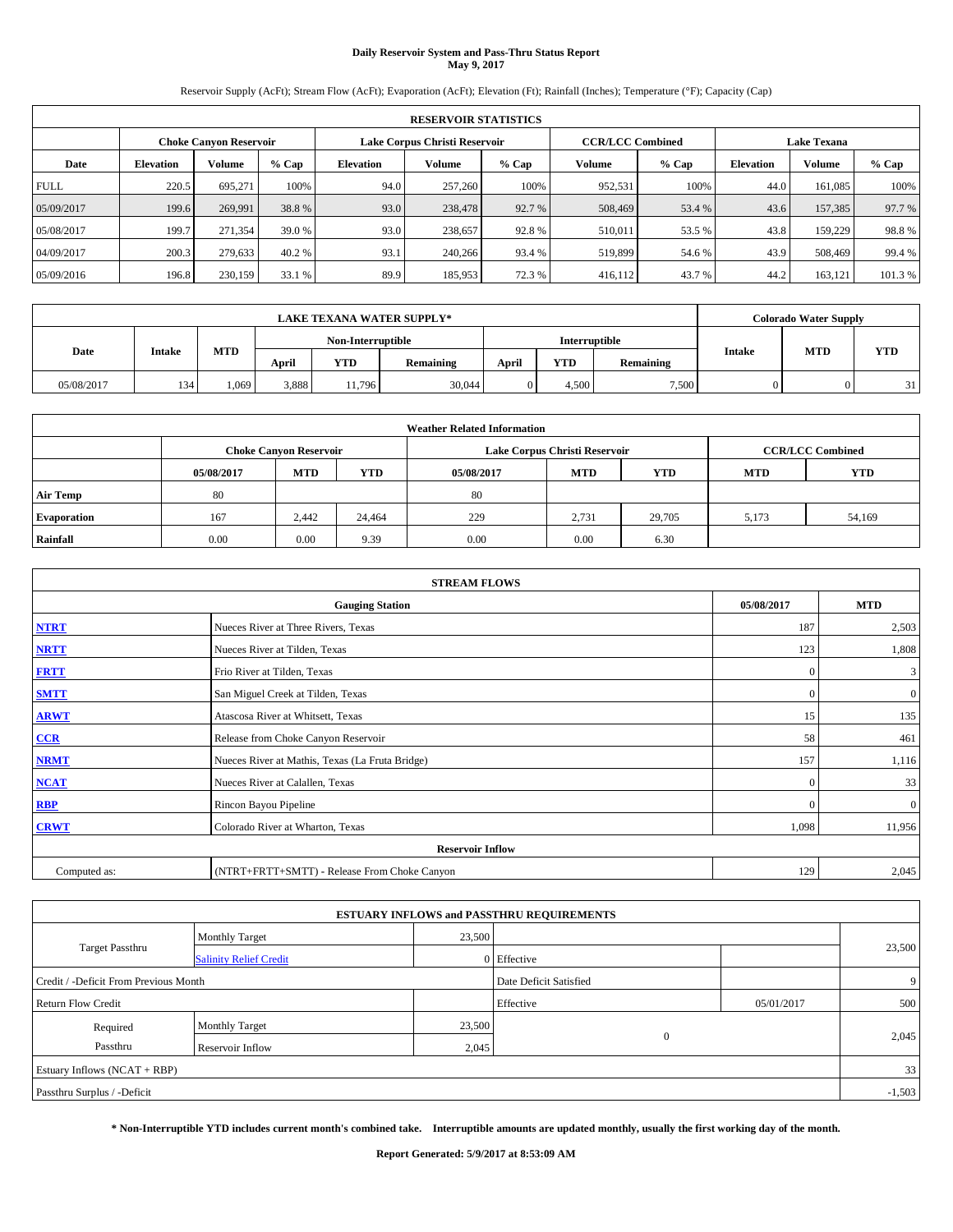# **Daily Reservoir System and Pass-Thru Status Report May 10, 2017**

Reservoir Supply (AcFt); Stream Flow (AcFt); Evaporation (AcFt); Elevation (Ft); Rainfall (Inches); Temperature (°F); Capacity (Cap)

|             | <b>RESERVOIR STATISTICS</b> |                               |         |           |                               |         |                         |         |                    |               |        |  |  |
|-------------|-----------------------------|-------------------------------|---------|-----------|-------------------------------|---------|-------------------------|---------|--------------------|---------------|--------|--|--|
|             |                             | <b>Choke Canyon Reservoir</b> |         |           | Lake Corpus Christi Reservoir |         | <b>CCR/LCC Combined</b> |         | <b>Lake Texana</b> |               |        |  |  |
| Date        | <b>Elevation</b>            | Volume                        | $%$ Cap | Elevation | Volume                        | $%$ Cap | Volume                  | $%$ Cap | <b>Elevation</b>   | <b>Volume</b> | % Cap  |  |  |
| <b>FULL</b> | 220.5                       | 695.271                       | 100%    | 94.0      | 257,260                       | 100%    | 952,531                 | 100%    | 44.0               | 161.085       | 100%   |  |  |
| 05/10/2017  | 199.6                       | 269,238                       | 38.7 %  | 92.9      | 237,764                       | 92.4 %  | 507,002                 | 53.2 %  | 43.6               | 157,385       | 97.7 % |  |  |
| 05/09/2017  | 199.6                       | 269.991                       | 38.8%   | 93.0      | 238,478                       | 92.7 %  | 508,469                 | 53.4 %  | 43.6               | 157.385       | 97.7 % |  |  |
| 04/10/2017  | 200.3                       | 279,477                       | 40.2 %  | 93.1      | 240,266                       | 93.4 %  | 519,743                 | 54.6 %  | 43.9               | 507,002       | 99.4 % |  |  |
| 05/10/2016  | 196.9                       | 230,836                       | 33.2 %  | 90.1      | 189.459                       | 73.6 %  | 420,295                 | 44.1 %  | 44.0               | 161,085       | 100.0% |  |  |

|            | <b>LAKE TEXANA WATER SUPPLY*</b> |            |                   |        |           |               |            |           |               | <b>Colorado Water Supply</b> |            |
|------------|----------------------------------|------------|-------------------|--------|-----------|---------------|------------|-----------|---------------|------------------------------|------------|
|            |                                  |            | Non-Interruptible |        |           | Interruptible |            |           |               |                              |            |
| Date       | <b>Intake</b>                    | <b>MTD</b> | April             | YTD    | Remaining | April         | <b>YTD</b> | Remaining | <b>Intake</b> | <b>MTD</b>                   | <b>YTD</b> |
| 05/09/2017 | 134                              | 1.203      | 3,888             | 11,930 | 29,910    |               | 4.500      | 7.500     |               |                              | 31         |

|                    | <b>Weather Related Information</b> |                                                                                  |        |      |                               |                         |       |        |  |  |  |  |
|--------------------|------------------------------------|----------------------------------------------------------------------------------|--------|------|-------------------------------|-------------------------|-------|--------|--|--|--|--|
|                    |                                    | <b>Choke Canvon Reservoir</b>                                                    |        |      | Lake Corpus Christi Reservoir | <b>CCR/LCC Combined</b> |       |        |  |  |  |  |
|                    | 05/09/2017                         | <b>YTD</b><br><b>MTD</b><br><b>MTD</b><br><b>YTD</b><br><b>MTD</b><br>05/09/2017 |        |      |                               |                         |       |        |  |  |  |  |
| <b>Air Temp</b>    | 83                                 |                                                                                  |        | 82   |                               |                         |       |        |  |  |  |  |
| <b>Evaporation</b> | 185                                | 2,627                                                                            | 24,649 | 218  | 2,949                         | 29.923                  | 5,576 | 54,572 |  |  |  |  |
| Rainfall           | 0.00                               | 0.00                                                                             | 9.39   | 0.00 | 0.00                          | 6.30                    |       |        |  |  |  |  |

| <b>STREAM FLOWS</b> |                                                 |              |                |  |  |  |  |  |  |
|---------------------|-------------------------------------------------|--------------|----------------|--|--|--|--|--|--|
|                     | <b>Gauging Station</b>                          | 05/09/2017   | <b>MTD</b>     |  |  |  |  |  |  |
| <b>NTRT</b>         | Nueces River at Three Rivers, Texas             |              |                |  |  |  |  |  |  |
| <b>NRTT</b>         | Nueces River at Tilden, Texas                   | 121          | 1,929          |  |  |  |  |  |  |
| <b>FRTT</b>         | Frio River at Tilden, Texas                     | $\mathbf{0}$ | 3              |  |  |  |  |  |  |
| <b>SMTT</b>         | San Miguel Creek at Tilden, Texas               | $\mathbf{0}$ | $\overline{0}$ |  |  |  |  |  |  |
| <b>ARWT</b>         | Atascosa River at Whitsett, Texas               | 15           | 150            |  |  |  |  |  |  |
| $CCR$               | Release from Choke Canyon Reservoir             | 58           | 518            |  |  |  |  |  |  |
| <b>NRMT</b>         | Nueces River at Mathis, Texas (La Fruta Bridge) | 155          | 1,270          |  |  |  |  |  |  |
| <b>NCAT</b>         | Nueces River at Calallen, Texas                 | $\mathbf{0}$ | 33             |  |  |  |  |  |  |
| RBP                 | Rincon Bayou Pipeline                           | $\Omega$     | $\mathbf{0}$   |  |  |  |  |  |  |
| <b>CRWT</b>         | Colorado River at Wharton, Texas                | 1,157        | 13,113         |  |  |  |  |  |  |
|                     | <b>Reservoir Inflow</b>                         |              |                |  |  |  |  |  |  |
| Computed as:        | (NTRT+FRTT+SMTT) - Release From Choke Canyon    | 121          | 2,167          |  |  |  |  |  |  |

| <b>ESTUARY INFLOWS and PASSTHRU REQUIREMENTS</b> |                               |        |                        |            |          |  |  |  |  |  |
|--------------------------------------------------|-------------------------------|--------|------------------------|------------|----------|--|--|--|--|--|
|                                                  | <b>Monthly Target</b>         | 23,500 |                        |            |          |  |  |  |  |  |
| Target Passthru                                  | <b>Salinity Relief Credit</b> |        | 0 Effective            |            | 23,500   |  |  |  |  |  |
| Credit / -Deficit From Previous Month            |                               |        | Date Deficit Satisfied |            | 9        |  |  |  |  |  |
| <b>Return Flow Credit</b>                        |                               |        | Effective              | 05/01/2017 | 500      |  |  |  |  |  |
| Required                                         | Monthly Target                | 23,500 |                        |            |          |  |  |  |  |  |
| Passthru<br><b>Reservoir Inflow</b>              |                               | 2,167  | $\Omega$               |            | 2,167    |  |  |  |  |  |
| Estuary Inflows (NCAT + RBP)                     |                               |        |                        |            | 33       |  |  |  |  |  |
| Passthru Surplus / -Deficit                      |                               |        |                        |            | $-1,625$ |  |  |  |  |  |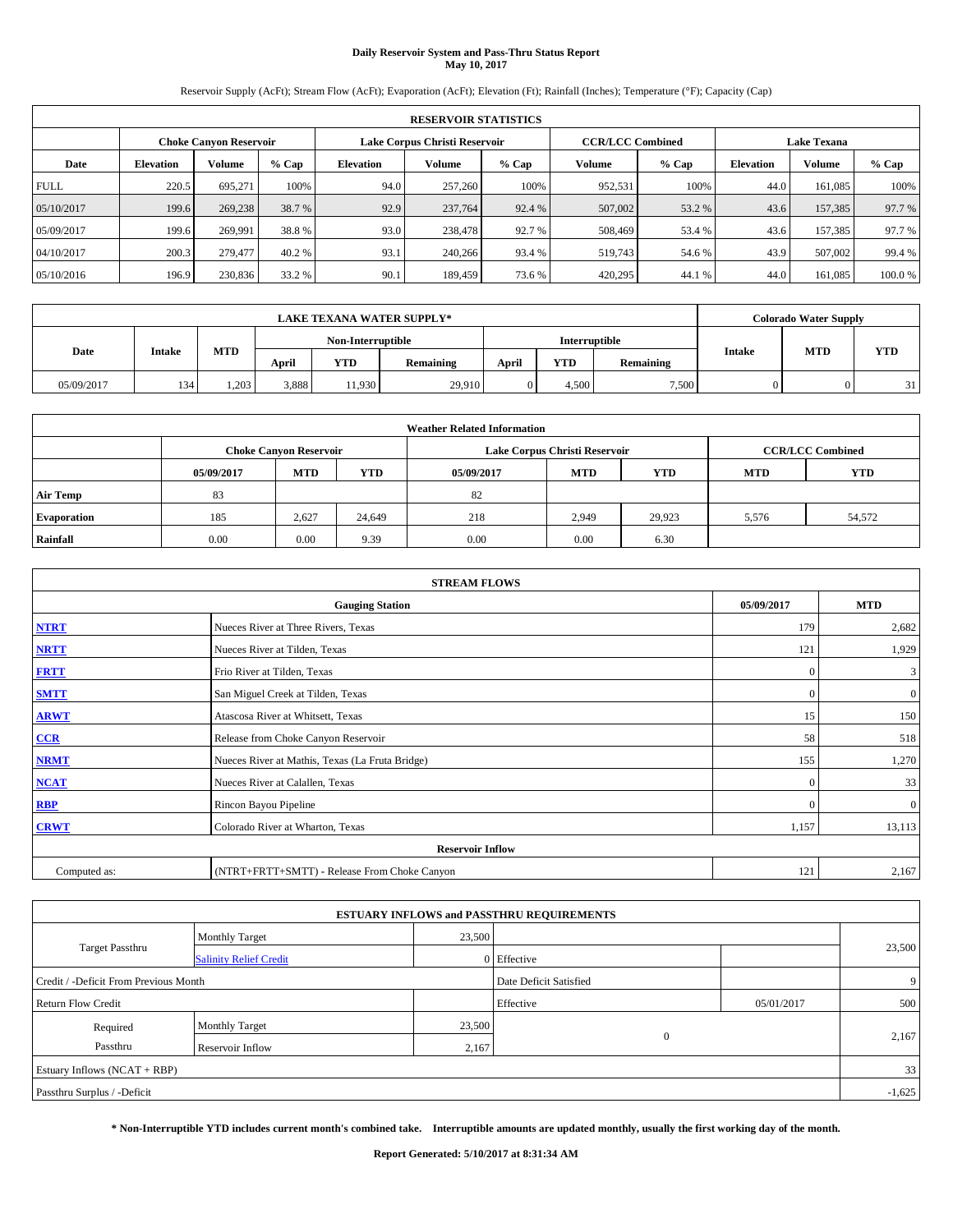# **Daily Reservoir System and Pass-Thru Status Report May 11, 2017**

Reservoir Supply (AcFt); Stream Flow (AcFt); Evaporation (AcFt); Elevation (Ft); Rainfall (Inches); Temperature (°F); Capacity (Cap)

|             | <b>RESERVOIR STATISTICS</b> |                        |         |                  |                               |         |                         |         |                  |                    |        |  |
|-------------|-----------------------------|------------------------|---------|------------------|-------------------------------|---------|-------------------------|---------|------------------|--------------------|--------|--|
|             |                             | Choke Canvon Reservoir |         |                  | Lake Corpus Christi Reservoir |         | <b>CCR/LCC Combined</b> |         |                  | <b>Lake Texana</b> |        |  |
| Date        | <b>Elevation</b>            | Volume                 | $%$ Cap | <b>Elevation</b> | <b>Volume</b>                 | $%$ Cap | Volume                  | $%$ Cap | <b>Elevation</b> | <b>Volume</b>      | % Cap  |  |
| <b>FULL</b> | 220.5                       | 695,271                | 100%    | 94.0             | 257,260                       | 100%    | 952,531                 | 100%    | 44.0             | 161.085            | 100%   |  |
| 05/11/2017  | 199.6                       | 269,536                | 38.8%   | 92.9             | 237,407                       | 92.3 %  | 506,943                 | 53.2 %  | 43.5             | 156,467            | 97.1 % |  |
| 05/10/2017  | 199.6                       | 269,238                | 38.7 %  | 92.9             | 237,764                       | 92.4 %  | 507,002                 | 53.2 %  | 43.6             | 157.385            | 97.7 % |  |
| 04/11/2017  | 200.2                       | 278,542                | 40.1 %  | 93.0             | 239,909                       | 93.3%   | 518.451                 | 54.4 %  | 43.7             | 506,943            | 98.3%  |  |
| 05/11/2016  | 196.8                       | 229,486                | 33.0 %  | 90.2             | 189,962                       | 73.8%   | 419,448                 | 44.0%   | 44.              | 162,101            | 100.6% |  |

|            |               |       |                   |        | <b>LAKE TEXANA WATER SUPPLY*</b> |                      |       |           |       | <b>Colorado Water Supply</b> |                  |        |            |
|------------|---------------|-------|-------------------|--------|----------------------------------|----------------------|-------|-----------|-------|------------------------------|------------------|--------|------------|
| Date       |               |       | Non-Interruptible |        |                                  | <b>Interruptible</b> |       |           |       |                              |                  |        |            |
|            | <b>Intake</b> |       |                   |        | <b>MTD</b>                       | April                | YTD   | Remaining | April | <b>YTD</b>                   | <b>Remaining</b> | Intake | <b>MTD</b> |
| 05/10/2017 | 134           | 1.336 | 3,888             | 12,064 | 29,776                           |                      | 4.500 | 7.500     |       |                              | 311              |        |            |

| <b>Weather Related Information</b> |            |                               |            |            |                               |                         |            |            |  |  |  |
|------------------------------------|------------|-------------------------------|------------|------------|-------------------------------|-------------------------|------------|------------|--|--|--|
|                                    |            | <b>Choke Canvon Reservoir</b> |            |            | Lake Corpus Christi Reservoir | <b>CCR/LCC Combined</b> |            |            |  |  |  |
|                                    | 05/10/2017 | <b>MTD</b>                    | <b>YTD</b> | 05/10/2017 | <b>MTD</b>                    | <b>YTD</b>              | <b>MTD</b> | <b>YTD</b> |  |  |  |
| <b>Air Temp</b>                    | 85         |                               |            | 85         |                               |                         |            |            |  |  |  |
| <b>Evaporation</b>                 | 202        | 2,829                         | 24,851     | 281        | 3,230                         | 30.204                  | 6,059      | 55,055     |  |  |  |
| Rainfall                           | 0.00       | 0.00                          | 9.39       | 0.00       | 0.00                          | 6.30                    |            |            |  |  |  |

| <b>STREAM FLOWS</b> |                                                 |              |                |  |  |  |  |  |  |
|---------------------|-------------------------------------------------|--------------|----------------|--|--|--|--|--|--|
|                     | <b>Gauging Station</b>                          | 05/10/2017   | <b>MTD</b>     |  |  |  |  |  |  |
| <b>NTRT</b>         | Nueces River at Three Rivers, Texas             | 177          | 2,858          |  |  |  |  |  |  |
| <b>NRTT</b>         | Nueces River at Tilden, Texas                   | 115          | 2,045          |  |  |  |  |  |  |
| <b>FRTT</b>         | Frio River at Tilden, Texas                     | $\mathbf{0}$ | 3              |  |  |  |  |  |  |
| <b>SMTT</b>         | San Miguel Creek at Tilden, Texas               | $\mathbf{0}$ | $\overline{0}$ |  |  |  |  |  |  |
| <b>ARWT</b>         | Atascosa River at Whitsett, Texas               | 16           | 166            |  |  |  |  |  |  |
| $CCR$               | Release from Choke Canyon Reservoir             | 58           | 576            |  |  |  |  |  |  |
| <b>NRMT</b>         | Nueces River at Mathis, Texas (La Fruta Bridge) | 155          | 1,425          |  |  |  |  |  |  |
| <b>NCAT</b>         | Nueces River at Calallen, Texas                 | $\mathbf{0}$ | 33             |  |  |  |  |  |  |
| <b>RBP</b>          | Rincon Bayou Pipeline                           | $\Omega$     | $\mathbf{0}$   |  |  |  |  |  |  |
| <b>CRWT</b>         | Colorado River at Wharton, Texas                | 1,131        | 14,244         |  |  |  |  |  |  |
|                     | <b>Reservoir Inflow</b>                         |              |                |  |  |  |  |  |  |
| Computed as:        | (NTRT+FRTT+SMTT) - Release From Choke Canyon    | 119          | 2,286          |  |  |  |  |  |  |

| <b>ESTUARY INFLOWS and PASSTHRU REQUIREMENTS</b> |                               |        |                        |            |          |  |  |  |  |  |
|--------------------------------------------------|-------------------------------|--------|------------------------|------------|----------|--|--|--|--|--|
|                                                  | <b>Monthly Target</b>         | 23,500 |                        |            |          |  |  |  |  |  |
| Target Passthru                                  | <b>Salinity Relief Credit</b> |        | 0 Effective            |            | 23,500   |  |  |  |  |  |
| Credit / -Deficit From Previous Month            |                               |        | Date Deficit Satisfied |            | 9        |  |  |  |  |  |
| <b>Return Flow Credit</b>                        |                               |        | Effective              | 05/01/2017 | 500      |  |  |  |  |  |
| Required                                         | Monthly Target                | 23,500 |                        |            |          |  |  |  |  |  |
| Passthru<br><b>Reservoir Inflow</b>              |                               | 2,286  | $\Omega$               |            | 2,286    |  |  |  |  |  |
| Estuary Inflows (NCAT + RBP)                     |                               |        |                        |            |          |  |  |  |  |  |
| Passthru Surplus / -Deficit                      |                               |        |                        |            | $-1,744$ |  |  |  |  |  |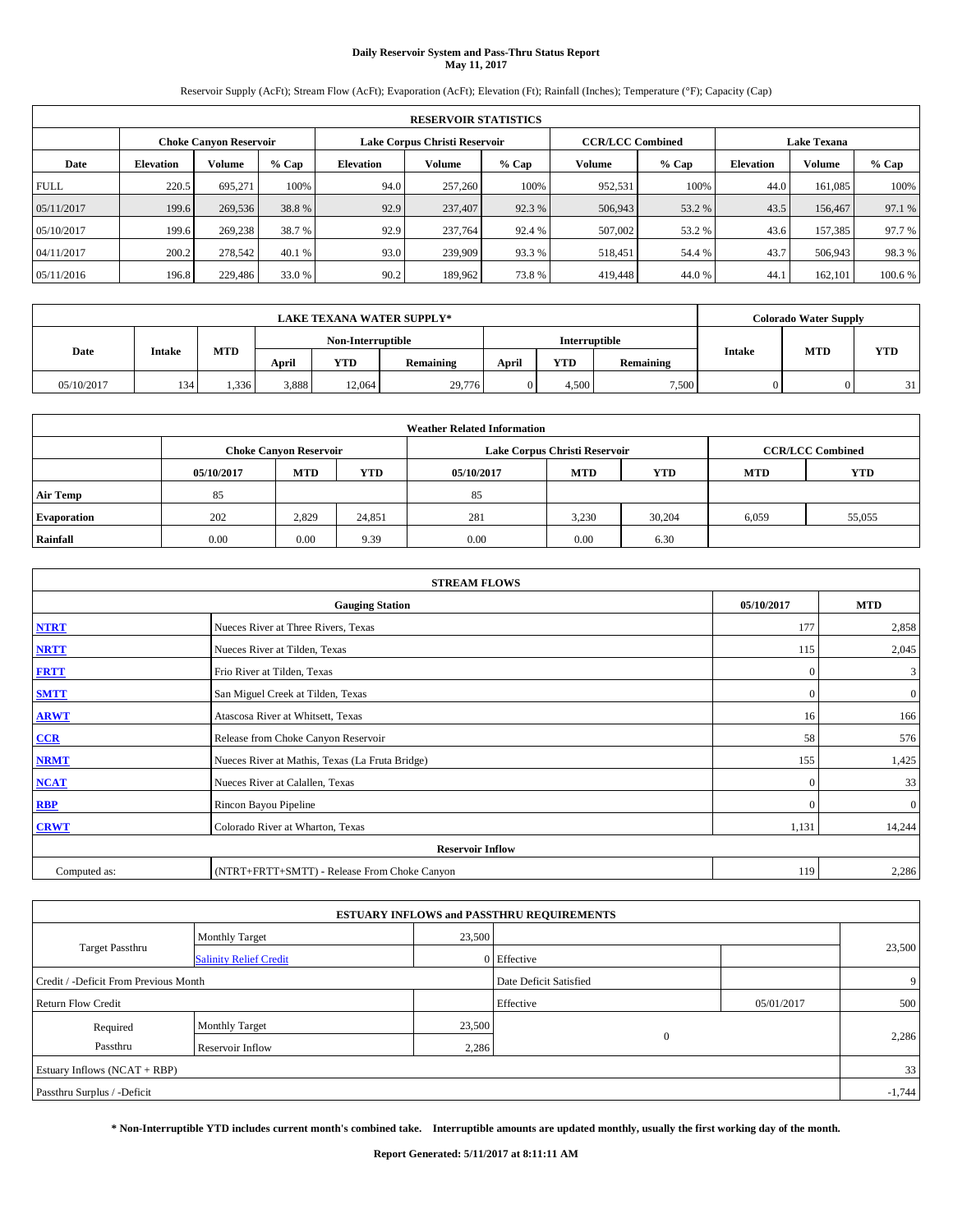# **Daily Reservoir System and Pass-Thru Status Report May 12, 2017**

Reservoir Supply (AcFt); Stream Flow (AcFt); Evaporation (AcFt); Elevation (Ft); Rainfall (Inches); Temperature (°F); Capacity (Cap)

|             | <b>RESERVOIR STATISTICS</b> |                               |         |           |                               |         |                         |         |                  |                    |         |  |
|-------------|-----------------------------|-------------------------------|---------|-----------|-------------------------------|---------|-------------------------|---------|------------------|--------------------|---------|--|
|             |                             | <b>Choke Canyon Reservoir</b> |         |           | Lake Corpus Christi Reservoir |         | <b>CCR/LCC Combined</b> |         |                  | <b>Lake Texana</b> |         |  |
| Date        | <b>Elevation</b>            | Volume                        | $%$ Cap | Elevation | Volume                        | $%$ Cap | Volume                  | $%$ Cap | <b>Elevation</b> | <b>Volume</b>      | % Cap   |  |
| <b>FULL</b> | 220.5                       | 695.271                       | 100%    | 94.0      | 257,260                       | 100%    | 952,531                 | 100%    | 44.0             | 161.085            | 100%    |  |
| 05/12/2017  | 199.6                       | 269,238                       | 38.7 %  | 92.9      | 238,121                       | 92.6 %  | 507,359                 | 53.3 %  | 43.5             | 156,467            | 97.1 %  |  |
| 05/11/2017  | 199.6                       | 269,536                       | 38.8%   | 92.9      | 237,407                       | 92.3 %  | 506,943                 | 53.2 %  | 43.5             | 156,467            | 97.1 %  |  |
| 04/12/2017  | 200.3                       | 280,411                       | 40.3 %  | 93.1      | 240,983                       | 93.7 %  | 521,394                 | 54.7 %  | 43.7             | 507,359            | 98.3%   |  |
| 05/12/2016  | 196.8                       | 230,294                       | 33.1 %  | 90.1      | 188,790                       | 73.4 %  | 419,084                 | 44.0%   | 44.0             | 162,101            | 100.6 % |  |

|            |               |            |                   |        | <b>LAKE TEXANA WATER SUPPLY*</b> |               |            |           |               | <b>Colorado Water Supply</b> |            |
|------------|---------------|------------|-------------------|--------|----------------------------------|---------------|------------|-----------|---------------|------------------------------|------------|
|            |               |            | Non-Interruptible |        |                                  | Interruptible |            |           |               |                              |            |
| Date       | <b>Intake</b> | <b>MTD</b> | April             | YTD    | Remaining                        | April         | <b>YTD</b> | Remaining | <b>Intake</b> | <b>MTD</b>                   | <b>YTD</b> |
| 05/11/2017 | 134           | . 470 .    | 3,888             | 12,197 | 29,643                           |               | 4.500      | 7.500     |               |                              | 31         |

| <b>Weather Related Information</b> |            |                               |            |            |                               |                         |            |            |  |  |  |
|------------------------------------|------------|-------------------------------|------------|------------|-------------------------------|-------------------------|------------|------------|--|--|--|
|                                    |            | <b>Choke Canvon Reservoir</b> |            |            | Lake Corpus Christi Reservoir | <b>CCR/LCC Combined</b> |            |            |  |  |  |
|                                    | 05/11/2017 | <b>MTD</b>                    | <b>YTD</b> | 05/11/2017 | <b>MTD</b>                    | <b>YTD</b>              | <b>MTD</b> | <b>YTD</b> |  |  |  |
| <b>Air Temp</b>                    | 85         |                               |            | 86         |                               |                         |            |            |  |  |  |
| <b>Evaporation</b>                 | 132        | 2,961                         | 24,983     | 208        | 3,438                         | 30.412                  | 6,399      | 55,395     |  |  |  |
| Rainfall                           | 0.00       | 0.00                          | 9.39       | 0.00       | 0.00                          | 6.30                    |            |            |  |  |  |

| <b>STREAM FLOWS</b> |                                                 |              |              |  |  |  |  |  |  |
|---------------------|-------------------------------------------------|--------------|--------------|--|--|--|--|--|--|
|                     | <b>Gauging Station</b>                          | 05/11/2017   | <b>MTD</b>   |  |  |  |  |  |  |
| <b>NTRT</b>         | Nueces River at Three Rivers, Texas             | 173          | 3,031        |  |  |  |  |  |  |
| <b>NRTT</b>         | Nueces River at Tilden, Texas                   | 101          | 2,146        |  |  |  |  |  |  |
| <b>FRTT</b>         | Frio River at Tilden, Texas                     | $\mathbf{0}$ | 4            |  |  |  |  |  |  |
| <b>SMTT</b>         | San Miguel Creek at Tilden, Texas               | $\mathbf{0}$ | $\mathbf{0}$ |  |  |  |  |  |  |
| <b>ARWT</b>         | Atascosa River at Whitsett, Texas               | 16           | 181          |  |  |  |  |  |  |
| $CCR$               | Release from Choke Canyon Reservoir             | 58           | 633          |  |  |  |  |  |  |
| <b>NRMT</b>         | Nueces River at Mathis, Texas (La Fruta Bridge) | 153          | 1,578        |  |  |  |  |  |  |
| <b>NCAT</b>         | Nueces River at Calallen, Texas                 | $\Omega$     | 33           |  |  |  |  |  |  |
| RBP                 | Rincon Bayou Pipeline                           | $\Omega$     | $\mathbf{0}$ |  |  |  |  |  |  |
| <b>CRWT</b>         | Colorado River at Wharton, Texas                | 1,118        | 15,362       |  |  |  |  |  |  |
|                     | <b>Reservoir Inflow</b>                         |              |              |  |  |  |  |  |  |
| Computed as:        | (NTRT+FRTT+SMTT) - Release From Choke Canyon    | 115          | 2,401        |  |  |  |  |  |  |

| <b>ESTUARY INFLOWS and PASSTHRU REQUIREMENTS</b> |                               |        |                        |            |                |  |  |  |  |  |
|--------------------------------------------------|-------------------------------|--------|------------------------|------------|----------------|--|--|--|--|--|
|                                                  | <b>Monthly Target</b>         | 23,500 |                        |            |                |  |  |  |  |  |
| Target Passthru                                  | <b>Salinity Relief Credit</b> |        | 0 Effective            |            | 23,500         |  |  |  |  |  |
| Credit / -Deficit From Previous Month            |                               |        | Date Deficit Satisfied |            | 9 <sup>1</sup> |  |  |  |  |  |
| <b>Return Flow Credit</b>                        |                               |        | Effective              | 05/01/2017 | 500            |  |  |  |  |  |
| Required                                         | Monthly Target                | 23,500 |                        |            |                |  |  |  |  |  |
| Passthru                                         | <b>Reservoir Inflow</b>       | 2,401  | $\Omega$               |            | 2,401          |  |  |  |  |  |
| Estuary Inflows (NCAT + RBP)                     |                               |        |                        |            | 33             |  |  |  |  |  |
| Passthru Surplus / -Deficit                      |                               |        |                        |            | $-1,859$       |  |  |  |  |  |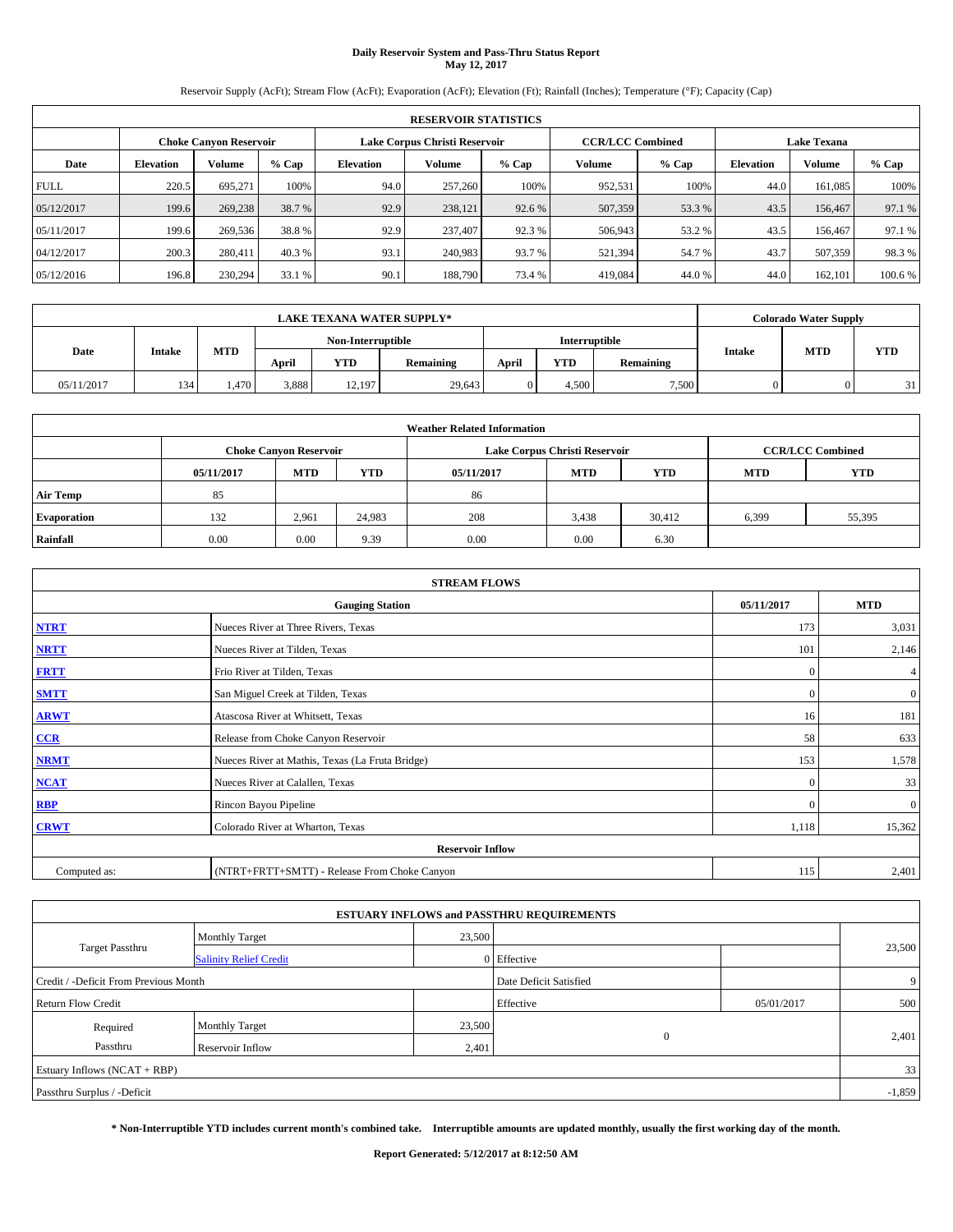# **Daily Reservoir System and Pass-Thru Status Report May 13, 2017**

Reservoir Supply (AcFt); Stream Flow (AcFt); Evaporation (AcFt); Elevation (Ft); Rainfall (Inches); Temperature (°F); Capacity (Cap)

|             | <b>RESERVOIR STATISTICS</b>   |         |         |           |                               |         |                         |         |                    |               |        |
|-------------|-------------------------------|---------|---------|-----------|-------------------------------|---------|-------------------------|---------|--------------------|---------------|--------|
|             | <b>Choke Canyon Reservoir</b> |         |         |           | Lake Corpus Christi Reservoir |         | <b>CCR/LCC Combined</b> |         | <b>Lake Texana</b> |               |        |
| Date        | <b>Elevation</b>              | Volume  | $%$ Cap | Elevation | Volume                        | $%$ Cap | Volume                  | $%$ Cap | <b>Elevation</b>   | <b>Volume</b> | % Cap  |
| <b>FULL</b> | 220.5                         | 695.271 | 100%    | 94.0      | 257,260                       | 100%    | 952,531                 | 100%    | 44.0               | 161.085       | 100%   |
| 05/13/2017  | 199.6                         | 269,088 | 38.7 %  | 92.9      | 237,407                       | 92.3 %  | 506,495                 | 53.2 %  | 43.5               | 156,467       | 97.1 % |
| 05/12/2017  | 199.6                         | 269,238 | 38.7 %  | 92.9      | 238.121                       | 92.6 %  | 507,359                 | 53.3 %  | 43.5               | 156,467       | 97.1 % |
| 04/13/2017  | 200.2                         | 278,696 | 40.1 %  | 93.1      | 240,983                       | 93.7 %  | 519,679                 | 54.6 %  | 43.8               | 506,495       | 98.8%  |
| 05/13/2016  | 196.9                         | 230,430 | 33.1 %  | 90.1      | 188,623                       | 73.3 %  | 419,053                 | 44.0%   | 44.0               | 161,085       | 100.0% |

|            | <b>LAKE TEXANA WATER SUPPLY*</b> |            |       |                   |           |       |               |           |               |            | <b>Colorado Water Supply</b> |
|------------|----------------------------------|------------|-------|-------------------|-----------|-------|---------------|-----------|---------------|------------|------------------------------|
|            |                                  |            |       | Non-Interruptible |           |       | Interruptible |           |               |            |                              |
| Date       | <b>Intake</b>                    | <b>MTD</b> | April | YTD               | Remaining | April | <b>YTD</b>    | Remaining | <b>Intake</b> | <b>MTD</b> | <b>YTD</b>                   |
| 05/12/2017 | 134                              | 1.604      | 3,888 | 12,331            | 29,509    |       | 4.500         | 7.500     |               |            | 31                           |

| <b>Weather Related Information</b> |            |                                                                                  |        |      |                               |                         |       |        |  |  |
|------------------------------------|------------|----------------------------------------------------------------------------------|--------|------|-------------------------------|-------------------------|-------|--------|--|--|
|                                    |            | <b>Choke Canvon Reservoir</b>                                                    |        |      | Lake Corpus Christi Reservoir | <b>CCR/LCC Combined</b> |       |        |  |  |
|                                    | 05/12/2017 | <b>YTD</b><br><b>MTD</b><br><b>MTD</b><br><b>YTD</b><br><b>MTD</b><br>05/12/2017 |        |      |                               |                         |       |        |  |  |
| <b>Air Temp</b>                    | 89         |                                                                                  |        | 87   |                               |                         |       |        |  |  |
| <b>Evaporation</b>                 | 378        | 3,339                                                                            | 25,361 | 426  | 3,864                         | 30,838                  | 7,203 | 56,199 |  |  |
| Rainfall                           | 0.00       | 0.00                                                                             | 9.39   | 0.00 | 0.00                          | 6.30                    |       |        |  |  |

| <b>STREAM FLOWS</b> |                                                 |              |                |  |  |  |  |  |  |
|---------------------|-------------------------------------------------|--------------|----------------|--|--|--|--|--|--|
|                     | <b>Gauging Station</b>                          | 05/12/2017   | <b>MTD</b>     |  |  |  |  |  |  |
| <b>NTRT</b>         | Nueces River at Three Rivers, Texas             | 163          | 3,194          |  |  |  |  |  |  |
| <b>NRTT</b>         | Nueces River at Tilden, Texas                   | 89           | 2,235          |  |  |  |  |  |  |
| <b>FRTT</b>         | Frio River at Tilden, Texas                     | $\mathbf{0}$ | 4              |  |  |  |  |  |  |
| <b>SMTT</b>         | San Miguel Creek at Tilden, Texas               | $\mathbf{0}$ | $\overline{0}$ |  |  |  |  |  |  |
| <b>ARWT</b>         | Atascosa River at Whitsett, Texas               | 16           | 197            |  |  |  |  |  |  |
| CCR                 | Release from Choke Canyon Reservoir             | 58           | 691            |  |  |  |  |  |  |
| <b>NRMT</b>         | Nueces River at Mathis, Texas (La Fruta Bridge) | 155          | 1,733          |  |  |  |  |  |  |
| <b>NCAT</b>         | Nueces River at Calallen, Texas                 | $\Omega$     | 33             |  |  |  |  |  |  |
| RBP                 | Rincon Bayou Pipeline                           | $\Omega$     | $\mathbf{0}$   |  |  |  |  |  |  |
| <b>CRWT</b>         | Colorado River at Wharton, Texas                | 1,112        | 16,474         |  |  |  |  |  |  |
|                     | <b>Reservoir Inflow</b>                         |              |                |  |  |  |  |  |  |
| Computed as:        | (NTRT+FRTT+SMTT) - Release From Choke Canyon    |              |                |  |  |  |  |  |  |

| <b>ESTUARY INFLOWS and PASSTHRU REQUIREMENTS</b> |                               |        |                        |            |        |  |  |  |  |  |
|--------------------------------------------------|-------------------------------|--------|------------------------|------------|--------|--|--|--|--|--|
|                                                  | <b>Monthly Target</b>         | 23,500 |                        |            |        |  |  |  |  |  |
| <b>Target Passthru</b>                           | <b>Salinity Relief Credit</b> |        | 0 Effective            |            | 23,500 |  |  |  |  |  |
| Credit / -Deficit From Previous Month            |                               |        | Date Deficit Satisfied |            | 9      |  |  |  |  |  |
| <b>Return Flow Credit</b>                        |                               |        | Effective              | 05/01/2017 | 500    |  |  |  |  |  |
| Required                                         | <b>Monthly Target</b>         | 23,500 |                        |            |        |  |  |  |  |  |
| Passthru                                         | <b>Reservoir Inflow</b>       | 2,507  | $\Omega$               |            | 2,507  |  |  |  |  |  |
| Estuary Inflows (NCAT + RBP)                     |                               |        |                        |            | 33     |  |  |  |  |  |
| Passthru Surplus / -Deficit                      |                               |        |                        |            |        |  |  |  |  |  |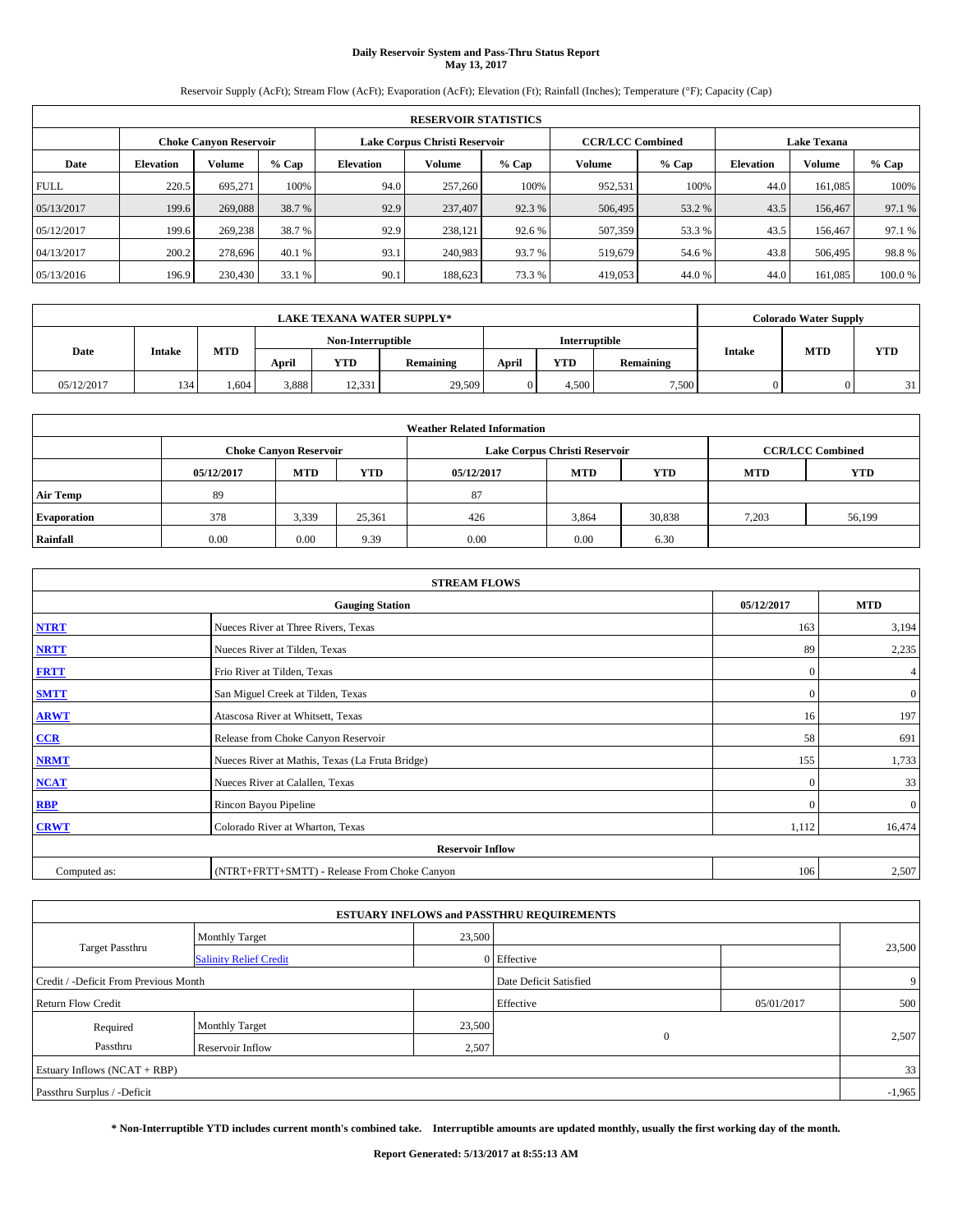# **Daily Reservoir System and Pass-Thru Status Report May 14, 2017**

Reservoir Supply (AcFt); Stream Flow (AcFt); Evaporation (AcFt); Elevation (Ft); Rainfall (Inches); Temperature (°F); Capacity (Cap)

|             | <b>RESERVOIR STATISTICS</b> |         |         |                  |                               |         |                         |         |                  |                    |        |
|-------------|-----------------------------|---------|---------|------------------|-------------------------------|---------|-------------------------|---------|------------------|--------------------|--------|
|             | Choke Canvon Reservoir      |         |         |                  | Lake Corpus Christi Reservoir |         | <b>CCR/LCC Combined</b> |         |                  | <b>Lake Texana</b> |        |
| Date        | <b>Elevation</b>            | Volume  | $%$ Cap | <b>Elevation</b> | Volume                        | $%$ Cap | Volume                  | $%$ Cap | <b>Elevation</b> | <b>Volume</b>      | % Cap  |
| <b>FULL</b> | 220.5                       | 695.271 | 100%    | 94.0             | 257,260                       | 100%    | 952,531                 | 100%    | 44.0             | 161.085            | 100%   |
| 05/14/2017  | 199.6                       | 268,790 | 38.7 %  | 92.9             | 236,872                       | 92.1 %  | 505,662                 | 53.1 %  | 43.5             | 156,467            | 97.1 % |
| 05/13/2017  | 199.6                       | 269,088 | 38.7 %  | 92.9             | 237,407                       | 92.3 %  | 506,495                 | 53.2 %  | 43.5             | 156,467            | 97.1 % |
| 04/14/2017  | 200.3                       | 279,945 | 40.3 %  | 93.1             | 240,266                       | 93.4 %  | 520,211                 | 54.6 %  | 44.0             | 505,662            | 100.0% |
| 05/14/2016  | 196.8                       | 229,220 | 33.0 %  | 90.0             | 187,787                       | 73.0 %  | 417,007                 | 43.8%   | 43.9             | 160.153            | 99.4 % |

|            | <b>LAKE TEXANA WATER SUPPLY*</b> |            |                   |        |           |               |            |           |               |            | <b>Colorado Water Supply</b> |
|------------|----------------------------------|------------|-------------------|--------|-----------|---------------|------------|-----------|---------------|------------|------------------------------|
|            |                                  |            | Non-Interruptible |        |           | Interruptible |            |           |               |            |                              |
| Date       | <b>Intake</b>                    | <b>MTD</b> | April             | YTD    | Remaining | April         | <b>YTD</b> | Remaining | <b>Intake</b> | <b>MTD</b> | <b>YTD</b>                   |
| 05/13/2017 | 134                              | 1.738      | 3,888             | 12.465 | 29,375    |               | 4.500      | 7.500     |               |            | 31                           |

| <b>Weather Related Information</b> |                                                                                                |                               |        |      |                               |                         |       |            |  |  |
|------------------------------------|------------------------------------------------------------------------------------------------|-------------------------------|--------|------|-------------------------------|-------------------------|-------|------------|--|--|
|                                    |                                                                                                | <b>Choke Canyon Reservoir</b> |        |      | Lake Corpus Christi Reservoir | <b>CCR/LCC Combined</b> |       |            |  |  |
|                                    | <b>YTD</b><br><b>MTD</b><br><b>MTD</b><br><b>YTD</b><br>05/13/2017<br>05/13/2017<br><b>MTD</b> |                               |        |      |                               |                         |       | <b>YTD</b> |  |  |
| <b>Air Temp</b>                    | 90                                                                                             |                               |        | 89   |                               |                         |       |            |  |  |
| <b>Evaporation</b>                 | 342                                                                                            | 3,681                         | 25,703 | 365  | 4,229                         | 31,203                  | 7.910 | 56,906     |  |  |
| Rainfall                           | 0.00                                                                                           | 0.00                          | 9.39   | 0.00 | 0.00                          | 6.30                    |       |            |  |  |

| <b>STREAM FLOWS</b> |                                                 |              |                |  |  |  |  |  |  |
|---------------------|-------------------------------------------------|--------------|----------------|--|--|--|--|--|--|
|                     | <b>Gauging Station</b>                          | 05/13/2017   | <b>MTD</b>     |  |  |  |  |  |  |
| <b>NTRT</b>         | Nueces River at Three Rivers, Texas             | 153          | 3,347          |  |  |  |  |  |  |
| <b>NRTT</b>         | Nueces River at Tilden, Texas                   | 81           | 2,316          |  |  |  |  |  |  |
| <b>FRTT</b>         | Frio River at Tilden, Texas                     | $\mathbf{0}$ | $\overline{4}$ |  |  |  |  |  |  |
| <b>SMTT</b>         | San Miguel Creek at Tilden, Texas               | $\mathbf{0}$ | $\overline{0}$ |  |  |  |  |  |  |
| <b>ARWT</b>         | Atascosa River at Whitsett, Texas               | 14           | 211            |  |  |  |  |  |  |
| CCR                 | Release from Choke Canyon Reservoir             | 58           | 748            |  |  |  |  |  |  |
| <b>NRMT</b>         | Nueces River at Mathis, Texas (La Fruta Bridge) | 155          | 1,888          |  |  |  |  |  |  |
| <b>NCAT</b>         | Nueces River at Calallen, Texas                 | $\Omega$     | 33             |  |  |  |  |  |  |
| <b>RBP</b>          | Rincon Bayou Pipeline                           | $\Omega$     | $\mathbf{0}$   |  |  |  |  |  |  |
| <b>CRWT</b>         | Colorado River at Wharton, Texas                | 1,018        | 17,492         |  |  |  |  |  |  |
|                     | <b>Reservoir Inflow</b>                         |              |                |  |  |  |  |  |  |
| Computed as:        | (NTRT+FRTT+SMTT) - Release From Choke Canyon    |              |                |  |  |  |  |  |  |

| <b>ESTUARY INFLOWS and PASSTHRU REQUIREMENTS</b> |                               |        |                        |            |        |  |  |  |  |  |
|--------------------------------------------------|-------------------------------|--------|------------------------|------------|--------|--|--|--|--|--|
|                                                  | <b>Monthly Target</b>         | 23,500 |                        |            |        |  |  |  |  |  |
| <b>Target Passthru</b>                           | <b>Salinity Relief Credit</b> |        | 0 Effective            |            | 23,500 |  |  |  |  |  |
| Credit / -Deficit From Previous Month            |                               |        | Date Deficit Satisfied |            | 9      |  |  |  |  |  |
| <b>Return Flow Credit</b>                        |                               |        | Effective              | 05/01/2017 | 500    |  |  |  |  |  |
| Required                                         | <b>Monthly Target</b>         | 23,500 |                        |            |        |  |  |  |  |  |
| Passthru                                         | <b>Reservoir Inflow</b>       | 2,603  | $\theta$               |            | 2,603  |  |  |  |  |  |
| Estuary Inflows (NCAT + RBP)                     |                               |        |                        |            | 33     |  |  |  |  |  |
| Passthru Surplus / -Deficit                      |                               |        |                        |            |        |  |  |  |  |  |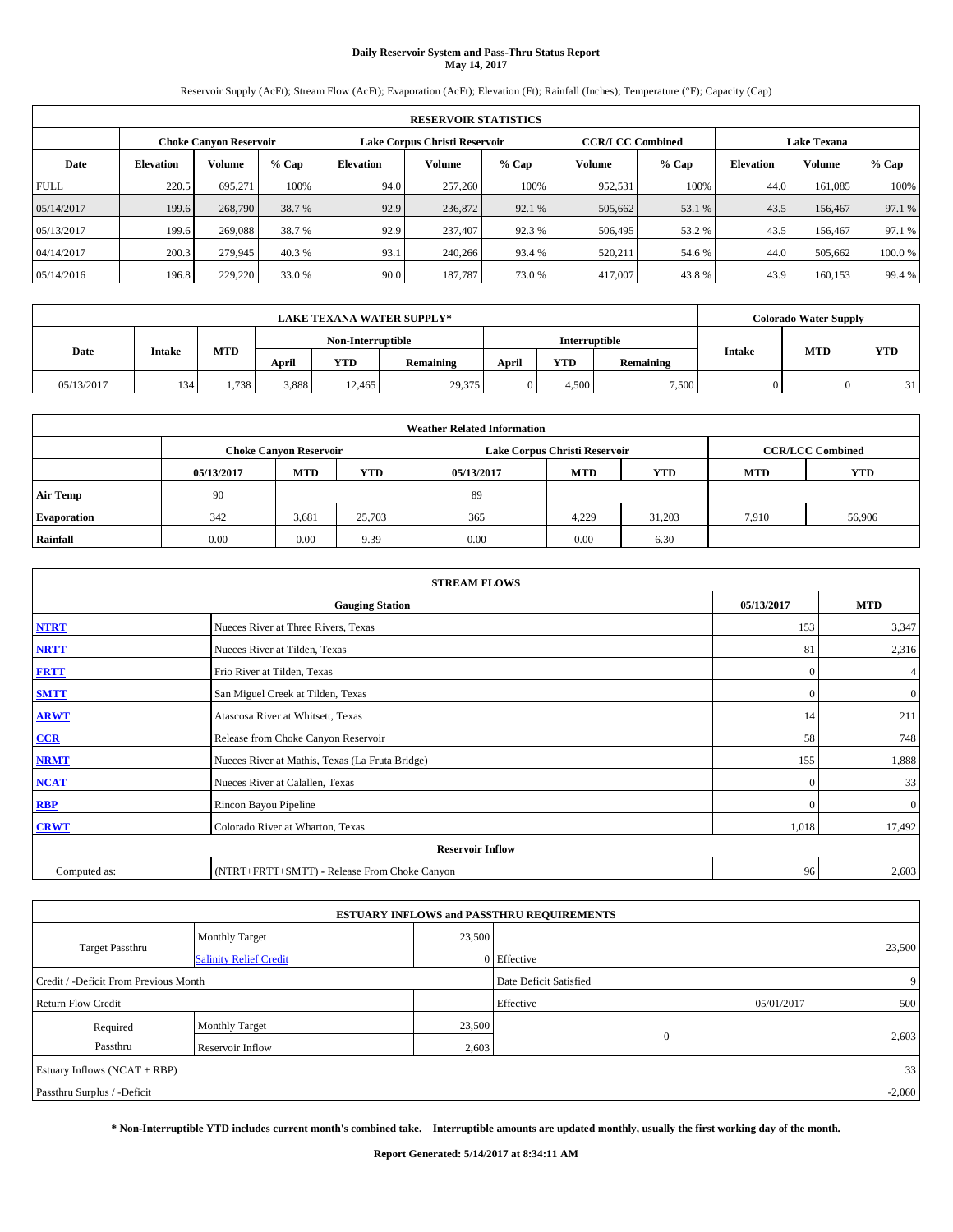# **Daily Reservoir System and Pass-Thru Status Report May 15, 2017**

Reservoir Supply (AcFt); Stream Flow (AcFt); Evaporation (AcFt); Elevation (Ft); Rainfall (Inches); Temperature (°F); Capacity (Cap)

|             | <b>RESERVOIR STATISTICS</b> |         |         |                  |                               |         |                         |         |                    |               |         |
|-------------|-----------------------------|---------|---------|------------------|-------------------------------|---------|-------------------------|---------|--------------------|---------------|---------|
|             | Choke Canvon Reservoir      |         |         |                  | Lake Corpus Christi Reservoir |         | <b>CCR/LCC Combined</b> |         | <b>Lake Texana</b> |               |         |
| Date        | <b>Elevation</b>            | Volume  | $%$ Cap | <b>Elevation</b> | <b>Volume</b>                 | $%$ Cap | Volume                  | $%$ Cap | <b>Elevation</b>   | <b>Volume</b> | $%$ Cap |
| <b>FULL</b> | 220.5                       | 695,271 | 100%    | 94.0             | 257,260                       | 100%    | 952.531                 | 100%    | 44.0               | 161.085       | 100%    |
| 05/15/2017  | 199.6                       | 268,970 | 38.7 %  | 92.8             | 236,337                       | 91.9%   | 505,307                 | 53.0 %  | 43.5               | 156,467       | 97.1 %  |
| 05/14/2017  | 199.6                       | 268,790 | 38.7 %  | 92.9             | 236,872                       | 92.1 %  | 505,662                 | 53.1 %  | 43.5               | 156,467       | 97.1 %  |
| 04/15/2017  | 200.3                       | 279.633 | 40.2 %  | 93.1             | 240,088                       | 93.3 %  | 519,721                 | 54.6 %  | 44.0               | 505,307       | 100.0%  |
| 05/15/2016  | 196.8                       | 229,752 | 33.0 %  | 90.1             | 188,121                       | 73.1 %  | 417,873                 | 43.9%   | 43.9               | 160.156       | 99.4 %  |

|            | <b>LAKE TEXANA WATER SUPPLY*</b> |            |                   |        |           |       |               |           |               | <b>Colorado Water Supply</b> |            |  |
|------------|----------------------------------|------------|-------------------|--------|-----------|-------|---------------|-----------|---------------|------------------------------|------------|--|
|            |                                  |            | Non-Interruptible |        |           |       | Interruptible |           |               |                              |            |  |
| Date       | <b>Intake</b>                    | <b>MTD</b> | April             | YTD    | Remaining | April | <b>YTD</b>    | Remaining | <b>Intake</b> | <b>MTD</b>                   | <b>YTD</b> |  |
| 05/14/2017 | 133                              | 1.87'      | 3,888             | 12,598 | 29,242    |       | 4.500         | 7.500     |               |                              | 31         |  |

| <b>Weather Related Information</b> |            |                               |            |            |                               |                         |            |        |  |
|------------------------------------|------------|-------------------------------|------------|------------|-------------------------------|-------------------------|------------|--------|--|
|                                    |            | <b>Choke Canvon Reservoir</b> |            |            | Lake Corpus Christi Reservoir | <b>CCR/LCC Combined</b> |            |        |  |
|                                    | 05/14/2017 | <b>MTD</b>                    | <b>YTD</b> | 05/14/2017 | <b>MTD</b>                    | <b>MTD</b>              | <b>YTD</b> |        |  |
| <b>Air Temp</b>                    | 91         |                               |            | 89         |                               |                         |            |        |  |
| <b>Evaporation</b>                 | 378        | 4,059                         | 26,081     | 446        | 4,675                         | 31,649                  | 8,734      | 57,730 |  |
| Rainfall                           | 0.00       | 0.00                          | 9.39       | 0.00       | 0.00                          | 6.30                    |            |        |  |

| <b>STREAM FLOWS</b> |                                                 |              |              |  |  |  |  |  |  |
|---------------------|-------------------------------------------------|--------------|--------------|--|--|--|--|--|--|
|                     | <b>Gauging Station</b>                          | 05/14/2017   | <b>MTD</b>   |  |  |  |  |  |  |
| <b>NTRT</b>         | Nueces River at Three Rivers, Texas             | 143          | 3,490        |  |  |  |  |  |  |
| <b>NRTT</b>         | Nueces River at Tilden, Texas                   | 75           | 2,392        |  |  |  |  |  |  |
| <b>FRTT</b>         | Frio River at Tilden, Texas                     | $\mathbf{0}$ | 5            |  |  |  |  |  |  |
| <b>SMTT</b>         | San Miguel Creek at Tilden, Texas               | $\mathbf{0}$ | $\mathbf{0}$ |  |  |  |  |  |  |
| <b>ARWT</b>         | Atascosa River at Whitsett, Texas               | 13           | 224          |  |  |  |  |  |  |
| $CCR$               | Release from Choke Canyon Reservoir             | 58           | 806          |  |  |  |  |  |  |
| <b>NRMT</b>         | Nueces River at Mathis, Texas (La Fruta Bridge) | 155          | 2,043        |  |  |  |  |  |  |
| <b>NCAT</b>         | Nueces River at Calallen, Texas                 |              | 34           |  |  |  |  |  |  |
| <b>RBP</b>          | Rincon Bayou Pipeline                           | $\Omega$     | $\mathbf{0}$ |  |  |  |  |  |  |
| <b>CRWT</b>         | Colorado River at Wharton, Texas                | 1,102        | 18,593       |  |  |  |  |  |  |
|                     | <b>Reservoir Inflow</b>                         |              |              |  |  |  |  |  |  |
| Computed as:        | (NTRT+FRTT+SMTT) - Release From Choke Canyon    | 86           | 2,688        |  |  |  |  |  |  |

|                                       |                               |        | <b>ESTUARY INFLOWS and PASSTHRU REQUIREMENTS</b> |            |        |  |  |  |
|---------------------------------------|-------------------------------|--------|--------------------------------------------------|------------|--------|--|--|--|
|                                       | <b>Monthly Target</b>         | 23,500 |                                                  |            |        |  |  |  |
| <b>Target Passthru</b>                | <b>Salinity Relief Credit</b> |        | 0 Effective                                      |            | 23,500 |  |  |  |
| Credit / -Deficit From Previous Month |                               |        | Date Deficit Satisfied                           |            | 9      |  |  |  |
| <b>Return Flow Credit</b>             |                               |        | Effective                                        | 05/01/2017 | 500    |  |  |  |
| Required                              | <b>Monthly Target</b>         | 23,500 |                                                  |            |        |  |  |  |
| Passthru                              | <b>Reservoir Inflow</b>       | 2,688  | $\theta$                                         |            | 2,688  |  |  |  |
| Estuary Inflows (NCAT + RBP)          |                               |        |                                                  |            | 34     |  |  |  |
| Passthru Surplus / -Deficit           |                               |        |                                                  |            |        |  |  |  |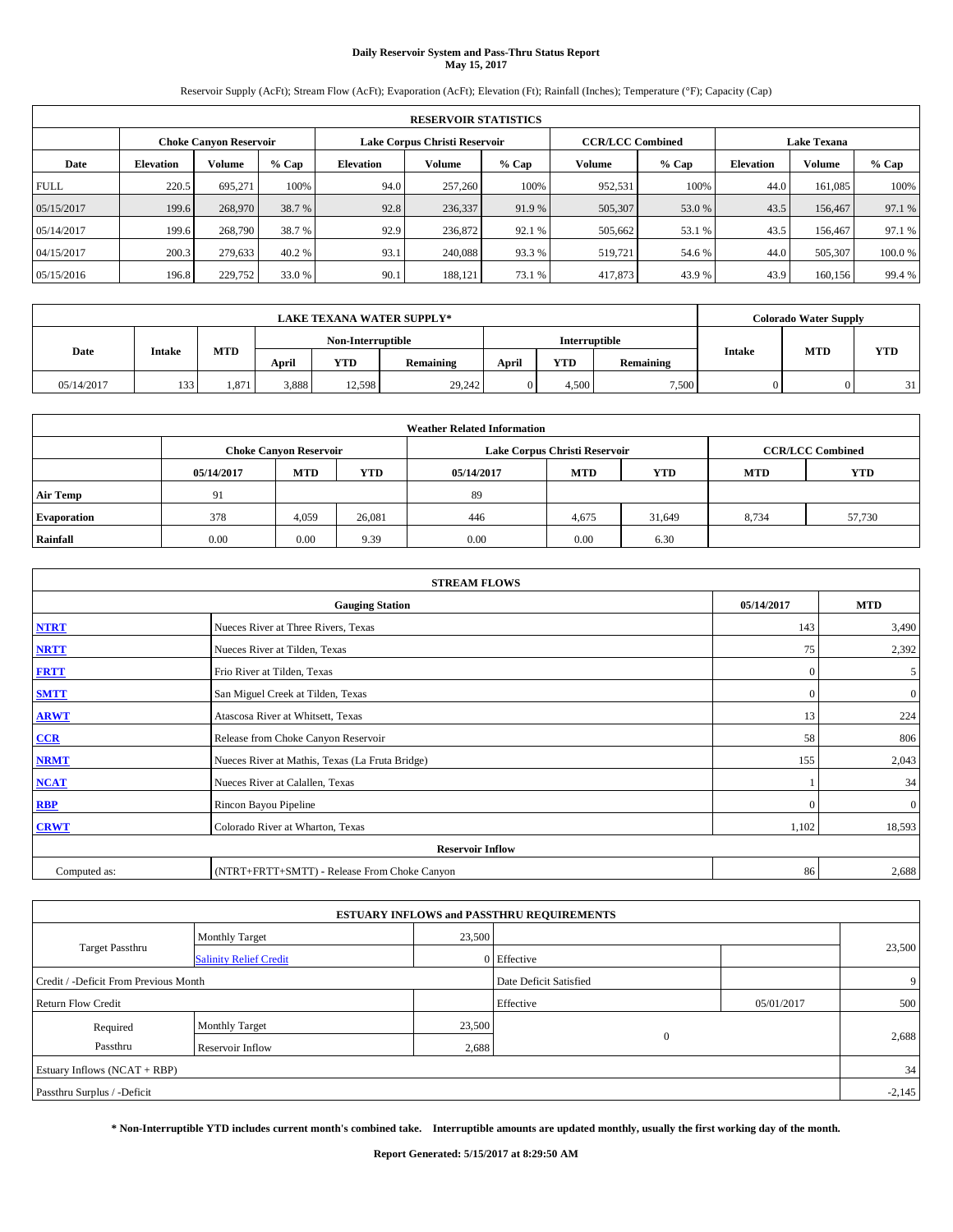# **Daily Reservoir System and Pass-Thru Status Report May 16, 2017**

Reservoir Supply (AcFt); Stream Flow (AcFt); Evaporation (AcFt); Elevation (Ft); Rainfall (Inches); Temperature (°F); Capacity (Cap)

|             | <b>RESERVOIR STATISTICS</b> |                               |         |                  |                               |         |                         |         |                  |                    |         |
|-------------|-----------------------------|-------------------------------|---------|------------------|-------------------------------|---------|-------------------------|---------|------------------|--------------------|---------|
|             |                             | <b>Choke Canyon Reservoir</b> |         |                  | Lake Corpus Christi Reservoir |         | <b>CCR/LCC Combined</b> |         |                  | <b>Lake Texana</b> |         |
| Date        | <b>Elevation</b>            | Volume                        | $%$ Cap | <b>Elevation</b> | Volume                        | $%$ Cap | Volume                  | $%$ Cap | <b>Elevation</b> | <b>Volume</b>      | $%$ Cap |
| <b>FULL</b> | 220.5                       | 695.271                       | 100%    | 94.0             | 257,260                       | 100%    | 952,531                 | 100%    | 44.0             | 161.085            | 100%    |
| 05/16/2017  | 199.5                       | 268,342                       | 38.6 %  | 92.8             | 235,269                       | 91.5 %  | 503,611                 | 52.9 %  | 43.4             | 155,551            | 96.6%   |
| 05/15/2017  | 199.6                       | 268,970                       | 38.7 %  | 92.8             | 236,337                       | 91.9 %  | 505,307                 | 53.0 %  | 43.5             | 156,467            | 97.1 %  |
| 04/16/2017  | 200.3                       | 279,477                       | 40.2 %  | 93.0             | 239,909                       | 93.3 %  | 519,386                 | 54.5 %  | 44.0             | 503.611            | 100.0%  |
| 05/16/2016  | 196.8                       | 230,294                       | 33.1 %  | 90.1             | 189.459                       | 73.6 %  | 419,753                 | 44.1 %  | 43.9             | 160.156            | 99.4 %  |

| <b>LAKE TEXANA WATER SUPPLY*</b> |               |            |                   |            |           |               |            |           |               | <b>Colorado Water Supply</b> |            |
|----------------------------------|---------------|------------|-------------------|------------|-----------|---------------|------------|-----------|---------------|------------------------------|------------|
|                                  |               |            | Non-Interruptible |            |           | Interruptible |            |           |               |                              |            |
| Date                             | <b>Intake</b> | <b>MTD</b> | April             | <b>YTD</b> | Remaining | April         | <b>YTD</b> | Remaining | <b>Intake</b> | <b>MTD</b>                   | <b>YTD</b> |
| 05/15/2017                       | 134           | 2.005      | 3,888             | 12,732     | 29,108    |               | 4.500      | 7.500     |               |                              | 31         |

| <b>Weather Related Information</b> |            |                               |            |            |                                        |                         |       |        |  |  |
|------------------------------------|------------|-------------------------------|------------|------------|----------------------------------------|-------------------------|-------|--------|--|--|
|                                    |            | <b>Choke Canyon Reservoir</b> |            |            | Lake Corpus Christi Reservoir          | <b>CCR/LCC Combined</b> |       |        |  |  |
|                                    | 05/15/2017 | <b>MTD</b>                    | <b>YTD</b> | 05/15/2017 | <b>MTD</b><br><b>YTD</b><br><b>MTD</b> |                         |       |        |  |  |
| <b>Air Temp</b>                    | 91         |                               |            | 90         |                                        |                         |       |        |  |  |
| <b>Evaporation</b>                 | 351        | 4,410                         | 26,432     | 384        | 5,059                                  | 32,033                  | 9,469 | 58,465 |  |  |
| Rainfall                           | 0.00       | 0.00                          | 9.39       | 0.00       | 0.00                                   | 6.30                    |       |        |  |  |

| <b>STREAM FLOWS</b> |                                                 |              |                |  |  |  |  |  |  |
|---------------------|-------------------------------------------------|--------------|----------------|--|--|--|--|--|--|
|                     | 05/15/2017                                      | <b>MTD</b>   |                |  |  |  |  |  |  |
| <b>NTRT</b>         | Nueces River at Three Rivers, Texas             | 133          | 3,623          |  |  |  |  |  |  |
| <b>NRTT</b>         | Nueces River at Tilden, Texas                   | 69           | 2,461          |  |  |  |  |  |  |
| <b>FRTT</b>         | Frio River at Tilden, Texas                     | $\mathbf{0}$ | 5              |  |  |  |  |  |  |
| <b>SMTT</b>         | San Miguel Creek at Tilden, Texas               | $\mathbf{0}$ | $\overline{0}$ |  |  |  |  |  |  |
| <b>ARWT</b>         | Atascosa River at Whitsett, Texas               | 13           | 236            |  |  |  |  |  |  |
| CCR                 | Release from Choke Canyon Reservoir             | 58           | 863            |  |  |  |  |  |  |
| <b>NRMT</b>         | Nueces River at Mathis, Texas (La Fruta Bridge) | 236          | 2,279          |  |  |  |  |  |  |
| <b>NCAT</b>         | Nueces River at Calallen, Texas                 |              | 36             |  |  |  |  |  |  |
| <b>RBP</b>          | Rincon Bayou Pipeline                           | $\Omega$     | $\mathbf{0}$   |  |  |  |  |  |  |
| <b>CRWT</b>         | Colorado River at Wharton, Texas                | 1,147        | 19,741         |  |  |  |  |  |  |
|                     | <b>Reservoir Inflow</b>                         |              |                |  |  |  |  |  |  |
| Computed as:        | (NTRT+FRTT+SMTT) - Release From Choke Canyon    | 76           | 2,764          |  |  |  |  |  |  |

|                                       |                               |        | <b>ESTUARY INFLOWS and PASSTHRU REQUIREMENTS</b> |            |        |  |  |  |
|---------------------------------------|-------------------------------|--------|--------------------------------------------------|------------|--------|--|--|--|
|                                       | <b>Monthly Target</b>         | 23,500 |                                                  |            |        |  |  |  |
| <b>Target Passthru</b>                | <b>Salinity Relief Credit</b> |        | 0 Effective                                      |            | 23,500 |  |  |  |
| Credit / -Deficit From Previous Month |                               |        | Date Deficit Satisfied                           |            | 9      |  |  |  |
| <b>Return Flow Credit</b>             |                               |        | Effective                                        | 05/01/2017 | 500    |  |  |  |
| Required                              | <b>Monthly Target</b>         | 23,500 |                                                  |            |        |  |  |  |
| Passthru                              | <b>Reservoir Inflow</b>       | 2,764  | $\theta$                                         |            | 2,764  |  |  |  |
| Estuary Inflows (NCAT + RBP)          |                               |        |                                                  |            | 36     |  |  |  |
| Passthru Surplus / -Deficit           |                               |        |                                                  |            |        |  |  |  |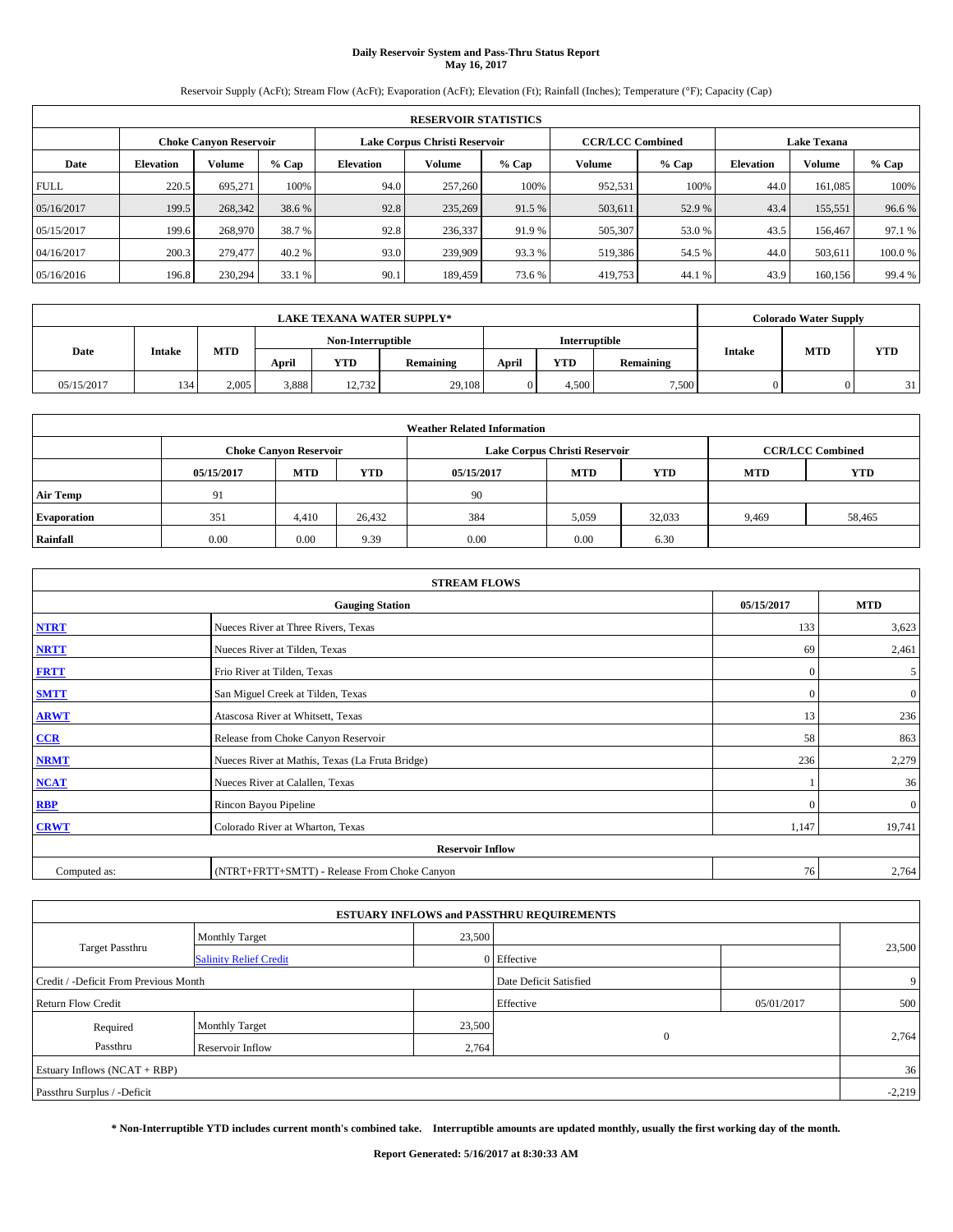# **Daily Reservoir System and Pass-Thru Status Report May 17, 2017**

Reservoir Supply (AcFt); Stream Flow (AcFt); Evaporation (AcFt); Elevation (Ft); Rainfall (Inches); Temperature (°F); Capacity (Cap)

|             | <b>RESERVOIR STATISTICS</b> |                        |         |                  |                               |         |                         |         |                    |               |         |
|-------------|-----------------------------|------------------------|---------|------------------|-------------------------------|---------|-------------------------|---------|--------------------|---------------|---------|
|             |                             | Choke Canvon Reservoir |         |                  | Lake Corpus Christi Reservoir |         | <b>CCR/LCC Combined</b> |         | <b>Lake Texana</b> |               |         |
| Date        | <b>Elevation</b>            | Volume                 | $%$ Cap | <b>Elevation</b> | Volume                        | $%$ Cap | Volume                  | $%$ Cap | <b>Elevation</b>   | <b>Volume</b> | % Cap   |
| <b>FULL</b> | 220.5                       | 695.271                | 100%    | 94.0             | 257,260                       | 100%    | 952,531                 | 100%    | 44.0               | 161.085       | 100%    |
| 05/17/2017  | 199.5                       | 267,438                | 38.5 %  | 92.8             | 235,447                       | 91.5 %  | 502,885                 | 52.8%   | 43.3               | 154,639       | 96.0%   |
| 05/16/2017  | 199.5                       | 268,342                | 38.6 %  | 92.8             | 235,269                       | 91.5 %  | 503,611                 | 52.9 %  | 43.4               | 155,551       | 96.6%   |
| 04/17/2017  | 200.2                       | 278,852                | 40.1 %  | 93.0             | 239,372                       | 93.0 %  | 518.224                 | 54.4 %  | 44.0               | 502.885       | 100.0%  |
| 05/17/2016  | 196.7                       | 228,953                | 32.9 %  | 90.1             | 188,957                       | 73.4 %  | 417,910                 | 43.9%   | 44.                | 162,101       | 100.6 % |

| <b>LAKE TEXANA WATER SUPPLY*</b> |               |       |                   |            |           |               |            |           |        | <b>Colorado Water Supply</b> |            |
|----------------------------------|---------------|-------|-------------------|------------|-----------|---------------|------------|-----------|--------|------------------------------|------------|
|                                  |               |       | Non-Interruptible |            |           | Interruptible |            |           |        |                              |            |
| Date                             | <b>Intake</b> | MTD   | April             | <b>YTD</b> | Remaining | April         | <b>YTD</b> | Remaining | Intake | <b>MTD</b>                   | <b>YTD</b> |
| 05/16/2017                       | 134           | 2.139 | 3,888             | 12.866     | 28,974    |               | 4.500      | 7.500     |        |                              | 31         |

| <b>Weather Related Information</b> |            |                               |            |            |                               |                         |            |            |  |
|------------------------------------|------------|-------------------------------|------------|------------|-------------------------------|-------------------------|------------|------------|--|
|                                    |            | <b>Choke Canyon Reservoir</b> |            |            | Lake Corpus Christi Reservoir | <b>CCR/LCC Combined</b> |            |            |  |
|                                    | 05/16/2017 | <b>MTD</b>                    | <b>YTD</b> | 05/16/2017 | <b>MTD</b>                    | <b>YTD</b>              | <b>MTD</b> | <b>YTD</b> |  |
| <b>Air Temp</b>                    | 83         |                               |            | 85         |                               |                         |            |            |  |
| <b>Evaporation</b>                 | 149        | 4,559                         | 26,581     | 290        | 5,349                         | 32,323                  | 9,908      | 58,904     |  |
| Rainfall                           | 0.00       | 0.00                          | 9.39       | 0.00       | 0.00                          | 6.30                    |            |            |  |

| <b>STREAM FLOWS</b>     |                                                 |              |                |  |  |  |  |  |  |
|-------------------------|-------------------------------------------------|--------------|----------------|--|--|--|--|--|--|
|                         | <b>Gauging Station</b>                          | 05/16/2017   | <b>MTD</b>     |  |  |  |  |  |  |
| <b>NTRT</b>             | Nueces River at Three Rivers, Texas             | 127          | 3,750          |  |  |  |  |  |  |
| <b>NRTT</b>             | Nueces River at Tilden, Texas                   | 73           | 2,535          |  |  |  |  |  |  |
| <b>FRTT</b>             | Frio River at Tilden, Texas                     | $\mathbf{0}$ | 5              |  |  |  |  |  |  |
| <b>SMTT</b>             | San Miguel Creek at Tilden, Texas               | $\mathbf{0}$ | $\overline{0}$ |  |  |  |  |  |  |
| <b>ARWT</b>             | Atascosa River at Whitsett, Texas               | 14           | 250            |  |  |  |  |  |  |
| CCR                     | Release from Choke Canyon Reservoir             | 58           | 921            |  |  |  |  |  |  |
| <b>NRMT</b>             | Nueces River at Mathis, Texas (La Fruta Bridge) | 292          | 2,571          |  |  |  |  |  |  |
| <b>NCAT</b>             | Nueces River at Calallen, Texas                 | 6            | 42             |  |  |  |  |  |  |
| <b>RBP</b>              | Rincon Bayou Pipeline                           | 120          | 120            |  |  |  |  |  |  |
| <b>CRWT</b>             | Colorado River at Wharton, Texas                | 1,191        | 20,932         |  |  |  |  |  |  |
| <b>Reservoir Inflow</b> |                                                 |              |                |  |  |  |  |  |  |
| Computed as:            | (NTRT+FRTT+SMTT) - Release From Choke Canyon    | 70           | 2,834          |  |  |  |  |  |  |

|                                       |                               |        | <b>ESTUARY INFLOWS and PASSTHRU REQUIREMENTS</b> |            |        |  |  |  |
|---------------------------------------|-------------------------------|--------|--------------------------------------------------|------------|--------|--|--|--|
|                                       | <b>Monthly Target</b>         | 23,500 |                                                  |            | 23,500 |  |  |  |
| <b>Target Passthru</b>                | <b>Salinity Relief Credit</b> |        | 0 Effective                                      |            |        |  |  |  |
| Credit / -Deficit From Previous Month |                               |        | Date Deficit Satisfied                           |            | 9      |  |  |  |
| <b>Return Flow Credit</b>             |                               |        | Effective                                        | 05/01/2017 | 500    |  |  |  |
| Required                              | <b>Monthly Target</b>         | 23,500 |                                                  |            |        |  |  |  |
| Passthru                              | Reservoir Inflow              | 2,834  | $\mathbf{0}$                                     |            | 2,834  |  |  |  |
| Estuary Inflows (NCAT + RBP)          |                               |        |                                                  |            |        |  |  |  |
| Passthru Surplus / -Deficit           |                               |        |                                                  |            |        |  |  |  |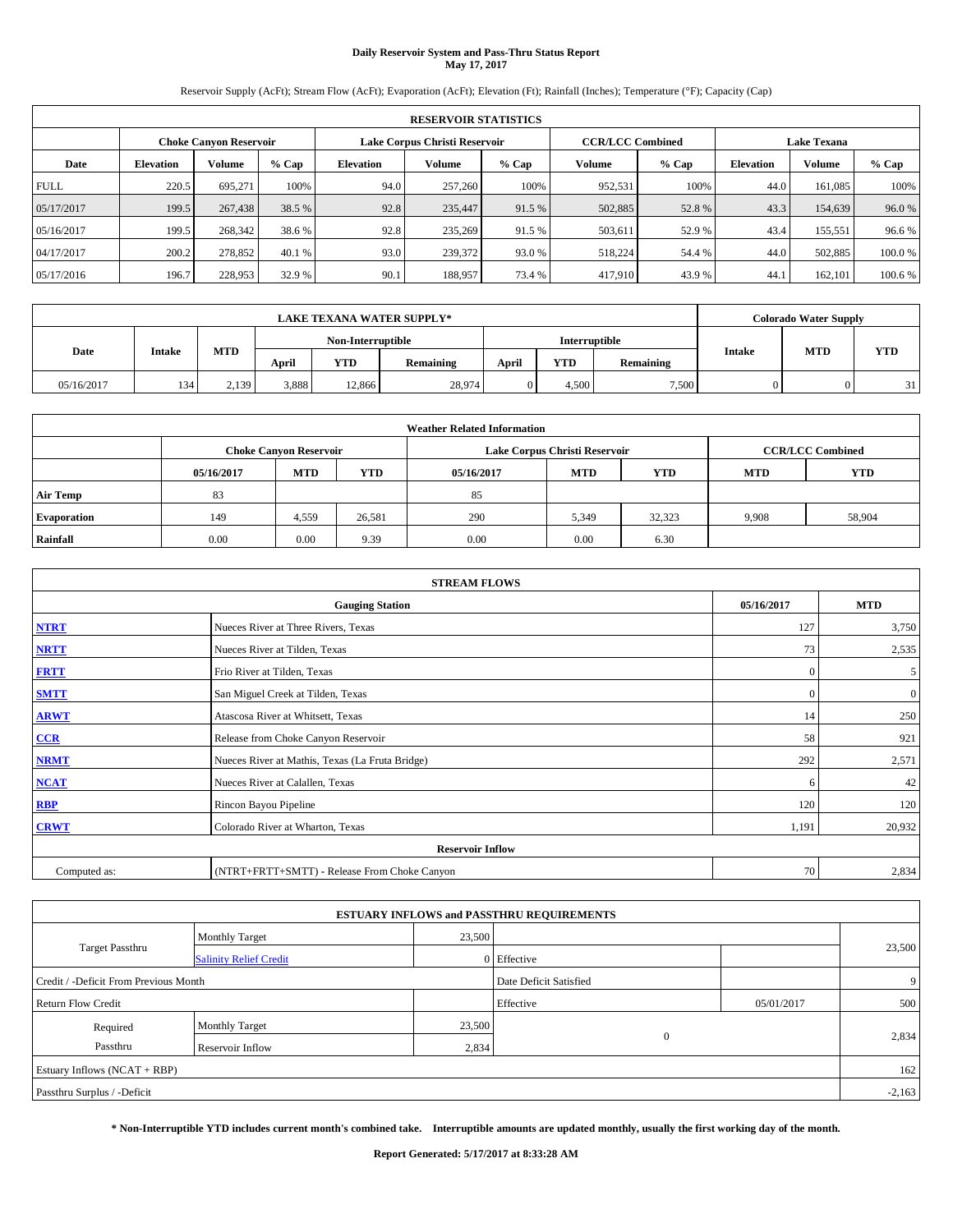# **Daily Reservoir System and Pass-Thru Status Report May 18, 2017**

Reservoir Supply (AcFt); Stream Flow (AcFt); Evaporation (AcFt); Elevation (Ft); Rainfall (Inches); Temperature (°F); Capacity (Cap)

|             | <b>RESERVOIR STATISTICS</b> |                               |         |                  |                                      |         |                                               |         |                  |               |         |  |
|-------------|-----------------------------|-------------------------------|---------|------------------|--------------------------------------|---------|-----------------------------------------------|---------|------------------|---------------|---------|--|
|             |                             | <b>Choke Canvon Reservoir</b> |         |                  | <b>Lake Corpus Christi Reservoir</b> |         | <b>CCR/LCC Combined</b><br><b>Lake Texana</b> |         |                  |               |         |  |
| Date        | <b>Elevation</b>            | Volume                        | $%$ Cap | <b>Elevation</b> | Volume                               | $%$ Cap | <b>Volume</b>                                 | $%$ Cap | <b>Elevation</b> | <b>Volume</b> | % Cap   |  |
| <b>FULL</b> | 220.5                       | 695.271                       | 100%    | 94.0             | 257,260                              | 100%    | 952,531                                       | 100%    | 44.0             | 161.085       | 100%    |  |
| 05/18/2017  | 199.4                       | 266,984                       | 38.4 %  | 92.7             | 234,557                              | 91.2%   | 501,541                                       | 52.7 %  | 43.2             | 153,730       | 95.4 %  |  |
| 2017-05-17  | 199.5                       | 267,438                       | 38.5 %  | 92.8             | 235,447                              | 91.5 %  | 502,885                                       | 52.8%   | 43.3             | 154,639       | 96.0%   |  |
| 04/18/2017  | 200.2                       | 279,320                       | 40.2 %  | 93.2             | 242,597                              | 94.3 %  | 521,917                                       | 54.8%   | 44.1             | 501.541       | 100.6%  |  |
| 05/18/2016  | 196.7                       | 228,953                       | 32.9 %  | 90.1             | 188,790                              | 73.4 %  | 417,743                                       | 43.9%   | 44.1             | 162,101       | 100.6 % |  |

|            |        |       |                   |        | <b>LAKE TEXANA WATER SUPPLY*</b> |               |            |           |               | <b>Colorado Water Supply</b> |            |
|------------|--------|-------|-------------------|--------|----------------------------------|---------------|------------|-----------|---------------|------------------------------|------------|
|            |        |       | Non-Interruptible |        |                                  | Interruptible |            |           |               |                              |            |
| Date       | Intake | MTD   | April             | YTD    | Remaining                        | April         | <b>YTD</b> | Remaining | <b>Intake</b> | <b>MTD</b>                   | <b>YTD</b> |
| 2017-05-17 | 134    | 2.274 | 3,888             | 13.001 | 28,839                           |               | 4,500      | 7,500     |               |                              | 21         |

| <b>Weather Related Information</b> |            |                                                                                  |        |      |                               |        |        |                                       |  |  |
|------------------------------------|------------|----------------------------------------------------------------------------------|--------|------|-------------------------------|--------|--------|---------------------------------------|--|--|
|                                    |            | <b>Choke Canvon Reservoir</b>                                                    |        |      | Lake Corpus Christi Reservoir |        |        | <b>CCR/LCC Combined</b><br><b>YTD</b> |  |  |
|                                    | 2017-05-17 | <b>YTD</b><br><b>YTD</b><br><b>MTD</b><br><b>MTD</b><br><b>MTD</b><br>2017-05-17 |        |      |                               |        |        |                                       |  |  |
| <b>Air Temp</b>                    | 88         |                                                                                  |        | 89   |                               |        |        |                                       |  |  |
| <b>Evaporation</b>                 | 184        | 4.743                                                                            | 26,765 | 135  | 5,484                         | 32,458 | 10.227 | 59,223                                |  |  |
| Rainfall                           | $0.00\,$   | 0.00                                                                             | 9.39   | 0.05 | 0.05                          | 6.35   |        |                                       |  |  |

|              | <b>STREAM FLOWS</b>                                                                                                                                                                                                                                                                                                                                                                                                          |          |                  |
|--------------|------------------------------------------------------------------------------------------------------------------------------------------------------------------------------------------------------------------------------------------------------------------------------------------------------------------------------------------------------------------------------------------------------------------------------|----------|------------------|
|              | <b>Gauging Station</b><br>Nueces River at Three Rivers, Texas<br>Nueces River at Tilden, Texas<br>Frio River at Tilden, Texas<br>San Miguel Creek at Tilden, Texas<br>Atascosa River at Whitsett, Texas<br>Release from Choke Canyon Reservoir<br>Nueces River at Mathis, Texas (La Fruta Bridge)<br>Nueces River at Calallen, Texas<br>Rincon Bayou Pipeline<br>Colorado River at Wharton, Texas<br><b>Reservoir Inflow</b> |          |                  |
| <b>NTRT</b>  |                                                                                                                                                                                                                                                                                                                                                                                                                              | 123      | 3,873            |
| <b>NRTT</b>  |                                                                                                                                                                                                                                                                                                                                                                                                                              | 69       | 2,604            |
| <b>FRTT</b>  |                                                                                                                                                                                                                                                                                                                                                                                                                              | $\Omega$ | 5                |
| <b>SMTT</b>  |                                                                                                                                                                                                                                                                                                                                                                                                                              | $\Omega$ | $\boldsymbol{0}$ |
| <b>ARWT</b>  |                                                                                                                                                                                                                                                                                                                                                                                                                              | 14       | 264              |
| $CCR$        |                                                                                                                                                                                                                                                                                                                                                                                                                              | 58       | 979              |
| <b>NRMT</b>  |                                                                                                                                                                                                                                                                                                                                                                                                                              | 326      | 2,896            |
| <b>NCAT</b>  |                                                                                                                                                                                                                                                                                                                                                                                                                              | $\theta$ | 42               |
| RBP          |                                                                                                                                                                                                                                                                                                                                                                                                                              | 198      | 318              |
| <b>CRWT</b>  |                                                                                                                                                                                                                                                                                                                                                                                                                              | 1,264    | 22,196           |
|              |                                                                                                                                                                                                                                                                                                                                                                                                                              |          |                  |
| Computed as: | (NTRT+FRTT+SMTT) - Release From Choke Canyon                                                                                                                                                                                                                                                                                                                                                                                 | 66       | 2,899            |

| <b>ESTUARY INFLOWS and PASSTHRU REQUIREMENTS</b> |                               |             |                        |            |        |  |  |  |  |  |
|--------------------------------------------------|-------------------------------|-------------|------------------------|------------|--------|--|--|--|--|--|
|                                                  | <b>Monthly Target</b>         | 23,500      |                        |            |        |  |  |  |  |  |
| Target Passthru                                  | <b>Salinity Relief Credit</b> | 0 Effective |                        |            | 23,500 |  |  |  |  |  |
| Credit / -Deficit From Previous Month            |                               |             | Date Deficit Satisfied |            | -91    |  |  |  |  |  |
| <b>Return Flow Credit</b>                        |                               |             | Effective              | 05/01/2017 | 500    |  |  |  |  |  |
| Required                                         | <b>Monthly Target</b>         | 23,500      |                        |            |        |  |  |  |  |  |
| Passthru                                         | <b>Reservoir Inflow</b>       | 2,899       | $\Omega$               |            | 2,899  |  |  |  |  |  |
| Estuary Inflows (NCAT + RBP)                     |                               |             |                        |            |        |  |  |  |  |  |
| Passthru Surplus / -Deficit                      |                               |             |                        |            |        |  |  |  |  |  |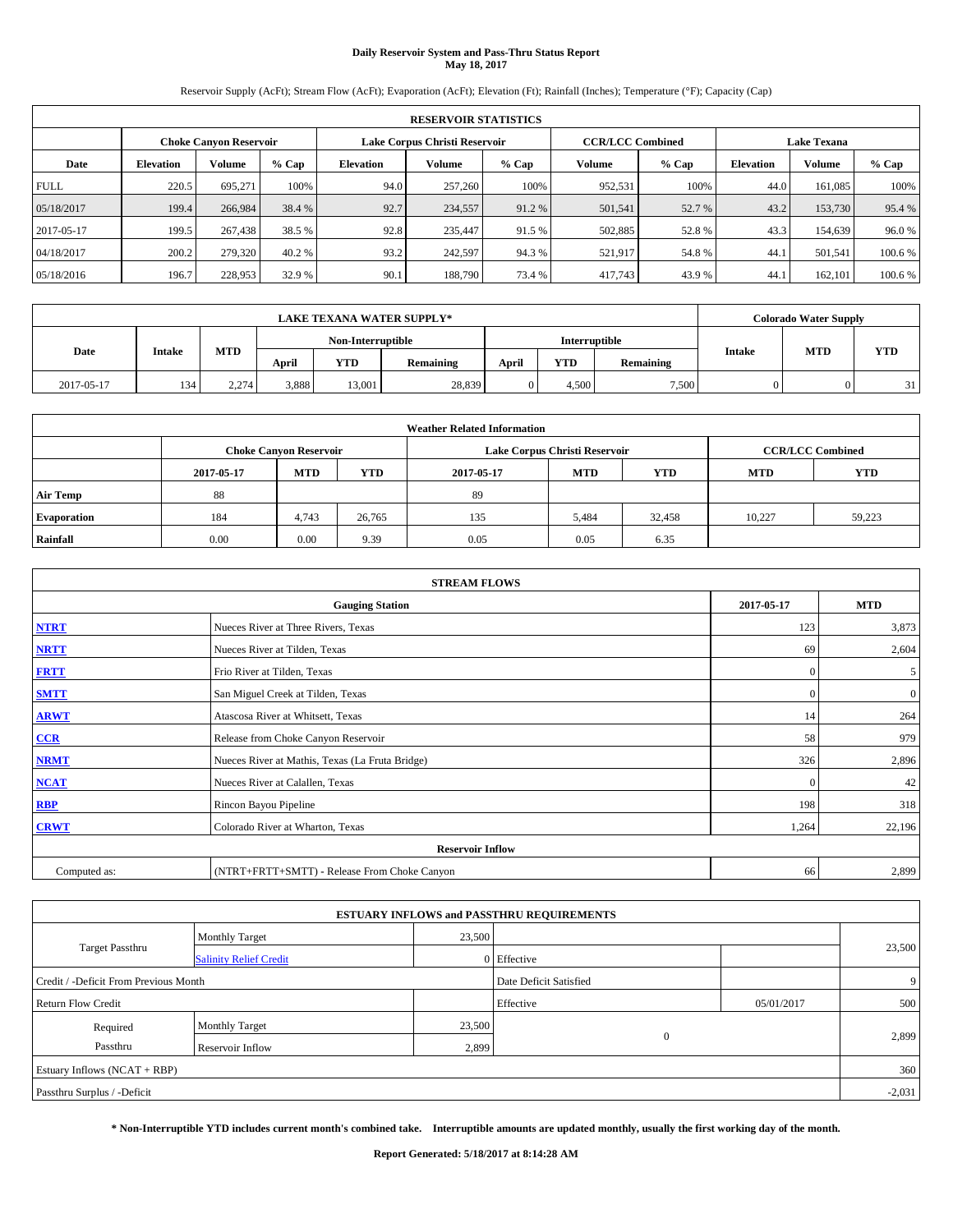# **Daily Reservoir System and Pass-Thru Status Report May 19, 2017**

Reservoir Supply (AcFt); Stream Flow (AcFt); Evaporation (AcFt); Elevation (Ft); Rainfall (Inches); Temperature (°F); Capacity (Cap)

|             | <b>RESERVOIR STATISTICS</b> |                               |         |           |                               |         |                                               |         |                  |               |         |  |
|-------------|-----------------------------|-------------------------------|---------|-----------|-------------------------------|---------|-----------------------------------------------|---------|------------------|---------------|---------|--|
|             |                             | <b>Choke Canyon Reservoir</b> |         |           | Lake Corpus Christi Reservoir |         | <b>CCR/LCC Combined</b><br><b>Lake Texana</b> |         |                  |               |         |  |
| Date        | <b>Elevation</b>            | Volume                        | $%$ Cap | Elevation | Volume                        | $%$ Cap | Volume                                        | $%$ Cap | <b>Elevation</b> | <b>Volume</b> | % Cap   |  |
| <b>FULL</b> | 220.5                       | 695.271                       | 100%    | 94.0      | 257,260                       | 100%    | 952,531                                       | 100%    | 44.0             | 161.085       | 100%    |  |
| 05/19/2017  | 199.4                       | 266,380                       | 38.3 %  | 92.7      | 233,313                       | 90.7 %  | 499,693                                       | 52.5 %  | 43.2             | 153,730       | 95.4 %  |  |
| 05/18/2017  | 199.4                       | 266,984                       | 38.4 %  | 92.7      | 234,557                       | 91.2 %  | 501,541                                       | 52.7 %  | 43.2             | 153,730       | 95.4 %  |  |
| 04/19/2017  | 200.2                       | 279,008                       | 40.1 %  | 93.2      | 242,776                       | 94.4 %  | 521,784                                       | 54.8%   | 44.2             | 499,693       | 101.3 % |  |
| 05/19/2016  | 196.7                       | 228,554                       | 32.9 %  | 90.1      | 188,957                       | 73.4 %  | 417,511                                       | 43.8%   | 44.2             | 163,121       | 101.3 % |  |

|            |               |            |                                    |        | <b>LAKE TEXANA WATER SUPPLY*</b>                                             |            |       | <b>Colorado Water Supply</b> |    |
|------------|---------------|------------|------------------------------------|--------|------------------------------------------------------------------------------|------------|-------|------------------------------|----|
|            |               |            | Interruptible<br>Non-Interruptible |        |                                                                              |            |       |                              |    |
| Date       | <b>Intake</b> | <b>MTD</b> | April                              | YTD    | <b>MTD</b><br><b>Intake</b><br><b>YTD</b><br>April<br>Remaining<br>Remaining | <b>YTD</b> |       |                              |    |
| 05/18/2017 | 134           | 2.408      | 3,888                              | 13,135 | 28,705                                                                       | 4.500      | 7.500 |                              | 31 |

| <b>Weather Related Information</b> |            |                                                                                  |        |      |                               |        |                         |        |  |  |
|------------------------------------|------------|----------------------------------------------------------------------------------|--------|------|-------------------------------|--------|-------------------------|--------|--|--|
|                                    |            | <b>Choke Canyon Reservoir</b>                                                    |        |      | Lake Corpus Christi Reservoir |        | <b>CCR/LCC Combined</b> |        |  |  |
|                                    | 05/18/2017 | <b>YTD</b><br><b>MTD</b><br><b>MTD</b><br><b>YTD</b><br><b>MTD</b><br>05/18/2017 |        |      |                               |        |                         |        |  |  |
| <b>Air Temp</b>                    | 92         |                                                                                  |        | 92   |                               |        |                         |        |  |  |
| <b>Evaporation</b>                 | 358        | 5,101                                                                            | 27.123 | 414  | 5,898                         | 32,872 | 10.999                  | 59,995 |  |  |
| Rainfall                           | 0.00       | 0.00                                                                             | 9.39   | 0.00 | 0.05                          | 6.35   |                         |        |  |  |

|              | <b>STREAM FLOWS</b>                                                                                                                                                                                                                                                                                                                                                                               |                |              |  |  |
|--------------|---------------------------------------------------------------------------------------------------------------------------------------------------------------------------------------------------------------------------------------------------------------------------------------------------------------------------------------------------------------------------------------------------|----------------|--------------|--|--|
|              | <b>Gauging Station</b><br>Nueces River at Three Rivers, Texas<br>Nueces River at Tilden, Texas<br>Frio River at Tilden, Texas<br>San Miguel Creek at Tilden, Texas<br>Atascosa River at Whitsett, Texas<br>Release from Choke Canyon Reservoir<br>Nueces River at Mathis, Texas (La Fruta Bridge)<br>Nueces River at Calallen, Texas<br>Rincon Bayou Pipeline<br>Colorado River at Wharton, Texas |                |              |  |  |
| <b>NTRT</b>  |                                                                                                                                                                                                                                                                                                                                                                                                   | 125            | 3,998        |  |  |
| <b>NRTT</b>  |                                                                                                                                                                                                                                                                                                                                                                                                   | 56             | 2,660        |  |  |
| <b>FRTT</b>  |                                                                                                                                                                                                                                                                                                                                                                                                   | $\mathbf{0}$   | 6            |  |  |
| <b>SMTT</b>  |                                                                                                                                                                                                                                                                                                                                                                                                   | $\mathbf{0}$   | $\mathbf{0}$ |  |  |
| <b>ARWT</b>  |                                                                                                                                                                                                                                                                                                                                                                                                   | 13             | 278          |  |  |
| CCR          |                                                                                                                                                                                                                                                                                                                                                                                                   | 58             | 1,036        |  |  |
| <b>NRMT</b>  |                                                                                                                                                                                                                                                                                                                                                                                                   | 328            | 3,224        |  |  |
| <b>NCAT</b>  |                                                                                                                                                                                                                                                                                                                                                                                                   | $\overline{4}$ | 45           |  |  |
| RBP          |                                                                                                                                                                                                                                                                                                                                                                                                   | 193            | 511          |  |  |
| <b>CRWT</b>  |                                                                                                                                                                                                                                                                                                                                                                                                   | 1,137          | 23,334       |  |  |
|              | <b>Reservoir Inflow</b>                                                                                                                                                                                                                                                                                                                                                                           |                |              |  |  |
| Computed as: | (NTRT+FRTT+SMTT) - Release From Choke Canyon                                                                                                                                                                                                                                                                                                                                                      | 68             | 2,967        |  |  |

| <b>ESTUARY INFLOWS and PASSTHRU REQUIREMENTS</b> |                               |        |                        |            |        |  |  |  |  |  |
|--------------------------------------------------|-------------------------------|--------|------------------------|------------|--------|--|--|--|--|--|
|                                                  | <b>Monthly Target</b>         | 23,500 |                        |            |        |  |  |  |  |  |
| <b>Target Passthru</b>                           | <b>Salinity Relief Credit</b> |        | 0 Effective            |            | 23,500 |  |  |  |  |  |
| Credit / -Deficit From Previous Month            |                               |        | Date Deficit Satisfied |            | 9      |  |  |  |  |  |
| <b>Return Flow Credit</b>                        |                               |        | Effective              | 05/01/2017 | 500    |  |  |  |  |  |
| Required                                         | <b>Monthly Target</b>         | 23,500 |                        |            |        |  |  |  |  |  |
| Passthru                                         | <b>Reservoir Inflow</b>       | 2,967  | $\mathbf{0}$           |            | 2,967  |  |  |  |  |  |
| Estuary Inflows (NCAT + RBP)                     |                               |        |                        |            |        |  |  |  |  |  |
| Passthru Surplus / -Deficit                      |                               |        |                        |            |        |  |  |  |  |  |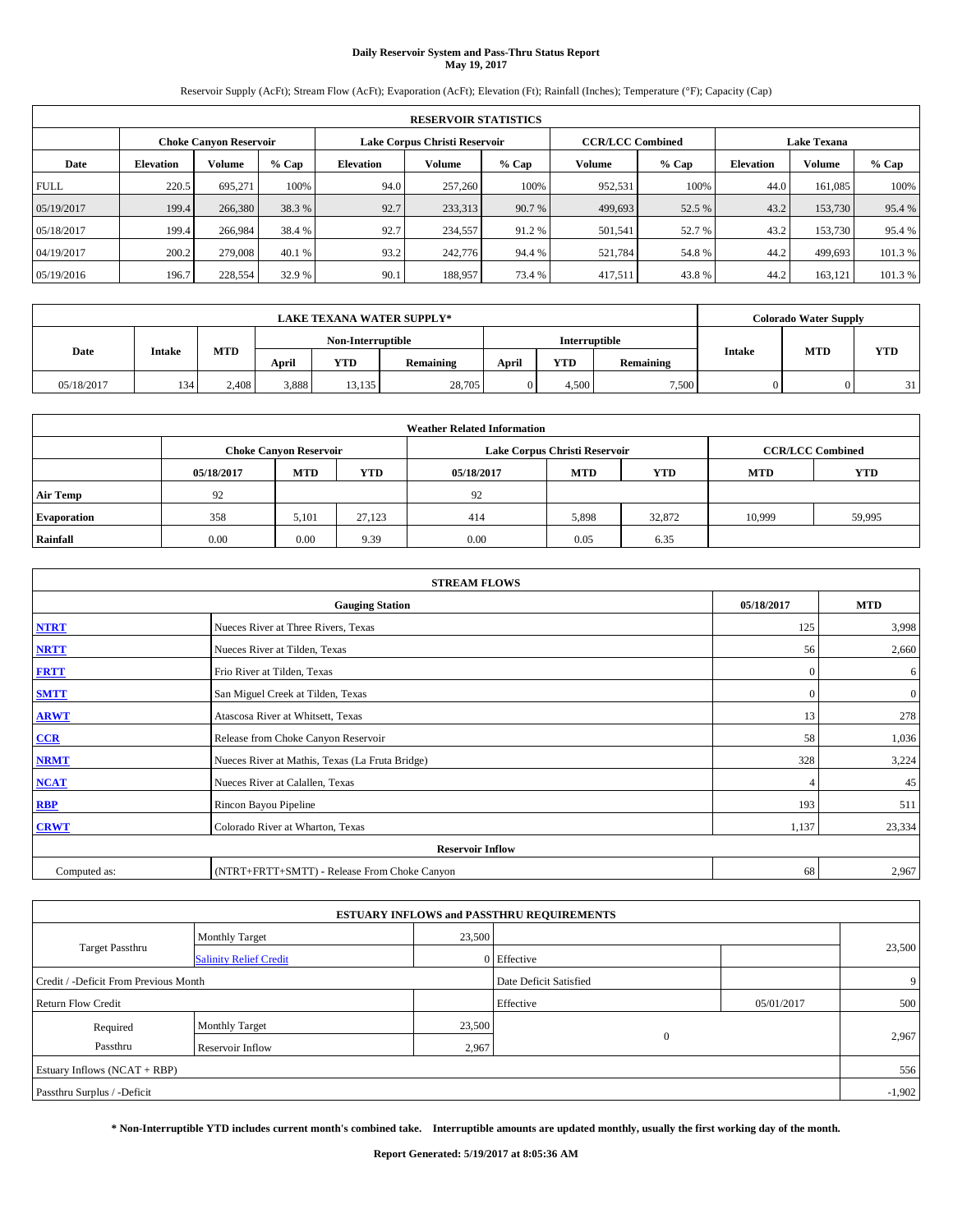# **Daily Reservoir System and Pass-Thru Status Report May 20, 2017**

Reservoir Supply (AcFt); Stream Flow (AcFt); Evaporation (AcFt); Elevation (Ft); Rainfall (Inches); Temperature (°F); Capacity (Cap)

|                               | <b>RESERVOIR STATISTICS</b> |         |         |                  |                               |         |                         |         |                    |               |         |  |
|-------------------------------|-----------------------------|---------|---------|------------------|-------------------------------|---------|-------------------------|---------|--------------------|---------------|---------|--|
| <b>Choke Canyon Reservoir</b> |                             |         |         |                  | Lake Corpus Christi Reservoir |         | <b>CCR/LCC Combined</b> |         | <b>Lake Texana</b> |               |         |  |
| Date                          | <b>Elevation</b>            | Volume  | $%$ Cap | <b>Elevation</b> | Volume                        | $%$ Cap | Volume                  | $%$ Cap | <b>Elevation</b>   | <b>Volume</b> | % Cap   |  |
| <b>FULL</b>                   | 220.5                       | 695.271 | 100%    | 94.0             | 257,260                       | 100%    | 952,531                 | 100%    | 44.0               | 161.085       | 100%    |  |
| 05/20/2017                    | 199.4                       | 266,231 | 38.3 %  | 92.7             | 233,136                       | 90.6 %  | 499,367                 | 52.4 %  | 43.2               | 153,730       | 95.4 %  |  |
| 05/19/2017                    | 199.4                       | 266,380 | 38.3 %  | 92.7             | 233.313                       | 90.7 %  | 499,693                 | 52.5 %  | 43.2               | 153,730       | 95.4 %  |  |
| 04/20/2017                    | 200.1                       | 277.312 | 39.9 %  | 93.2             | 242,059                       | 94.1 %  | 519,371                 | 54.5 %  | 44.1               | 499.367       | 100.6%  |  |
| 05/20/2016                    | 196.9                       | 230,701 | 33.2 %  | 90.2             | 189,962                       | 73.8%   | 420,663                 | 44.2%   | 44.3               | 164,106       | 101.9 % |  |

|            | <b>LAKE TEXANA WATER SUPPLY*</b><br>Non-Interruptible |       |       |            |           |               |            |           |               | <b>Colorado Water Supply</b> |            |
|------------|-------------------------------------------------------|-------|-------|------------|-----------|---------------|------------|-----------|---------------|------------------------------|------------|
|            |                                                       |       |       |            |           | Interruptible |            |           |               |                              |            |
| Date       | <b>Intake</b>                                         | MTD   | April | <b>YTD</b> | Remaining | April         | <b>YTD</b> | Remaining | <b>Intake</b> | <b>MTD</b>                   | <b>YTD</b> |
| 05/19/2017 | 134                                                   | 2.542 | 3,888 | 13.269     | 28,571    |               | 4.500      | 7.500     |               |                              | 31         |

|                    | <b>Weather Related Information</b> |                               |            |      |                               |                         |        |        |  |  |  |  |
|--------------------|------------------------------------|-------------------------------|------------|------|-------------------------------|-------------------------|--------|--------|--|--|--|--|
|                    |                                    | <b>Choke Canyon Reservoir</b> |            |      | Lake Corpus Christi Reservoir | <b>CCR/LCC Combined</b> |        |        |  |  |  |  |
|                    | 05/19/2017                         | <b>MTD</b>                    | <b>YTD</b> |      |                               |                         |        |        |  |  |  |  |
| <b>Air Temp</b>    | 93                                 |                               |            | 91   |                               |                         |        |        |  |  |  |  |
| <b>Evaporation</b> | 366                                | 5,467                         | 27,489     | 476  | 6,374                         | 33,348                  | 11.841 | 60,837 |  |  |  |  |
| Rainfall           | 0.00                               | 0.00                          | 9.39       | 0.00 | 0.05                          | 6.35                    |        |        |  |  |  |  |

| <b>STREAM FLOWS</b> |                                                 |              |                |  |  |  |  |  |
|---------------------|-------------------------------------------------|--------------|----------------|--|--|--|--|--|
|                     | <b>Gauging Station</b>                          | 05/19/2017   | <b>MTD</b>     |  |  |  |  |  |
| <b>NTRT</b>         | Nueces River at Three Rivers, Texas             | 123          | 4,121          |  |  |  |  |  |
| <b>NRTT</b>         | Nueces River at Tilden, Texas                   | 52           | 2,712          |  |  |  |  |  |
| <b>FRTT</b>         | Frio River at Tilden, Texas                     | $\mathbf{0}$ | 6              |  |  |  |  |  |
| <b>SMTT</b>         | San Miguel Creek at Tilden, Texas               | $\mathbf{0}$ | $\overline{0}$ |  |  |  |  |  |
| <b>ARWT</b>         | Atascosa River at Whitsett, Texas               | 13           | 291            |  |  |  |  |  |
| CCR                 | Release from Choke Canyon Reservoir             | 58           | 1,094          |  |  |  |  |  |
| <b>NRMT</b>         | Nueces River at Mathis, Texas (La Fruta Bridge) | 331          | 3,555          |  |  |  |  |  |
| <b>NCAT</b>         | Nueces River at Calallen, Texas                 | $\Omega$     | 46             |  |  |  |  |  |
| <b>RBP</b>          | Rincon Bayou Pipeline                           | 193          | 705            |  |  |  |  |  |
| <b>CRWT</b>         | Colorado River at Wharton, Texas                | 1,167        | 24,501         |  |  |  |  |  |
|                     |                                                 |              |                |  |  |  |  |  |
| Computed as:        | (NTRT+FRTT+SMTT) - Release From Choke Canyon    | 66           | 3,033          |  |  |  |  |  |

|                                       |                               |        | <b>ESTUARY INFLOWS and PASSTHRU REQUIREMENTS</b> |            |          |
|---------------------------------------|-------------------------------|--------|--------------------------------------------------|------------|----------|
|                                       | <b>Monthly Target</b>         | 23,500 |                                                  |            |          |
| <b>Target Passthru</b>                | <b>Salinity Relief Credit</b> |        | 0 Effective                                      |            | 23,500   |
| Credit / -Deficit From Previous Month |                               |        | Date Deficit Satisfied                           |            | 9        |
| <b>Return Flow Credit</b>             |                               |        | Effective                                        | 05/01/2017 | 500      |
| Required                              | <b>Monthly Target</b>         | 23,500 |                                                  |            |          |
| Passthru                              | <b>Reservoir Inflow</b>       | 3,033  | $\Omega$                                         |            | 3,033    |
| Estuary Inflows (NCAT + RBP)          |                               |        |                                                  |            | 750      |
| Passthru Surplus / -Deficit           |                               |        |                                                  |            | $-1,774$ |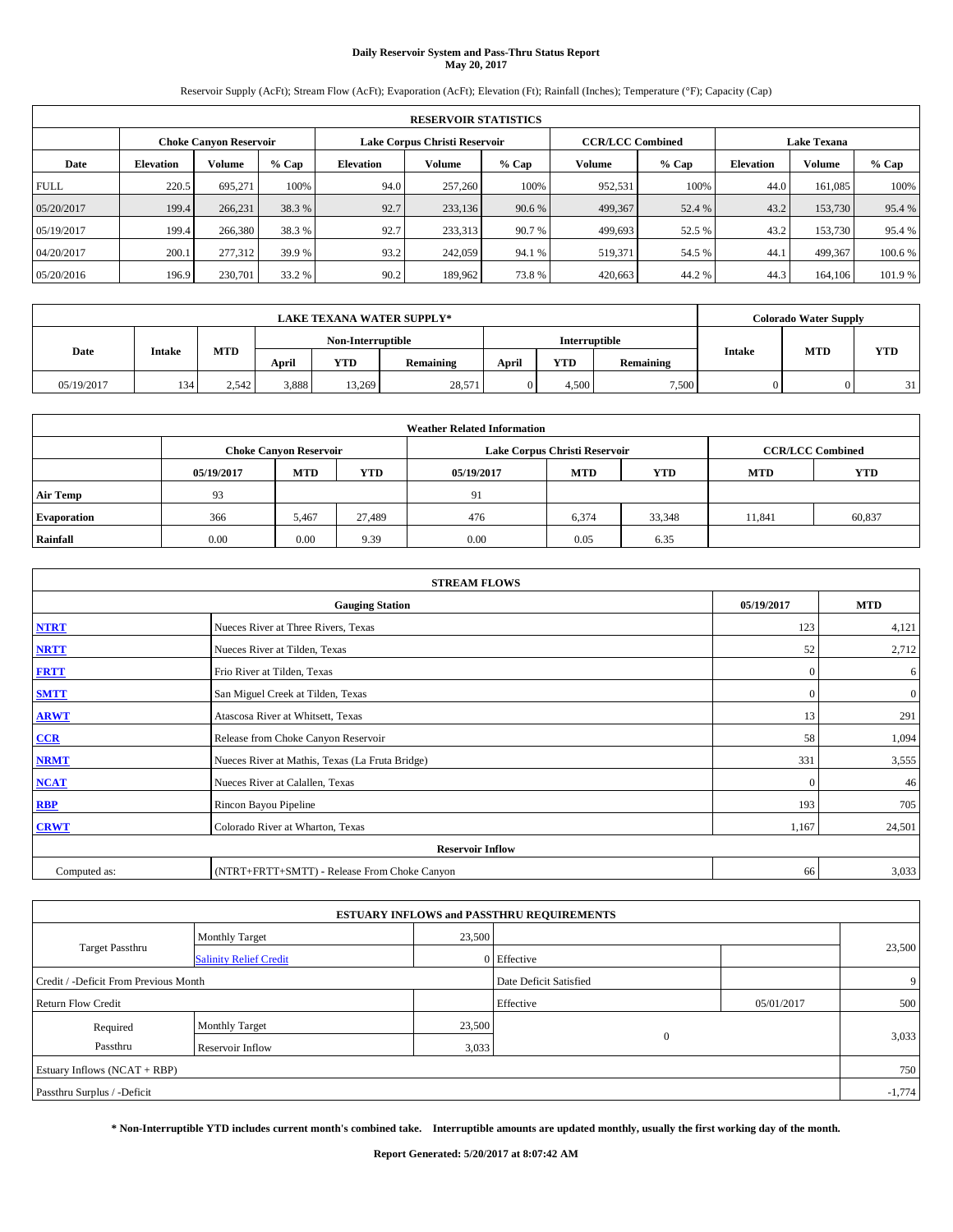# **Daily Reservoir System and Pass-Thru Status Report May 21, 2017**

Reservoir Supply (AcFt); Stream Flow (AcFt); Evaporation (AcFt); Elevation (Ft); Rainfall (Inches); Temperature (°F); Capacity (Cap)

|             | <b>RESERVOIR STATISTICS</b> |                               |         |                               |         |         |                         |         |                    |               |         |  |  |
|-------------|-----------------------------|-------------------------------|---------|-------------------------------|---------|---------|-------------------------|---------|--------------------|---------------|---------|--|--|
|             |                             | <b>Choke Canyon Reservoir</b> |         | Lake Corpus Christi Reservoir |         |         | <b>CCR/LCC Combined</b> |         | <b>Lake Texana</b> |               |         |  |  |
| Date        | <b>Elevation</b>            | Volume                        | $%$ Cap | Elevation                     | Volume  | $%$ Cap | Volume                  | $%$ Cap | <b>Elevation</b>   | <b>Volume</b> | % Cap   |  |  |
| <b>FULL</b> | 220.5                       | 695.271                       | 100%    | 94.0                          | 257,260 | 100%    | 952,531                 | 100%    | 44.0               | 161.085       | 100%    |  |  |
| 05/21/2017  | 199.4                       | 266,081                       | 38.3 %  | 92.7                          | 233,491 | 90.8%   | 499,572                 | 52.4 %  | 43.2               | 153,730       | 95.4 %  |  |  |
| 05/20/2017  | 199.4                       | 266,231                       | 38.3 %  | 92.7                          | 233,136 | 90.6 %  | 499,367                 | 52.4 %  | 43.2               | 153,730       | 95.4 %  |  |  |
| 04/21/2017  | 200.1                       | 276,850                       | 39.8%   | 93.2                          | 242,238 | 94.2%   | 519.088                 | 54.5 %  | 44.1               | 499.572       | 100.6 % |  |  |
| 05/21/2016  | 196.9                       | 230,972                       | 33.2 %  | 90.2                          | 189,962 | 73.8%   | 420,934                 | 44.2%   | 44.2               | 163.121       | 101.3 % |  |  |

|            | <b>LAKE TEXANA WATER SUPPLY*</b> |            |       |                   |           |       |                      |           |               | <b>Colorado Water Supply</b> |            |
|------------|----------------------------------|------------|-------|-------------------|-----------|-------|----------------------|-----------|---------------|------------------------------|------------|
|            |                                  |            |       | Non-Interruptible |           |       | <b>Interruptible</b> |           |               | <b>MTD</b>                   |            |
| Date       | <b>Intake</b>                    | <b>MTD</b> | April | YTD               | Remaining | April | <b>YTD</b>           | Remaining | <b>Intake</b> |                              | <b>YTD</b> |
| 05/20/2017 | 134                              | 2.675      | 3,888 | 13.403            | 28.437    |       | 4.500                | 7.500     |               |                              | 31         |

|                    | <b>Weather Related Information</b> |                                                                                  |        |      |                               |                         |        |        |  |  |  |  |
|--------------------|------------------------------------|----------------------------------------------------------------------------------|--------|------|-------------------------------|-------------------------|--------|--------|--|--|--|--|
|                    |                                    | <b>Choke Canyon Reservoir</b>                                                    |        |      | Lake Corpus Christi Reservoir | <b>CCR/LCC Combined</b> |        |        |  |  |  |  |
|                    | 05/20/2017                         | <b>YTD</b><br><b>MTD</b><br><b>MTD</b><br><b>YTD</b><br><b>MTD</b><br>05/20/2017 |        |      |                               |                         |        |        |  |  |  |  |
| <b>Air Temp</b>    | 87                                 |                                                                                  |        | 90   |                               |                         |        |        |  |  |  |  |
| <b>Evaporation</b> | 131                                | 5,598                                                                            | 27,620 | 279  | 6,653                         | 33,627                  | 12,251 | 61,247 |  |  |  |  |
| Rainfall           | 0.00                               | 0.00                                                                             | 9.39   | 0.00 | 0.05                          | 6.35                    |        |        |  |  |  |  |

| <b>STREAM FLOWS</b> |                                                 |              |                  |  |  |  |  |  |
|---------------------|-------------------------------------------------|--------------|------------------|--|--|--|--|--|
|                     | <b>Gauging Station</b>                          | 05/20/2017   | <b>MTD</b>       |  |  |  |  |  |
| <b>NTRT</b>         | Nueces River at Three Rivers, Texas             | 117          | 4,238            |  |  |  |  |  |
| <b>NRTT</b>         | Nueces River at Tilden, Texas                   | 48           | 2,759            |  |  |  |  |  |
| <b>FRTT</b>         | Frio River at Tilden, Texas                     | $\mathbf{0}$ | 6                |  |  |  |  |  |
| <b>SMTT</b>         | San Miguel Creek at Tilden, Texas               | $\mathbf{0}$ | $\boldsymbol{0}$ |  |  |  |  |  |
| <b>ARWT</b>         | Atascosa River at Whitsett, Texas               | 13           | 304              |  |  |  |  |  |
| $CCR$               | Release from Choke Canyon Reservoir             | 58           | 1,151            |  |  |  |  |  |
| <b>NRMT</b>         | Nueces River at Mathis, Texas (La Fruta Bridge) | 312          | 3,867            |  |  |  |  |  |
| <b>NCAT</b>         | Nueces River at Calallen, Texas                 | 32           | 78               |  |  |  |  |  |
| RBP                 | Rincon Bayou Pipeline                           | 191          | 896              |  |  |  |  |  |
| <b>CRWT</b>         | Colorado River at Wharton, Texas                | 1,306        | 25,807           |  |  |  |  |  |
|                     | <b>Reservoir Inflow</b>                         |              |                  |  |  |  |  |  |
| Computed as:        | (NTRT+FRTT+SMTT) - Release From Choke Canyon    | 60           | 3,093            |  |  |  |  |  |

|                                       |                               |        | <b>ESTUARY INFLOWS and PASSTHRU REQUIREMENTS</b> |            |          |
|---------------------------------------|-------------------------------|--------|--------------------------------------------------|------------|----------|
|                                       | <b>Monthly Target</b>         | 23,500 |                                                  |            |          |
| <b>Target Passthru</b>                | <b>Salinity Relief Credit</b> |        | 0 Effective                                      |            | 23,500   |
| Credit / -Deficit From Previous Month |                               |        | Date Deficit Satisfied                           |            | 9        |
| <b>Return Flow Credit</b>             |                               |        | Effective                                        | 05/01/2017 | 500      |
| Required                              | <b>Monthly Target</b>         | 23,500 |                                                  |            |          |
| Passthru                              | Reservoir Inflow              | 3,093  | $\Omega$                                         |            | 3,093    |
| Estuary Inflows (NCAT + RBP)          |                               |        |                                                  |            | 973      |
| Passthru Surplus / -Deficit           |                               |        |                                                  |            | $-1,611$ |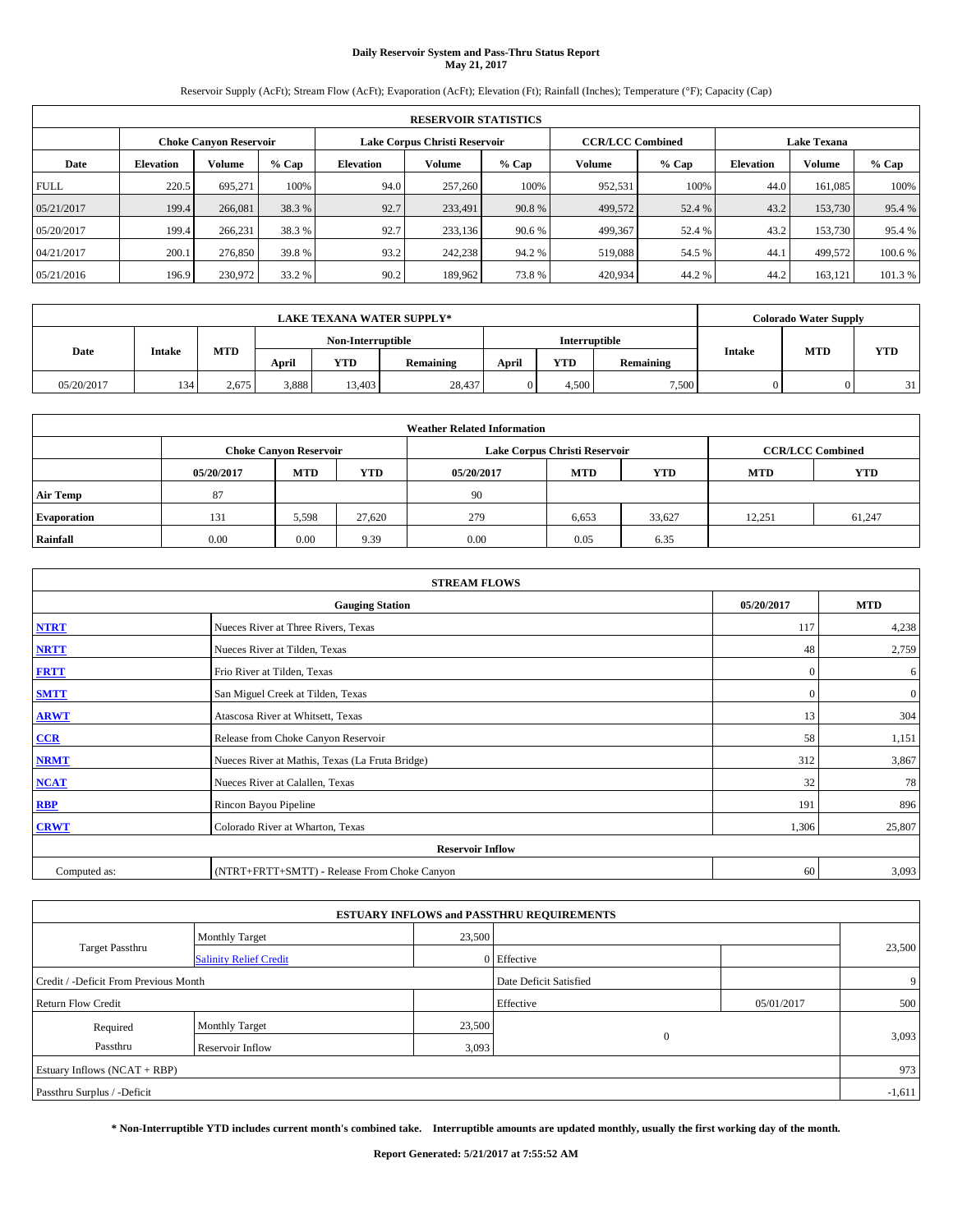# **Daily Reservoir System and Pass-Thru Status Report May 22, 2017**

Reservoir Supply (AcFt); Stream Flow (AcFt); Evaporation (AcFt); Elevation (Ft); Rainfall (Inches); Temperature (°F); Capacity (Cap)

|             | <b>RESERVOIR STATISTICS</b> |                               |         |                               |         |         |                         |         |                    |               |         |  |  |
|-------------|-----------------------------|-------------------------------|---------|-------------------------------|---------|---------|-------------------------|---------|--------------------|---------------|---------|--|--|
|             |                             | <b>Choke Canyon Reservoir</b> |         | Lake Corpus Christi Reservoir |         |         | <b>CCR/LCC Combined</b> |         | <b>Lake Texana</b> |               |         |  |  |
| Date        | <b>Elevation</b>            | Volume                        | $%$ Cap | Elevation                     | Volume  | $%$ Cap | Volume                  | $%$ Cap | <b>Elevation</b>   | <b>Volume</b> | % Cap   |  |  |
| <b>FULL</b> | 220.5                       | 695.271                       | 100%    | 94.0                          | 257,260 | 100%    | 952,531                 | 100%    | 44.0               | 161.085       | 100%    |  |  |
| 05/22/2017  | 199.4                       | 266,984                       | 38.4 %  | 92.6                          | 232,781 | 90.5 %  | 499,765                 | 52.5 %  | 43.2               | 153,730       | 95.4 %  |  |  |
| 05/21/2017  | 199.4                       | 266,081                       | 38.3 %  | 92.7                          | 233.491 | 90.8%   | 499,572                 | 52.4 %  | 43.2               | 153,730       | 95.4 %  |  |  |
| 04/22/2017  | 200.2                       | 277,927                       | 40.0 %  | 93.2                          | 242,238 | 94.2%   | 520,165                 | 54.6 %  | 44.1               | 499,765       | 100.6 % |  |  |
| 05/22/2016  | 196.9                       | 231,373                       | 33.3 %  | 90.2                          | 190,465 | 74.0%   | 421,838                 | 44.3%   | 44.2               | 163,121       | 101.3 % |  |  |

|            | <b>LAKE TEXANA WATER SUPPLY*</b> |            |       |                   |           |       |               |           |               | <b>Colorado Water Supply</b> |            |
|------------|----------------------------------|------------|-------|-------------------|-----------|-------|---------------|-----------|---------------|------------------------------|------------|
|            |                                  |            |       | Non-Interruptible |           |       | Interruptible |           |               | <b>MTD</b>                   |            |
| Date       | <b>Intake</b>                    | <b>MTD</b> | April | YTD               | Remaining | April | <b>YTD</b>    | Remaining | <b>Intake</b> |                              | <b>YTD</b> |
| 05/21/2017 | 134                              | 2.809      | 3,888 | 13.536            | 28,304    |       | 4.500         | 7.500     |               |                              | 31         |

|                    | <b>Weather Related Information</b> |                                                                                  |        |      |                               |                         |        |        |  |  |  |  |
|--------------------|------------------------------------|----------------------------------------------------------------------------------|--------|------|-------------------------------|-------------------------|--------|--------|--|--|--|--|
|                    |                                    | <b>Choke Canyon Reservoir</b>                                                    |        |      | Lake Corpus Christi Reservoir | <b>CCR/LCC Combined</b> |        |        |  |  |  |  |
|                    | 05/21/2017                         | <b>YTD</b><br><b>MTD</b><br><b>MTD</b><br><b>YTD</b><br><b>MTD</b><br>05/21/2017 |        |      |                               |                         |        |        |  |  |  |  |
| <b>Air Temp</b>    | 86                                 |                                                                                  |        | 87   |                               |                         |        |        |  |  |  |  |
| <b>Evaporation</b> | 166                                | 5,764                                                                            | 27,786 | 62   | 6,715                         | 33,689                  | 12.479 | 61,475 |  |  |  |  |
| Rainfall           | 0.19                               | 0.19                                                                             | 9.58   | 0.16 | 0.21                          | 6.51                    |        |        |  |  |  |  |

| <b>STREAM FLOWS</b> |                                                 |              |              |  |  |  |  |  |  |
|---------------------|-------------------------------------------------|--------------|--------------|--|--|--|--|--|--|
|                     | <b>Gauging Station</b>                          | 05/21/2017   | <b>MTD</b>   |  |  |  |  |  |  |
| <b>NTRT</b>         | Nueces River at Three Rivers, Texas             | 115          | 4,353        |  |  |  |  |  |  |
| <b>NRTT</b>         | Nueces River at Tilden, Texas                   | 50           | 2,809        |  |  |  |  |  |  |
| <b>FRTT</b>         | Frio River at Tilden, Texas                     | $\mathbf{0}$ | 6            |  |  |  |  |  |  |
| <b>SMTT</b>         | San Miguel Creek at Tilden, Texas               | $\mathbf{0}$ | $\mathbf{0}$ |  |  |  |  |  |  |
| <b>ARWT</b>         | Atascosa River at Whitsett, Texas               | 18           | 322          |  |  |  |  |  |  |
| $CCR$               | Release from Choke Canyon Reservoir             | 58           | 1,209        |  |  |  |  |  |  |
| <b>NRMT</b>         | Nueces River at Mathis, Texas (La Fruta Bridge) | 292          | 4,159        |  |  |  |  |  |  |
| <b>NCAT</b>         | Nueces River at Calallen, Texas                 | 54           | 131          |  |  |  |  |  |  |
| RBP                 | Rincon Bayou Pipeline                           | 190          | 1,085        |  |  |  |  |  |  |
| <b>CRWT</b>         | Colorado River at Wharton, Texas                | 1,491        | 27,298       |  |  |  |  |  |  |
|                     | <b>Reservoir Inflow</b>                         |              |              |  |  |  |  |  |  |
| Computed as:        | (NTRT+FRTT+SMTT) - Release From Choke Canyon    | 58           | 3,151        |  |  |  |  |  |  |

| <b>ESTUARY INFLOWS and PASSTHRU REQUIREMENTS</b> |                               |        |                        |            |          |  |  |  |  |  |
|--------------------------------------------------|-------------------------------|--------|------------------------|------------|----------|--|--|--|--|--|
|                                                  | <b>Monthly Target</b>         | 23,500 |                        |            |          |  |  |  |  |  |
| <b>Target Passthru</b>                           | <b>Salinity Relief Credit</b> |        | 0 Effective            |            | 23,500   |  |  |  |  |  |
| Credit / -Deficit From Previous Month            |                               |        | Date Deficit Satisfied |            | 9        |  |  |  |  |  |
| <b>Return Flow Credit</b>                        |                               |        | Effective              | 05/01/2017 | 500      |  |  |  |  |  |
| Required                                         | <b>Monthly Target</b>         | 23,500 |                        |            |          |  |  |  |  |  |
| Passthru                                         | <b>Reservoir Inflow</b>       | 3,151  | $\Omega$               |            | 3,151    |  |  |  |  |  |
| Estuary Inflows (NCAT + RBP)                     |                               |        |                        |            | 1,216    |  |  |  |  |  |
| Passthru Surplus / -Deficit                      |                               |        |                        |            | $-1,425$ |  |  |  |  |  |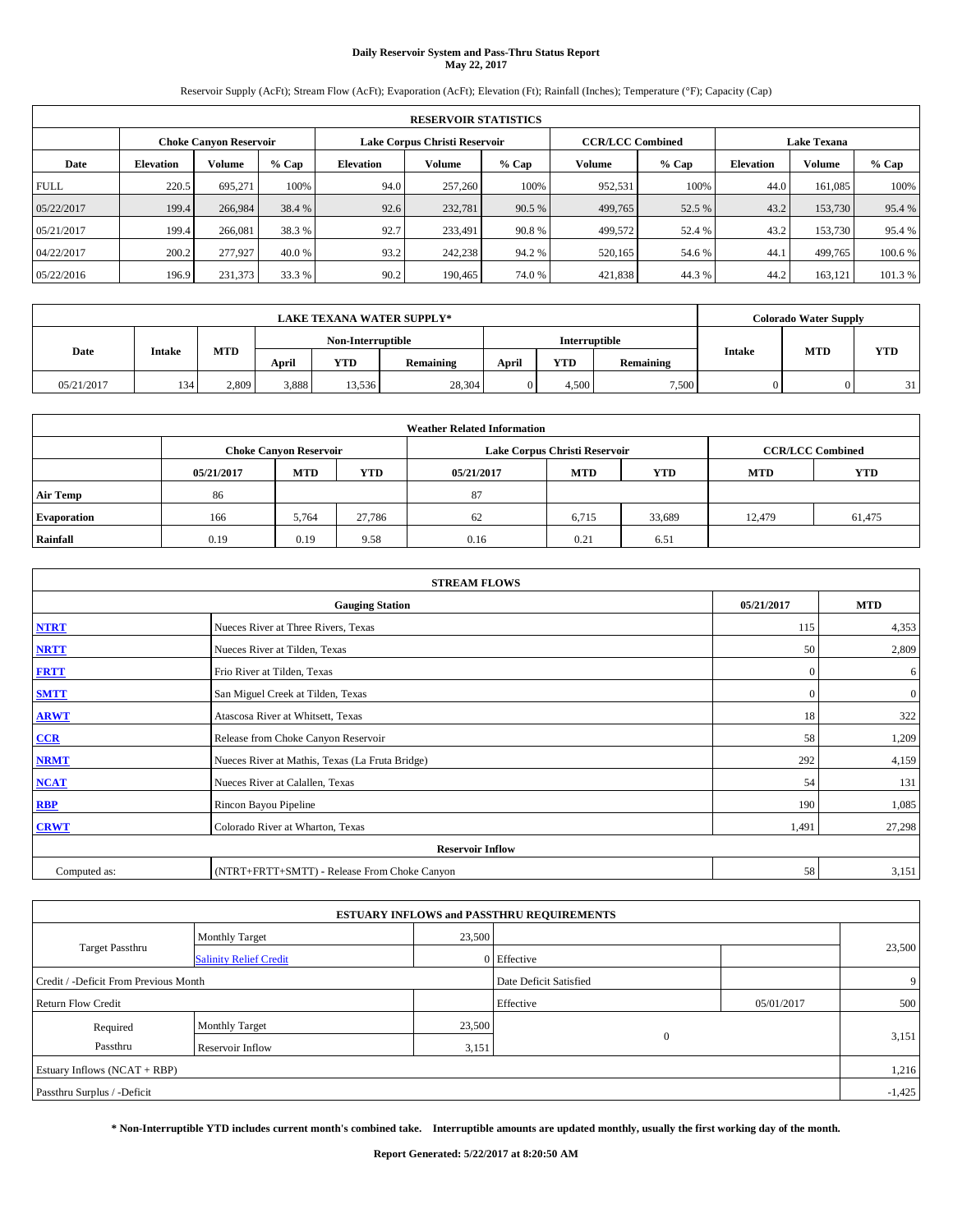# **Daily Reservoir System and Pass-Thru Status Report May 23, 2017**

Reservoir Supply (AcFt); Stream Flow (AcFt); Evaporation (AcFt); Elevation (Ft); Rainfall (Inches); Temperature (°F); Capacity (Cap)

|             | <b>RESERVOIR STATISTICS</b> |                               |         |           |                               |         |                         |         |                  |                    |         |  |
|-------------|-----------------------------|-------------------------------|---------|-----------|-------------------------------|---------|-------------------------|---------|------------------|--------------------|---------|--|
|             |                             | <b>Choke Canyon Reservoir</b> |         |           | Lake Corpus Christi Reservoir |         | <b>CCR/LCC Combined</b> |         |                  | <b>Lake Texana</b> |         |  |
| Date        | <b>Elevation</b>            | Volume                        | $%$ Cap | Elevation | Volume                        | $%$ Cap | Volume                  | $%$ Cap | <b>Elevation</b> | <b>Volume</b>      | % Cap   |  |
| <b>FULL</b> | 220.5                       | 695.271                       | 100%    | 94.0      | 257,260                       | 100%    | 952,531                 | 100%    | 44.0             | 161.085            | 100%    |  |
| 05/23/2017  | 199.4                       | 266,681                       | 38.4 %  | 92.6      | 232,071                       | 90.2 %  | 498,752                 | 52.4 %  | 43.3             | 154,639            | 96.0%   |  |
| 05/22/2017  | 199.4                       | 266,984                       | 38.4 %  | 92.6      | 232,781                       | 90.5 %  | 499,765                 | 52.5 %  | 43.2             | 153,730            | 95.4 %  |  |
| 04/23/2017  | 200.1                       | 276.697                       | 39.8%   | 93.2      | 243,495                       | 94.6 %  | 520,192                 | 54.6 %  | 44.1             | 498,752            | 100.6%  |  |
| 05/23/2016  | 196.9                       | 230,836                       | 33.2 %  | 90.2      | 190,968                       | 74.2 %  | 421,804                 | 44.3%   | 44.2             | 163,121            | 101.3 % |  |

| <b>LAKE TEXANA WATER SUPPLY*</b> |               |            |       |                   |           |       | <b>Colorado Water Supply</b> |           |               |            |            |
|----------------------------------|---------------|------------|-------|-------------------|-----------|-------|------------------------------|-----------|---------------|------------|------------|
|                                  |               |            |       | Non-Interruptible |           |       | Interruptible                |           |               | <b>MTD</b> |            |
| Date                             | <b>Intake</b> | <b>MTD</b> | April | YTD               | Remaining | April | <b>YTD</b>                   | Remaining | <b>Intake</b> |            | <b>YTD</b> |
| 05/22/2017                       | 134           | 2.943      | 3,888 | 13.670            | 28,170    |       | 4.500                        | 7.500     |               |            | 31         |

| <b>Weather Related Information</b> |            |                               |            |            |                               |                         |            |            |  |  |  |
|------------------------------------|------------|-------------------------------|------------|------------|-------------------------------|-------------------------|------------|------------|--|--|--|
|                                    |            | <b>Choke Canyon Reservoir</b> |            |            | Lake Corpus Christi Reservoir | <b>CCR/LCC Combined</b> |            |            |  |  |  |
|                                    | 05/22/2017 | <b>MTD</b>                    | <b>YTD</b> | 05/22/2017 | <b>MTD</b>                    | <b>YTD</b>              | <b>MTD</b> | <b>YTD</b> |  |  |  |
| <b>Air Temp</b>                    | 86         |                               |            | 87         |                               |                         |            |            |  |  |  |
| <b>Evaporation</b>                 | 192        | 5,956                         | 27,978     | 279        | 6,994                         | 33,968                  | 12.950     | 61,946     |  |  |  |
| Rainfall                           | 0.00       | 0.19                          | 9.58       | 0.00       | 0.21                          | 6.51                    |            |            |  |  |  |

| <b>STREAM FLOWS</b> |                                                 |              |        |  |  |  |  |  |
|---------------------|-------------------------------------------------|--------------|--------|--|--|--|--|--|
|                     | <b>Gauging Station</b>                          |              |        |  |  |  |  |  |
| <b>NTRT</b>         | Nueces River at Three Rivers, Texas             | 258          | 4,611  |  |  |  |  |  |
| <b>NRTT</b>         | Nueces River at Tilden, Texas                   | 52           | 2,860  |  |  |  |  |  |
| <b>FRTT</b>         | Frio River at Tilden, Texas                     | $\mathbf{0}$ | $\tau$ |  |  |  |  |  |
| <b>SMTT</b>         | San Miguel Creek at Tilden, Texas               | 161          | 161    |  |  |  |  |  |
| <b>ARWT</b>         | Atascosa River at Whitsett, Texas               | 24           | 346    |  |  |  |  |  |
| $CCR$               | Release from Choke Canyon Reservoir             | 58           | 1,266  |  |  |  |  |  |
| <b>NRMT</b>         | Nueces River at Mathis, Texas (La Fruta Bridge) | 274          | 4,433  |  |  |  |  |  |
| <b>NCAT</b>         | Nueces River at Calallen, Texas                 | 28           | 159    |  |  |  |  |  |
| <b>RBP</b>          | Rincon Bayou Pipeline                           | 194          | 1,280  |  |  |  |  |  |
| <b>CRWT</b>         | Colorado River at Wharton, Texas                | 2,084        | 29,382 |  |  |  |  |  |
|                     | <b>Reservoir Inflow</b>                         |              |        |  |  |  |  |  |
| Computed as:        | (NTRT+FRTT+SMTT) - Release From Choke Canyon    | 362          | 3,512  |  |  |  |  |  |

| <b>ESTUARY INFLOWS and PASSTHRU REQUIREMENTS</b> |                               |        |                        |            |          |  |  |  |  |  |
|--------------------------------------------------|-------------------------------|--------|------------------------|------------|----------|--|--|--|--|--|
|                                                  | <b>Monthly Target</b>         | 23,500 |                        |            |          |  |  |  |  |  |
| Target Passthru                                  | <b>Salinity Relief Credit</b> |        | 0 Effective            |            | 23,500   |  |  |  |  |  |
| Credit / -Deficit From Previous Month            |                               |        | Date Deficit Satisfied |            | 9        |  |  |  |  |  |
| <b>Return Flow Credit</b>                        |                               |        | Effective              | 05/01/2017 | 500      |  |  |  |  |  |
| Required                                         | Monthly Target                | 23,500 |                        |            |          |  |  |  |  |  |
| Passthru                                         | <b>Reservoir Inflow</b>       | 3,512  | $\Omega$               |            | 3,512    |  |  |  |  |  |
| Estuary Inflows (NCAT + RBP)                     |                               |        |                        |            | 1,438    |  |  |  |  |  |
| Passthru Surplus / -Deficit                      |                               |        |                        |            | $-1,565$ |  |  |  |  |  |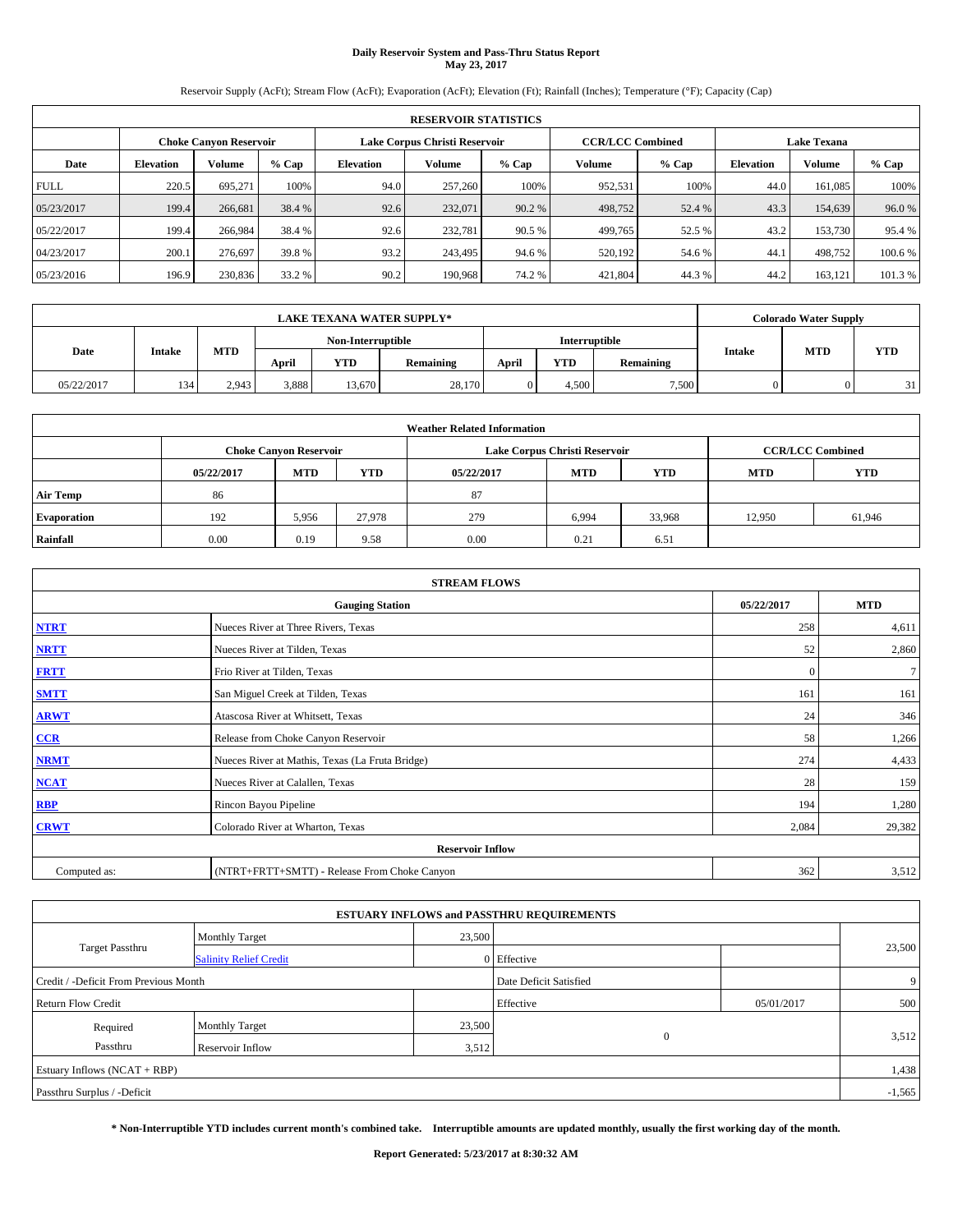# **Daily Reservoir System and Pass-Thru Status Report May 24, 2017**

Reservoir Supply (AcFt); Stream Flow (AcFt); Evaporation (AcFt); Elevation (Ft); Rainfall (Inches); Temperature (°F); Capacity (Cap)

|             | <b>RESERVOIR STATISTICS</b> |                               |         |           |                               |         |                         |         |                  |                    |        |  |
|-------------|-----------------------------|-------------------------------|---------|-----------|-------------------------------|---------|-------------------------|---------|------------------|--------------------|--------|--|
|             |                             | <b>Choke Canyon Reservoir</b> |         |           | Lake Corpus Christi Reservoir |         | <b>CCR/LCC Combined</b> |         |                  | <b>Lake Texana</b> |        |  |
| Date        | <b>Elevation</b>            | Volume                        | $%$ Cap | Elevation | Volume                        | $%$ Cap | Volume                  | $%$ Cap | <b>Elevation</b> | <b>Volume</b>      | % Cap  |  |
| <b>FULL</b> | 220.5                       | 695.271                       | 100%    | 94.0      | 257,260                       | 100%    | 952,531                 | 100%    | 44.0             | 161.085            | 100%   |  |
| 05/24/2017  | 199.4                       | 266,529                       | 38.3 %  | 92.6      | 232,426                       | 90.3 %  | 498,955                 | 52.4 %  | 43.6             | 157,385            | 97.7 % |  |
| 05/23/2017  | 199.4                       | 266,681                       | 38.4 %  | 92.6      | 232,071                       | 90.2 %  | 498,752                 | 52.4 %  | 43.3             | 154.639            | 96.0%  |  |
| 04/24/2017  | 200.1                       | 277,158                       | 39.9 %  | 93.1      | 241,700                       | 94.0 %  | 518,858                 | 54.5 %  | 44.1             | 498,955            | 100.6% |  |
| 05/24/2016  | 196.8                       | 230,159                       | 33.1 %  | 90.2      | 191,136                       | 74.3 %  | 421,295                 | 44.2 %  | 44.0             | 161,085            | 100.0% |  |

| <b>LAKE TEXANA WATER SUPPLY*</b> |               |            |       |                   |           |       | <b>Colorado Water Supply</b> |           |               |            |            |
|----------------------------------|---------------|------------|-------|-------------------|-----------|-------|------------------------------|-----------|---------------|------------|------------|
|                                  |               |            |       | Non-Interruptible |           |       | Interruptible                |           |               | <b>MTD</b> |            |
| Date                             | <b>Intake</b> | <b>MTD</b> | April | YTD               | Remaining | April | <b>YTD</b>                   | Remaining | <b>Intake</b> |            | <b>YTD</b> |
| 05/23/2017                       | 134           | 3.076      | 3,888 | 13.804            | 28,036    |       | 4.500                        | 7.500     |               |            | 31         |

| <b>Weather Related Information</b> |            |                               |            |            |                               |                         |            |            |  |  |  |
|------------------------------------|------------|-------------------------------|------------|------------|-------------------------------|-------------------------|------------|------------|--|--|--|
|                                    |            | <b>Choke Canyon Reservoir</b> |            |            | Lake Corpus Christi Reservoir | <b>CCR/LCC Combined</b> |            |            |  |  |  |
|                                    | 05/23/2017 | <b>MTD</b>                    | <b>YTD</b> | 05/23/2017 | <b>MTD</b>                    | <b>YTD</b>              | <b>MTD</b> | <b>YTD</b> |  |  |  |
| <b>Air Temp</b>                    | 87         |                               |            | 89         |                               |                         |            |            |  |  |  |
| <b>Evaporation</b>                 | 236        | 6,192                         | 28,214     | 289        | 7,283                         | 34,257                  | 13,475     | 62,471     |  |  |  |
| Rainfall                           | 0.03       | 0.22                          | 9.61       | 0.02       | 0.23                          | 6.53                    |            |            |  |  |  |

| <b>STREAM FLOWS</b> |                                                 |              |        |  |  |  |  |  |  |
|---------------------|-------------------------------------------------|--------------|--------|--|--|--|--|--|--|
|                     | <b>Gauging Station</b>                          |              |        |  |  |  |  |  |  |
| <b>NTRT</b>         | Nueces River at Three Rivers, Texas             | 216          | 4,828  |  |  |  |  |  |  |
| <b>NRTT</b>         | Nueces River at Tilden, Texas                   | 71           | 2,931  |  |  |  |  |  |  |
| <b>FRTT</b>         | Frio River at Tilden, Texas                     | $\mathbf{0}$ | $\tau$ |  |  |  |  |  |  |
| <b>SMTT</b>         | San Miguel Creek at Tilden, Texas               | 148          | 309    |  |  |  |  |  |  |
| <b>ARWT</b>         | Atascosa River at Whitsett, Texas               | 51           | 397    |  |  |  |  |  |  |
| $CCR$               | Release from Choke Canyon Reservoir             | 58           | 1,324  |  |  |  |  |  |  |
| <b>NRMT</b>         | Nueces River at Mathis, Texas (La Fruta Bridge) | 294          | 4,726  |  |  |  |  |  |  |
| <b>NCAT</b>         | Nueces River at Calallen, Texas                 | 21           | 180    |  |  |  |  |  |  |
| <b>RBP</b>          | Rincon Bayou Pipeline                           | 192          | 1,471  |  |  |  |  |  |  |
| <b>CRWT</b>         | Colorado River at Wharton, Texas                | 2,283        | 31,665 |  |  |  |  |  |  |
|                     | <b>Reservoir Inflow</b>                         |              |        |  |  |  |  |  |  |
| Computed as:        | (NTRT+FRTT+SMTT) - Release From Choke Canyon    | 307          | 3,819  |  |  |  |  |  |  |

| <b>ESTUARY INFLOWS and PASSTHRU REQUIREMENTS</b> |                               |        |                        |            |          |  |  |  |  |  |
|--------------------------------------------------|-------------------------------|--------|------------------------|------------|----------|--|--|--|--|--|
|                                                  | <b>Monthly Target</b>         | 23,500 |                        |            |          |  |  |  |  |  |
| <b>Target Passthru</b>                           | <b>Salinity Relief Credit</b> |        | 0 Effective            |            | 23,500   |  |  |  |  |  |
| Credit / -Deficit From Previous Month            |                               |        | Date Deficit Satisfied |            | 9        |  |  |  |  |  |
| <b>Return Flow Credit</b>                        |                               |        | Effective              | 05/01/2017 | 500      |  |  |  |  |  |
| Required                                         | <b>Monthly Target</b>         | 23,500 |                        |            |          |  |  |  |  |  |
| Passthru                                         | <b>Reservoir Inflow</b>       | 3,819  | $\Omega$               |            | 3,819    |  |  |  |  |  |
| Estuary Inflows (NCAT + RBP)                     |                               |        |                        |            | 1,651    |  |  |  |  |  |
| Passthru Surplus / -Deficit                      |                               |        |                        |            | $-1,659$ |  |  |  |  |  |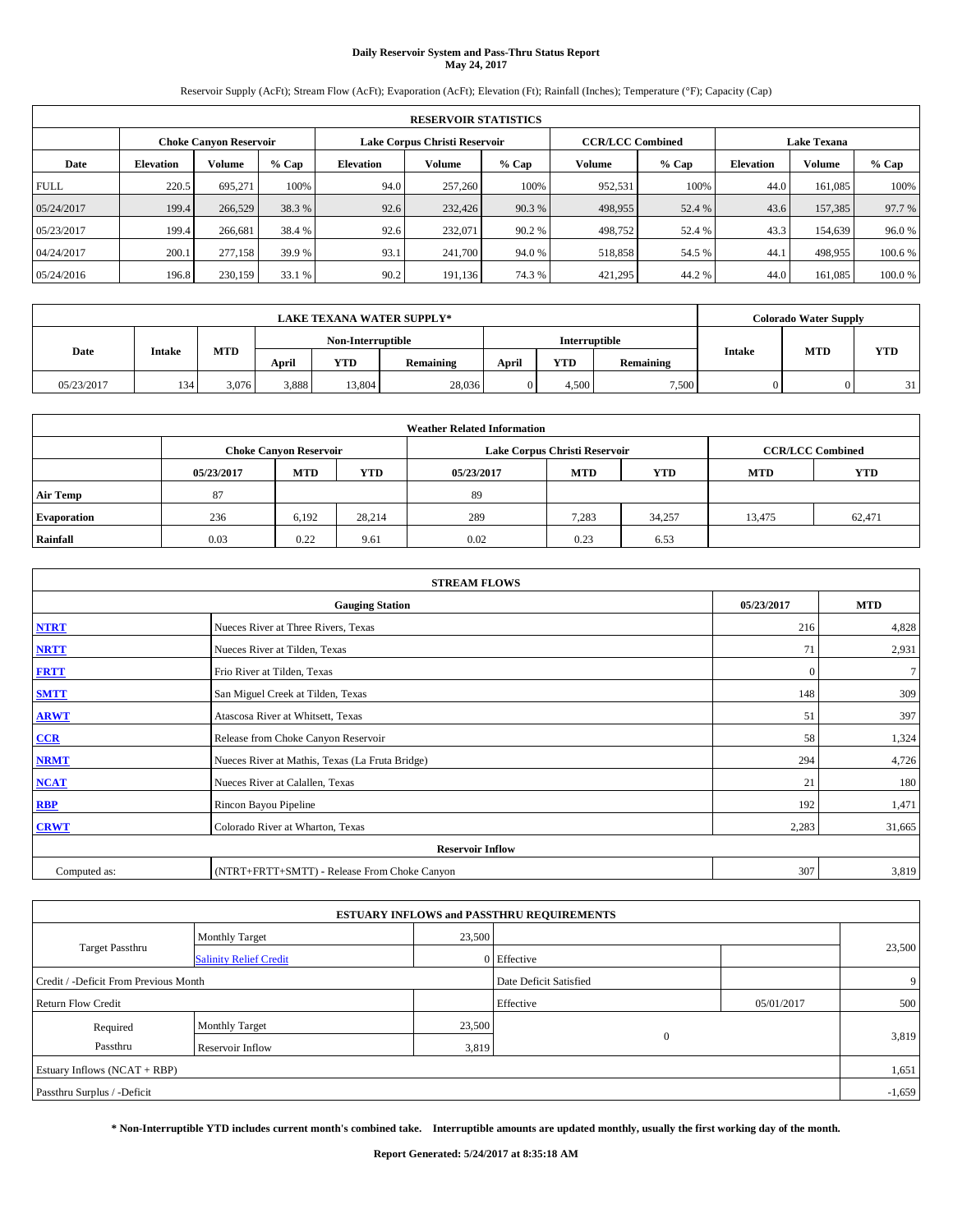# **Daily Reservoir System and Pass-Thru Status Report May 25, 2017**

Reservoir Supply (AcFt); Stream Flow (AcFt); Evaporation (AcFt); Elevation (Ft); Rainfall (Inches); Temperature (°F); Capacity (Cap)

|             | <b>RESERVOIR STATISTICS</b>   |         |         |           |                               |         |                         |         |                    |               |         |
|-------------|-------------------------------|---------|---------|-----------|-------------------------------|---------|-------------------------|---------|--------------------|---------------|---------|
|             | <b>Choke Canyon Reservoir</b> |         |         |           | Lake Corpus Christi Reservoir |         | <b>CCR/LCC Combined</b> |         | <b>Lake Texana</b> |               |         |
| Date        | <b>Elevation</b>              | Volume  | $%$ Cap | Elevation | Volume                        | $%$ Cap | Volume                  | $%$ Cap | <b>Elevation</b>   | <b>Volume</b> | % Cap   |
| <b>FULL</b> | 220.5                         | 695.271 | 100%    | 94.0      | 257,260                       | 100%    | 952,531                 | 100%    | 44.0               | 161.085       | 100%    |
| 05/25/2017  | 199.4                         | 266.231 | 38.3 %  | 92.5      | 230,654                       | 89.7 %  | 496,885                 | 52.2 %  | 43.7               | 158,306       | 98.3%   |
| 05/24/2017  | 199.4                         | 266,529 | 38.3 %  | 92.6      | 232,426                       | 90.3 %  | 498,955                 | 52.4 %  | 43.6               | 157.385       | 97.7 %  |
| 04/25/2017  | 200.0                         | 275,317 | 39.6 %  | 93.1      | 240,983                       | 93.7 %  | 516,300                 | 54.2 %  | 44.1               | 496,885       | 100.6%  |
| 05/25/2016  | 196.9                         | 231,506 | 33.3 %  | 90.3      | 191.472                       | 74.4 %  | 422,978                 | 44.4 %  | 44.2               | 163,121       | 101.3 % |

|            | <b>LAKE TEXANA WATER SUPPLY*</b> |            |                   |        |           |       |               |           |               |            | <b>Colorado Water Supply</b> |  |  |
|------------|----------------------------------|------------|-------------------|--------|-----------|-------|---------------|-----------|---------------|------------|------------------------------|--|--|
|            |                                  |            | Non-Interruptible |        |           |       | Interruptible |           |               |            |                              |  |  |
| Date       | <b>Intake</b>                    | <b>MTD</b> | April             | YTD    | Remaining | April | <b>YTD</b>    | Remaining | <b>Intake</b> | <b>MTD</b> | <b>YTD</b>                   |  |  |
| 05/24/2017 | 134                              | 3.210      | 3,888             | 13.937 | 27.903    |       | 4.500         | 7.500     |               |            | 31                           |  |  |

| <b>Weather Related Information</b> |            |                                                                                  |        |      |                               |                         |        |            |  |  |  |
|------------------------------------|------------|----------------------------------------------------------------------------------|--------|------|-------------------------------|-------------------------|--------|------------|--|--|--|
|                                    |            | <b>Choke Canyon Reservoir</b>                                                    |        |      | Lake Corpus Christi Reservoir | <b>CCR/LCC Combined</b> |        |            |  |  |  |
|                                    | 05/24/2017 | <b>YTD</b><br><b>MTD</b><br><b>MTD</b><br><b>YTD</b><br><b>MTD</b><br>05/24/2017 |        |      |                               |                         |        | <b>YTD</b> |  |  |  |
| <b>Air Temp</b>                    | 86         |                                                                                  |        | 87   |                               |                         |        |            |  |  |  |
| <b>Evaporation</b>                 | 297        | 6,489                                                                            | 28,511 | 402  | 7,685                         | 34,659                  | 14,174 | 63,170     |  |  |  |
| Rainfall                           | 0.00       | 0.22                                                                             | 9.61   | 0.00 | 0.23                          | 6.53                    |        |            |  |  |  |

| <b>STREAM FLOWS</b>     |                                                 |            |            |  |  |  |  |  |  |
|-------------------------|-------------------------------------------------|------------|------------|--|--|--|--|--|--|
|                         | <b>Gauging Station</b>                          | 05/24/2017 | <b>MTD</b> |  |  |  |  |  |  |
| <b>NTRT</b>             | Nueces River at Three Rivers, Texas             | 226        | 5,054      |  |  |  |  |  |  |
| <b>NRTT</b>             | Nueces River at Tilden, Texas                   | 101        | 3,032      |  |  |  |  |  |  |
| <b>FRTT</b>             | Frio River at Tilden, Texas                     |            | 8          |  |  |  |  |  |  |
| <b>SMTT</b>             | San Miguel Creek at Tilden, Texas               | 36         | 345        |  |  |  |  |  |  |
| <b>ARWT</b>             | Atascosa River at Whitsett, Texas               | 171        | 567        |  |  |  |  |  |  |
| $CCR$                   | Release from Choke Canyon Reservoir             | 58         | 1,382      |  |  |  |  |  |  |
| <b>NRMT</b>             | Nueces River at Mathis, Texas (La Fruta Bridge) | 331        | 5,058      |  |  |  |  |  |  |
| <b>NCAT</b>             | Nueces River at Calallen, Texas                 | $\Omega$   | 180        |  |  |  |  |  |  |
| <b>RBP</b>              | Rincon Bayou Pipeline                           | 188        | 1,659      |  |  |  |  |  |  |
| <b>CRWT</b>             | Colorado River at Wharton, Texas                | 2,660      | 34,325     |  |  |  |  |  |  |
| <b>Reservoir Inflow</b> |                                                 |            |            |  |  |  |  |  |  |
| Computed as:            | (NTRT+FRTT+SMTT) - Release From Choke Canyon    | 206        | 4,025      |  |  |  |  |  |  |

| <b>ESTUARY INFLOWS and PASSTHRU REQUIREMENTS</b> |                               |        |                        |            |        |  |  |  |  |  |
|--------------------------------------------------|-------------------------------|--------|------------------------|------------|--------|--|--|--|--|--|
|                                                  | <b>Monthly Target</b>         | 23,500 |                        |            |        |  |  |  |  |  |
| <b>Target Passthru</b>                           | <b>Salinity Relief Credit</b> |        | 0 Effective            |            | 23,500 |  |  |  |  |  |
| Credit / -Deficit From Previous Month            |                               |        | Date Deficit Satisfied |            | 9      |  |  |  |  |  |
| <b>Return Flow Credit</b>                        |                               |        | Effective              | 05/01/2017 | 500    |  |  |  |  |  |
| Required                                         | <b>Monthly Target</b>         | 23,500 |                        |            |        |  |  |  |  |  |
| Passthru                                         | <b>Reservoir Inflow</b>       | 4,025  | $\Omega$               |            | 4,025  |  |  |  |  |  |
| Estuary Inflows (NCAT + RBP)                     |                               |        |                        |            |        |  |  |  |  |  |
| Passthru Surplus / -Deficit                      |                               |        |                        |            |        |  |  |  |  |  |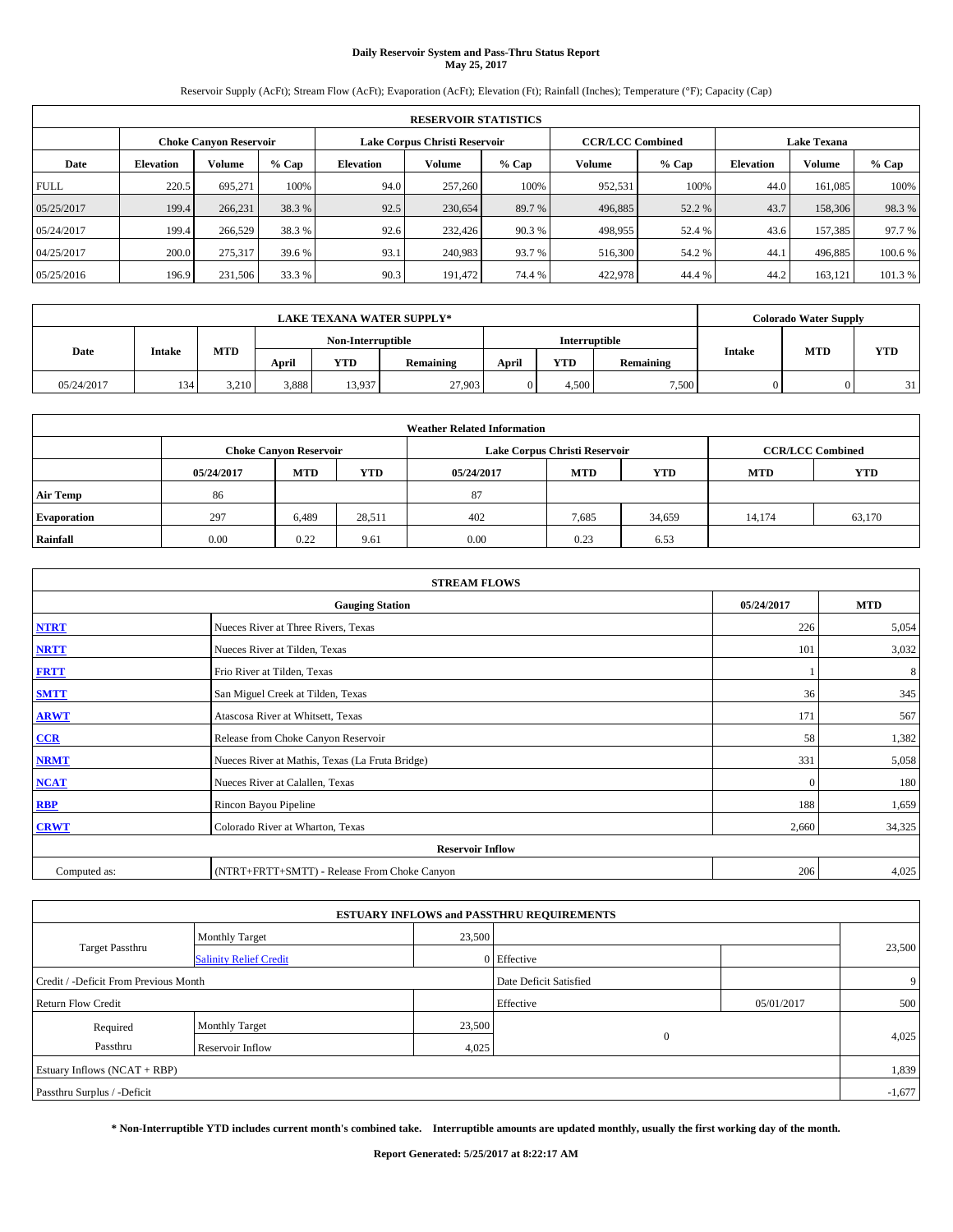# **Daily Reservoir System and Pass-Thru Status Report May 26, 2017**

Reservoir Supply (AcFt); Stream Flow (AcFt); Evaporation (AcFt); Elevation (Ft); Rainfall (Inches); Temperature (°F); Capacity (Cap)

|             | <b>RESERVOIR STATISTICS</b>   |         |         |           |                               |         |                         |         |                  |                    |         |  |
|-------------|-------------------------------|---------|---------|-----------|-------------------------------|---------|-------------------------|---------|------------------|--------------------|---------|--|
|             | <b>Choke Canyon Reservoir</b> |         |         |           | Lake Corpus Christi Reservoir |         | <b>CCR/LCC Combined</b> |         |                  | <b>Lake Texana</b> |         |  |
| Date        | <b>Elevation</b>              | Volume  | $%$ Cap | Elevation | Volume                        | $%$ Cap | Volume                  | $%$ Cap | <b>Elevation</b> | <b>Volume</b>      | % Cap   |  |
| <b>FULL</b> | 220.5                         | 695.271 | 100%    | 94.0      | 257,260                       | 100%    | 952,531                 | 100%    | 44.0             | 161.085            | 100%    |  |
| 05/26/2017  | 199.3                         | 265,634 | 38.2 %  | 92.5      | 230,654                       | 89.7 %  | 496,288                 | 52.1 %  | 43.7             | 158,306            | 98.3%   |  |
| 05/25/2017  | 199.4                         | 266.231 | 38.3 %  | 92.5      | 230,654                       | 89.7 %  | 496,885                 | 52.2 %  | 43.7             | 158,306            | 98.3%   |  |
| 04/26/2017  | 200.0                         | 275,317 | 39.6 %  | 93.1      | 240,625                       | 93.5 %  | 515,942                 | 54.2 %  | 44.1             | 496,288            | 100.6%  |  |
| 05/26/2016  | 196.8                         | 230,159 | 33.1 %  | 90.2      | 190,968                       | 74.2 %  | 421,127                 | 44.2 %  | 44.              | 162,101            | 100.6 % |  |

|            | <b>LAKE TEXANA WATER SUPPLY*</b> |            |       |                   |           |       |               |           |               |            | <b>Colorado Water Supply</b> |
|------------|----------------------------------|------------|-------|-------------------|-----------|-------|---------------|-----------|---------------|------------|------------------------------|
|            |                                  |            |       | Non-Interruptible |           |       | Interruptible |           |               |            |                              |
| Date       | <b>Intake</b>                    | <b>MTD</b> | April | YTD               | Remaining | April | <b>YTD</b>    | Remaining | <b>Intake</b> | <b>MTD</b> | <b>YTD</b>                   |
| 05/25/2017 | 134                              | 3.344      | 3,888 | 14.071            | 27,769    |       | 4.500         | 7.500     |               |            | 31                           |

| <b>Weather Related Information</b> |            |                                                                                  |        |      |                               |                         |        |            |  |  |  |
|------------------------------------|------------|----------------------------------------------------------------------------------|--------|------|-------------------------------|-------------------------|--------|------------|--|--|--|
|                                    |            | <b>Choke Canyon Reservoir</b>                                                    |        |      | Lake Corpus Christi Reservoir | <b>CCR/LCC Combined</b> |        |            |  |  |  |
|                                    | 05/25/2017 | <b>YTD</b><br><b>MTD</b><br><b>MTD</b><br><b>YTD</b><br><b>MTD</b><br>05/25/2017 |        |      |                               |                         |        | <b>YTD</b> |  |  |  |
| <b>Air Temp</b>                    | 96         |                                                                                  |        | 89   |                               |                         |        |            |  |  |  |
| <b>Evaporation</b>                 | 392        | 6,881                                                                            | 28,903 | 320  | 8,005                         | 34,979                  | 14,886 | 63,882     |  |  |  |
| Rainfall                           | 0.00       | 0.22                                                                             | 9.61   | 0.00 | 0.23                          | 6.53                    |        |            |  |  |  |

| <b>STREAM FLOWS</b> |                                                 |            |            |  |  |  |  |  |  |
|---------------------|-------------------------------------------------|------------|------------|--|--|--|--|--|--|
|                     | <b>Gauging Station</b>                          | 05/25/2017 | <b>MTD</b> |  |  |  |  |  |  |
| <b>NTRT</b>         | Nueces River at Three Rivers, Texas             | 328        | 5,381      |  |  |  |  |  |  |
| <b>NRTT</b>         | Nueces River at Tilden, Texas                   | 75         | 3,107      |  |  |  |  |  |  |
| <b>FRTT</b>         | Frio River at Tilden, Texas                     | 468        | 476        |  |  |  |  |  |  |
| <b>SMTT</b>         | San Miguel Creek at Tilden, Texas               | 16         | 361        |  |  |  |  |  |  |
| <b>ARWT</b>         | Atascosa River at Whitsett, Texas               | 123        | 691        |  |  |  |  |  |  |
| $CCR$               | Release from Choke Canyon Reservoir             | 58         | 1,439      |  |  |  |  |  |  |
| <b>NRMT</b>         | Nueces River at Mathis, Texas (La Fruta Bridge) | 347        | 5,405      |  |  |  |  |  |  |
| <b>NCAT</b>         | Nueces River at Calallen, Texas                 | 3          | 183        |  |  |  |  |  |  |
| <b>RBP</b>          | Rincon Bayou Pipeline                           | 193        | 1,852      |  |  |  |  |  |  |
| <b>CRWT</b>         | Colorado River at Wharton, Texas                | 2,422      | 36,746     |  |  |  |  |  |  |
|                     |                                                 |            |            |  |  |  |  |  |  |
| Computed as:        | (NTRT+FRTT+SMTT) - Release From Choke Canyon    |            |            |  |  |  |  |  |  |

|                                       |                               |                        | <b>ESTUARY INFLOWS and PASSTHRU REQUIREMENTS</b> |     |        |  |  |  |
|---------------------------------------|-------------------------------|------------------------|--------------------------------------------------|-----|--------|--|--|--|
|                                       | <b>Monthly Target</b>         | 23,500                 |                                                  |     |        |  |  |  |
| <b>Target Passthru</b>                | <b>Salinity Relief Credit</b> |                        | 0 Effective                                      |     | 23,500 |  |  |  |
| Credit / -Deficit From Previous Month |                               | Date Deficit Satisfied |                                                  | 9   |        |  |  |  |
| <b>Return Flow Credit</b>             |                               | Effective              | 05/01/2017                                       | 500 |        |  |  |  |
| Required                              | <b>Monthly Target</b>         | 23,500                 |                                                  |     |        |  |  |  |
| Passthru                              | <b>Reservoir Inflow</b>       | 4,779                  | $\mathbf{0}$                                     |     | 4,779  |  |  |  |
| Estuary Inflows (NCAT + RBP)          |                               |                        |                                                  |     | 2,036  |  |  |  |
| Passthru Surplus / -Deficit           |                               |                        |                                                  |     |        |  |  |  |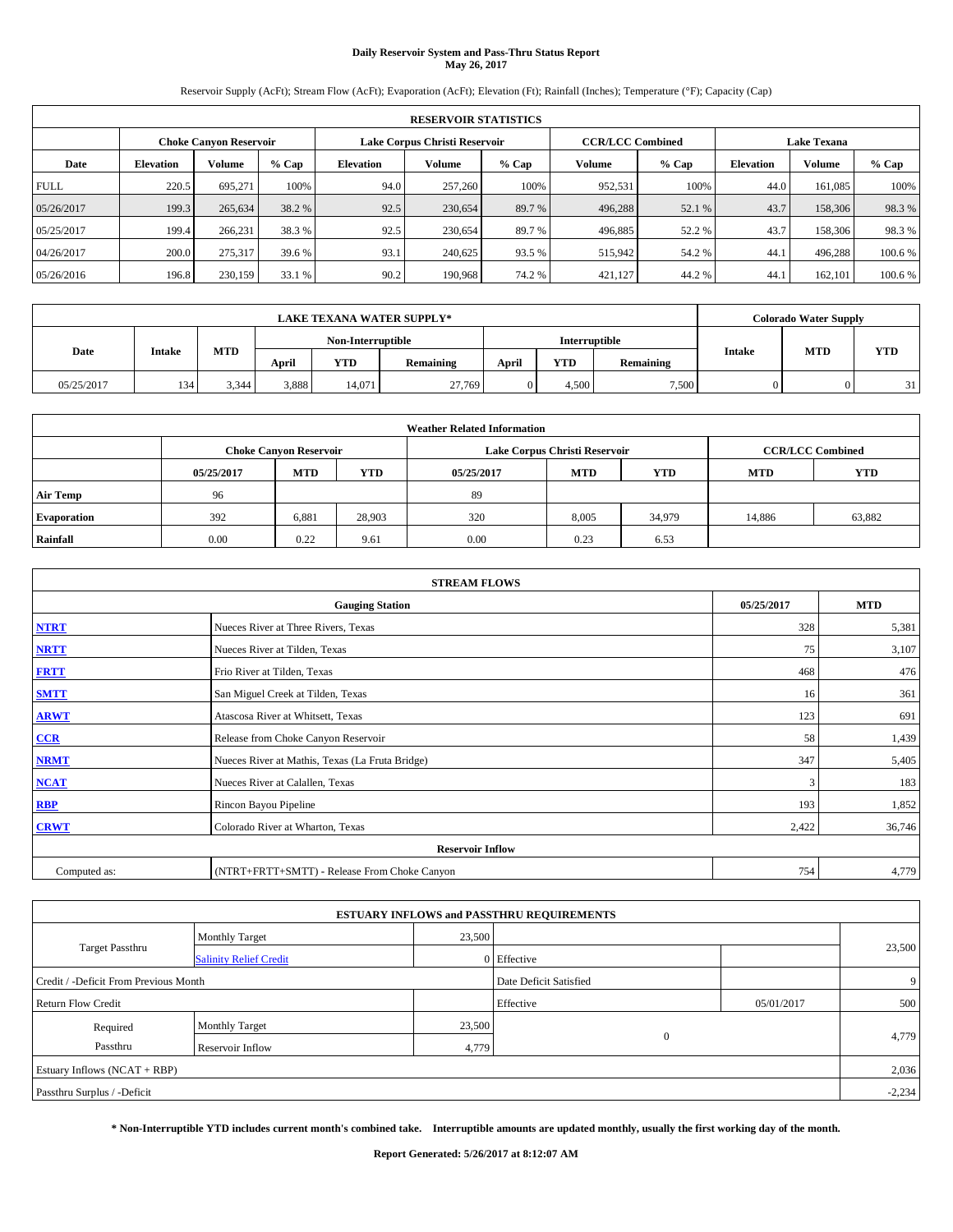## **Daily Reservoir System and Pass-Thru Status Report May 27, 2017**

Reservoir Supply (AcFt); Stream Flow (AcFt); Evaporation (AcFt); Elevation (Ft); Rainfall (Inches); Temperature (°F); Capacity (Cap)

|             | <b>RESERVOIR STATISTICS</b> |                        |         |                  |                               |         |                         |         |                    |               |         |
|-------------|-----------------------------|------------------------|---------|------------------|-------------------------------|---------|-------------------------|---------|--------------------|---------------|---------|
|             |                             | Choke Canvon Reservoir |         |                  | Lake Corpus Christi Reservoir |         | <b>CCR/LCC Combined</b> |         | <b>Lake Texana</b> |               |         |
| Date        | <b>Elevation</b>            | Volume                 | $%$ Cap | <b>Elevation</b> | Volume                        | $%$ Cap | Volume                  | $%$ Cap | <b>Elevation</b>   | <b>Volume</b> | % Cap   |
| <b>FULL</b> | 220.5                       | 695.271                | 100%    | 94.0             | 257,260                       | 100%    | 952,531                 | 100%    | 44.0               | 161.085       | 100%    |
| 05/27/2017  | 199.4                       | 265,932                | 38.2 %  | 92.5             | 230,124                       | 89.5 %  | 496,056                 | 52.1 %  | 43.6               | 158,306       | 98.3%   |
| 05/26/2017  | 199.3                       | 265,634                | 38.2 %  | 92.5             | 230,654                       | 89.7 %  | 496,288                 | 52.1 %  | 43.7               | 158,306       | 98.3%   |
| 04/27/2017  | 200.0                       | 275,774                | 39.7 %  | 93.1             | 240,625                       | 93.5 %  | 516,399                 | 54.2 %  | 44.1               | 496,056       | 100.6 % |
| 05/27/2016  | 196.8                       | 229,888                | 33.1 %  | 90.2             | 190,465                       | 74.0%   | 420,353                 | 44.1 %  | 44.2               | 163,121       | 101.3 % |

|            | <b>LAKE TEXANA WATER SUPPLY*</b> |            |       |                   |           |       |               |           |               |            | <b>Colorado Water Supply</b> |
|------------|----------------------------------|------------|-------|-------------------|-----------|-------|---------------|-----------|---------------|------------|------------------------------|
|            |                                  |            |       | Non-Interruptible |           |       | Interruptible |           |               |            |                              |
| Date       | <b>Intake</b>                    | <b>MTD</b> | April | <b>YTD</b>        | Remaining | April | <b>YTD</b>    | Remaining | <b>Intake</b> | <b>MTD</b> | <b>YTD</b>                   |
| 05/26/2017 | 134                              | 3,478      | 3,888 | 14.205            | 27.635    |       | 4.500         | 7.500     |               |            | 31                           |

| <b>Weather Related Information</b> |            |                               |            |            |                               |                         |            |            |  |
|------------------------------------|------------|-------------------------------|------------|------------|-------------------------------|-------------------------|------------|------------|--|
|                                    |            | <b>Choke Canyon Reservoir</b> |            |            | Lake Corpus Christi Reservoir | <b>CCR/LCC Combined</b> |            |            |  |
|                                    | 05/26/2017 | <b>MTD</b>                    | <b>YTD</b> | 05/26/2017 | <b>MTD</b>                    | <b>YTD</b>              | <b>MTD</b> | <b>YTD</b> |  |
| <b>Air Temp</b>                    | 97         |                               |            | 92         |                               |                         |            |            |  |
| <b>Evaporation</b>                 | 288        | 7,169                         | 29,191     | 330        | 8,335                         | 35,309                  | 15.504     | 64,500     |  |
| Rainfall                           | 0.00       | 0.22                          | 9.61       | 0.00       | 0.23                          | 6.53                    |            |            |  |

| <b>STREAM FLOWS</b> |                                                 |            |        |  |  |  |  |  |  |
|---------------------|-------------------------------------------------|------------|--------|--|--|--|--|--|--|
|                     | 05/26/2017                                      | <b>MTD</b> |        |  |  |  |  |  |  |
| <b>NTRT</b>         | Nueces River at Three Rivers, Texas             | 244        | 5,625  |  |  |  |  |  |  |
| <b>NRTT</b>         | Nueces River at Tilden, Texas                   | 56         | 3,162  |  |  |  |  |  |  |
| <b>FRTT</b>         | Frio River at Tilden, Texas                     | 576        | 1,052  |  |  |  |  |  |  |
| <b>SMTT</b>         | San Miguel Creek at Tilden, Texas               | 6          | 366    |  |  |  |  |  |  |
| <b>ARWT</b>         | Atascosa River at Whitsett, Texas               | 62         | 753    |  |  |  |  |  |  |
| CCR                 | Release from Choke Canyon Reservoir             | 58         | 1,497  |  |  |  |  |  |  |
| <b>NRMT</b>         | Nueces River at Mathis, Texas (La Fruta Bridge) | 381        | 5,786  |  |  |  |  |  |  |
| <b>NCAT</b>         | Nueces River at Calallen, Texas                 | 34         | 217    |  |  |  |  |  |  |
| <b>RBP</b>          | Rincon Bayou Pipeline                           | 194        | 2,046  |  |  |  |  |  |  |
| <b>CRWT</b>         | Colorado River at Wharton, Texas                | 2,422      | 39,168 |  |  |  |  |  |  |
|                     | <b>Reservoir Inflow</b>                         |            |        |  |  |  |  |  |  |
| Computed as:        | (NTRT+FRTT+SMTT) - Release From Choke Canyon    |            |        |  |  |  |  |  |  |

|                                       |                               |        | <b>ESTUARY INFLOWS and PASSTHRU REQUIREMENTS</b> |            |        |  |  |
|---------------------------------------|-------------------------------|--------|--------------------------------------------------|------------|--------|--|--|
|                                       | <b>Monthly Target</b>         | 23,500 |                                                  |            |        |  |  |
| <b>Target Passthru</b>                | <b>Salinity Relief Credit</b> |        | 0 Effective                                      |            | 23,500 |  |  |
| Credit / -Deficit From Previous Month |                               |        | Date Deficit Satisfied                           |            | 9      |  |  |
| <b>Return Flow Credit</b>             |                               |        | Effective                                        | 05/01/2017 | 500    |  |  |
| Required                              | <b>Monthly Target</b>         | 23,500 |                                                  |            |        |  |  |
| Passthru                              | <b>Reservoir Inflow</b>       | 5,547  | $\Omega$                                         |            | 5,547  |  |  |
| Estuary Inflows (NCAT + RBP)          |                               |        |                                                  |            | 2,263  |  |  |
| Passthru Surplus / -Deficit           |                               |        |                                                  |            |        |  |  |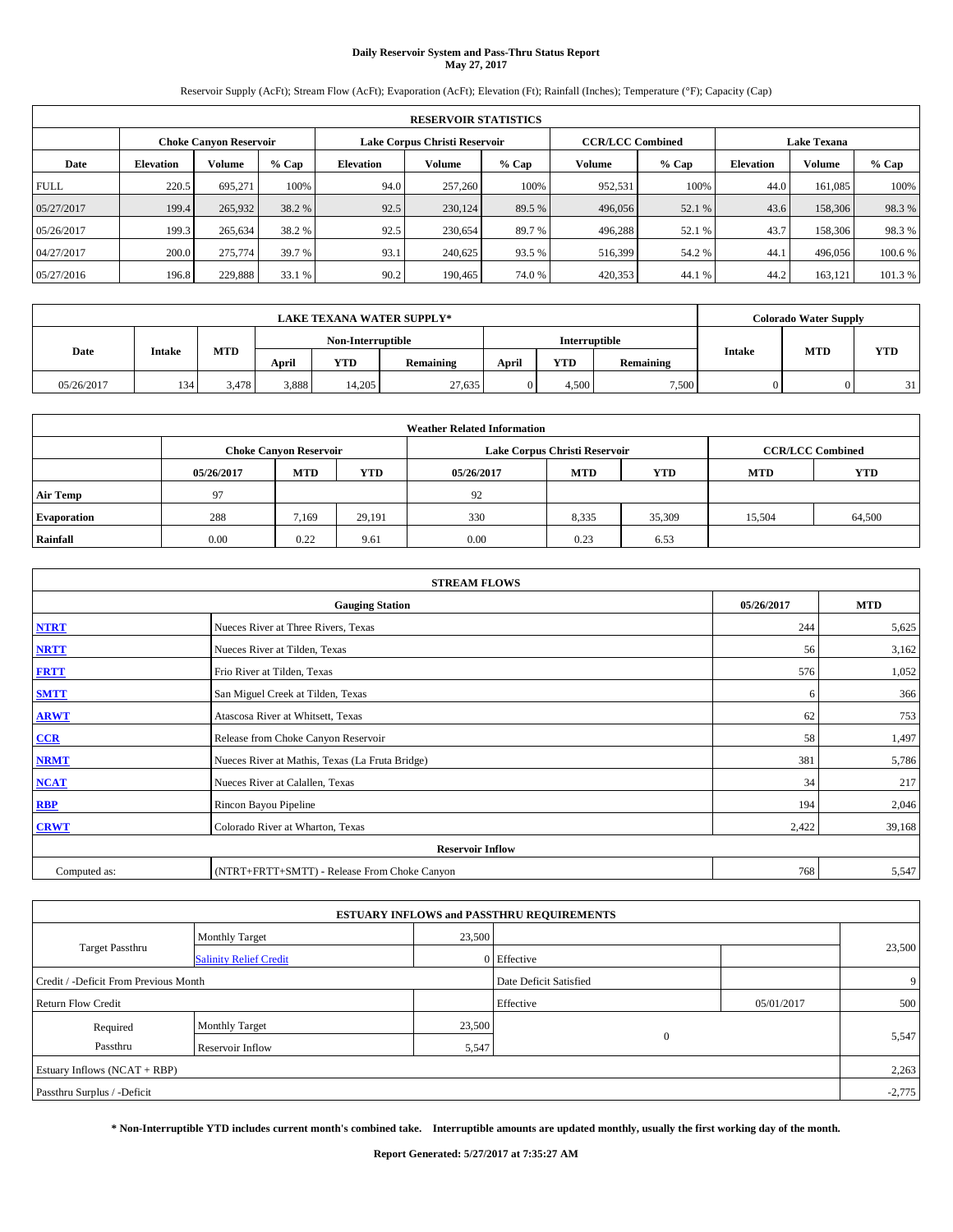# **Daily Reservoir System and Pass-Thru Status Report May 28, 2017**

Reservoir Supply (AcFt); Stream Flow (AcFt); Evaporation (AcFt); Elevation (Ft); Rainfall (Inches); Temperature (°F); Capacity (Cap)

|             | <b>RESERVOIR STATISTICS</b> |                               |         |           |                               |         |                         |         |                  |                    |         |  |
|-------------|-----------------------------|-------------------------------|---------|-----------|-------------------------------|---------|-------------------------|---------|------------------|--------------------|---------|--|
|             |                             | <b>Choke Canyon Reservoir</b> |         |           | Lake Corpus Christi Reservoir |         | <b>CCR/LCC Combined</b> |         |                  | <b>Lake Texana</b> |         |  |
| Date        | <b>Elevation</b>            | Volume                        | $%$ Cap | Elevation | Volume                        | $%$ Cap | Volume                  | $%$ Cap | <b>Elevation</b> | <b>Volume</b>      | % Cap   |  |
| <b>FULL</b> | 220.5                       | 695.271                       | 100%    | 94.0      | 257,260                       | 100%    | 952,531                 | 100%    | 44.0             | 161.085            | 100%    |  |
| 05/28/2017  | 199.4                       | 266,529                       | 38.3 %  | 92.5      | 230,301                       | 89.5 %  | 496,830                 | 52.2 %  | 43.6             | 158,306            | 98.3%   |  |
| 05/27/2017  | 199.4                       | 265,932                       | 38.2 %  | 92.5      | 230.124                       | 89.5 %  | 496,056                 | 52.1 %  | 43.7             | 158,306            | 98.3%   |  |
| 04/28/2017  | 199.9                       | 274,257                       | 39.4 %  | 93.1      | 240,804                       | 93.6 %  | 515,061                 | 54.1 %  | 44.1             | 496,830            | 100.6%  |  |
| 05/28/2016  | 196.8                       | 230,023                       | 33.1 %  | 90.1      | 189,627                       | 73.7 %  | 419,650                 | 44.1 %  | 44.2             | 163,121            | 101.3 % |  |

| <b>LAKE TEXANA WATER SUPPLY*</b> |               |       |       |                   |           |       |               |           |               | <b>Colorado Water Supply</b> |            |
|----------------------------------|---------------|-------|-------|-------------------|-----------|-------|---------------|-----------|---------------|------------------------------|------------|
|                                  |               |       |       | Non-Interruptible |           |       | Interruptible |           |               |                              |            |
| Date                             | <b>Intake</b> | MTD   | April | YTD               | Remaining | April | <b>YTD</b>    | Remaining | <b>Intake</b> | <b>MTD</b>                   | <b>YTD</b> |
| 05/27/2017                       | 134           | 3.612 | 3,888 | 14,339            | 27.501    |       | 4.500         | 7.500     |               |                              | 31         |

| <b>Weather Related Information</b> |            |                               |            |            |                               |                         |        |        |  |
|------------------------------------|------------|-------------------------------|------------|------------|-------------------------------|-------------------------|--------|--------|--|
|                                    |            | <b>Choke Canyon Reservoir</b> |            |            | Lake Corpus Christi Reservoir | <b>CCR/LCC Combined</b> |        |        |  |
|                                    | 05/27/2017 | <b>MTD</b>                    | <b>YTD</b> | 05/27/2017 | <b>MTD</b>                    | <b>YTD</b>              |        |        |  |
| <b>Air Temp</b>                    | 99         |                               |            | 93         |                               |                         |        |        |  |
| <b>Evaporation</b>                 | 340        | 7,509                         | 29,531     | 350        | 8,685                         | 35,659                  | 16,194 | 65,190 |  |
| Rainfall                           | 0.00       | 0.22                          | 9.61       | 0.00       | 0.23                          | 6.53                    |        |        |  |

| <b>STREAM FLOWS</b> |                                                 |            |        |  |  |  |  |  |  |
|---------------------|-------------------------------------------------|------------|--------|--|--|--|--|--|--|
|                     | 05/27/2017                                      | <b>MTD</b> |        |  |  |  |  |  |  |
| <b>NTRT</b>         | Nueces River at Three Rivers, Texas             | 166        | 5,792  |  |  |  |  |  |  |
| <b>NRTT</b>         | Nueces River at Tilden, Texas                   | 47         | 3,210  |  |  |  |  |  |  |
| <b>FRTT</b>         | Frio River at Tilden, Texas                     | 399        | 1,451  |  |  |  |  |  |  |
| <b>SMTT</b>         | San Miguel Creek at Tilden, Texas               | 3          | 369    |  |  |  |  |  |  |
| <b>ARWT</b>         | Atascosa River at Whitsett, Texas               | 38         | 791    |  |  |  |  |  |  |
| $CCR$               | Release from Choke Canyon Reservoir             | 58         | 1,554  |  |  |  |  |  |  |
| <b>NRMT</b>         | Nueces River at Mathis, Texas (La Fruta Bridge) | 405        | 6,191  |  |  |  |  |  |  |
| <b>NCAT</b>         | Nueces River at Calallen, Texas                 | 75         | 293    |  |  |  |  |  |  |
| <b>RBP</b>          | Rincon Bayou Pipeline                           | 191        | 2,237  |  |  |  |  |  |  |
| <b>CRWT</b>         | Colorado River at Wharton, Texas                | 2,084      | 41,252 |  |  |  |  |  |  |
|                     |                                                 |            |        |  |  |  |  |  |  |
| Computed as:        | 510                                             | 6,057      |        |  |  |  |  |  |  |

|                                       |                               |        | <b>ESTUARY INFLOWS and PASSTHRU REQUIREMENTS</b> |            |        |  |  |  |
|---------------------------------------|-------------------------------|--------|--------------------------------------------------|------------|--------|--|--|--|
|                                       | <b>Monthly Target</b>         | 23,500 |                                                  |            |        |  |  |  |
| Target Passthru                       | <b>Salinity Relief Credit</b> |        | 0 Effective                                      |            | 23,500 |  |  |  |
| Credit / -Deficit From Previous Month |                               |        | Date Deficit Satisfied                           |            | 9      |  |  |  |
| <b>Return Flow Credit</b>             |                               |        | Effective                                        | 05/01/2017 | 500    |  |  |  |
| Required                              | Monthly Target                | 23,500 |                                                  |            |        |  |  |  |
| Passthru                              | <b>Reservoir Inflow</b>       | 6,057  | $\Omega$                                         |            | 6,057  |  |  |  |
| Estuary Inflows (NCAT + RBP)          |                               |        |                                                  |            |        |  |  |  |
| Passthru Surplus / -Deficit           |                               |        |                                                  |            |        |  |  |  |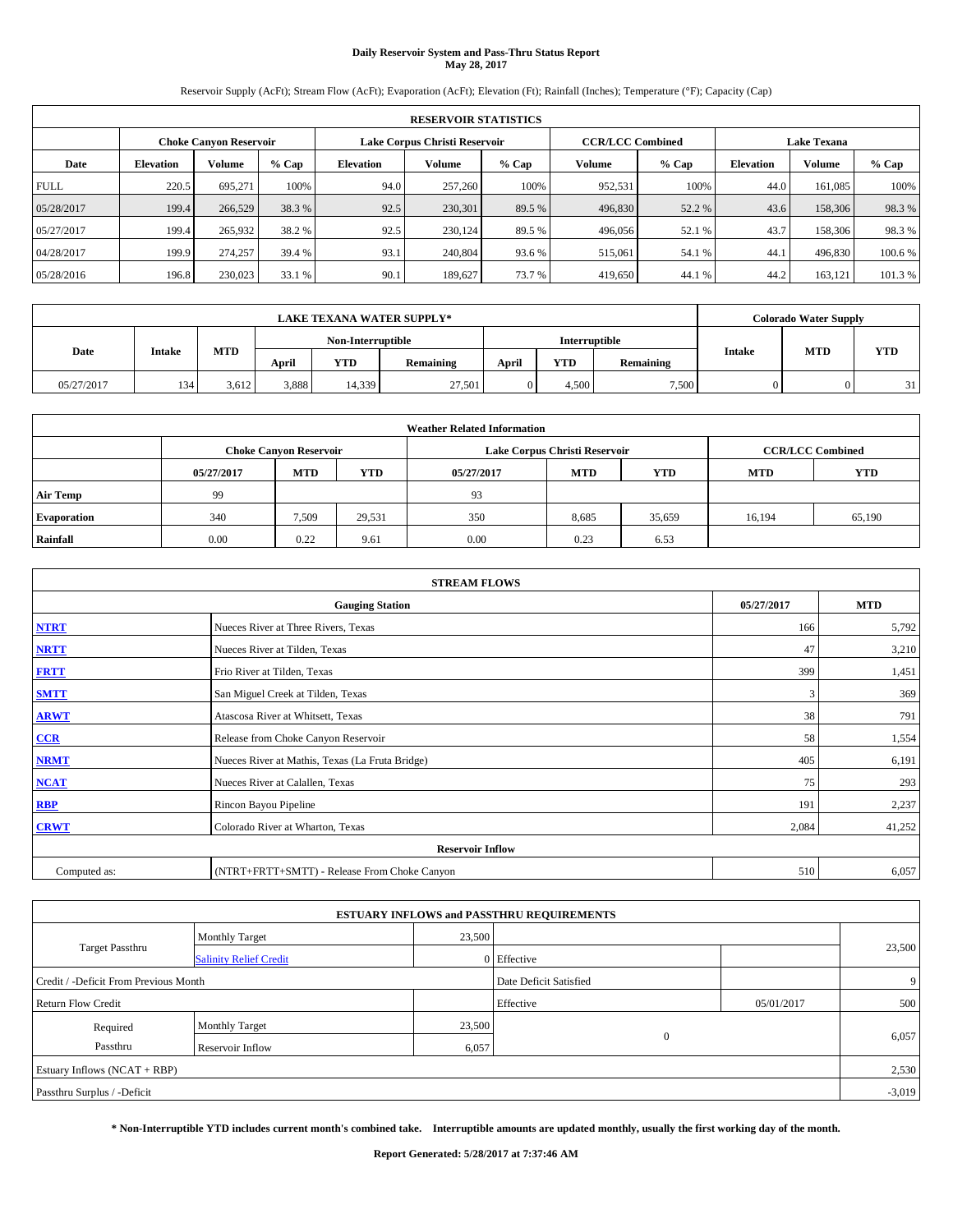# **Daily Reservoir System and Pass-Thru Status Report May 29, 2017**

Reservoir Supply (AcFt); Stream Flow (AcFt); Evaporation (AcFt); Elevation (Ft); Rainfall (Inches); Temperature (°F); Capacity (Cap)

|             | <b>RESERVOIR STATISTICS</b> |                               |         |           |                               |         |                         |         |                  |                    |         |
|-------------|-----------------------------|-------------------------------|---------|-----------|-------------------------------|---------|-------------------------|---------|------------------|--------------------|---------|
|             |                             | <b>Choke Canyon Reservoir</b> |         |           | Lake Corpus Christi Reservoir |         | <b>CCR/LCC Combined</b> |         |                  | <b>Lake Texana</b> |         |
| Date        | <b>Elevation</b>            | Volume                        | $%$ Cap | Elevation | Volume                        | $%$ Cap | Volume                  | $%$ Cap | <b>Elevation</b> | <b>Volume</b>      | % Cap   |
| <b>FULL</b> | 220.5                       | 695.271                       | 100%    | 94.0      | 257,260                       | 100%    | 952,531                 | 100%    | 44.0             | 161.085            | 100%    |
| 05/29/2017  | 199.4                       | 266.231                       | 38.3 %  | 92.5      | 231,186                       | 89.9 %  | 497,417                 | 52.2 %  | 43.6             | 158,306            | 98.3%   |
| 05/28/2017  | 199.4                       | 266,529                       | 38.3 %  | 92.5      | 230,301                       | 89.5 %  | 496,830                 | 52.2 %  | 43.7             | 158,306            | 98.3%   |
| 04/29/2017  | 199.9                       | 273,336                       | 39.3 %  | 93.0      | 238,657                       | 92.8%   | 511,993                 | 53.8%   | 44.0             | 497,417            | 100.0%  |
| 05/29/2016  | 196.9                       | 230,701                       | 33.2 %  | 90.2      | 189,794                       | 73.8%   | 420,495                 | 44.1 %  | 44.2             | 163,121            | 101.3 % |

| <b>LAKE TEXANA WATER SUPPLY*</b> |               |            |       |                   |           |       |               |           |               | <b>Colorado Water Supply</b> |            |
|----------------------------------|---------------|------------|-------|-------------------|-----------|-------|---------------|-----------|---------------|------------------------------|------------|
|                                  |               |            |       | Non-Interruptible |           |       | Interruptible |           |               |                              |            |
| Date                             | <b>Intake</b> | <b>MTD</b> | April | YTD               | Remaining | April | <b>YTD</b>    | Remaining | <b>Intake</b> | <b>MTD</b>                   | <b>YTD</b> |
| 05/28/2017                       | 134           | 3.745      | 3,888 | 14.473            | 27,367    |       | 4.500         | 7.500     |               |                              | 31         |

| <b>Weather Related Information</b> |            |                               |            |            |                                        |                         |        |        |  |
|------------------------------------|------------|-------------------------------|------------|------------|----------------------------------------|-------------------------|--------|--------|--|
|                                    |            | <b>Choke Canyon Reservoir</b> |            |            | Lake Corpus Christi Reservoir          | <b>CCR/LCC Combined</b> |        |        |  |
|                                    | 05/28/2017 | <b>MTD</b>                    | <b>YTD</b> | 05/28/2017 | <b>MTD</b><br><b>YTD</b><br><b>MTD</b> |                         |        |        |  |
| <b>Air Temp</b>                    | 96         |                               |            | 92         |                                        |                         |        |        |  |
| <b>Evaporation</b>                 | 323        | 7,832                         | 29,854     | 31         | 8,716                                  | 35,690                  | 16,548 | 65,544 |  |
| Rainfall                           | 0.27       | 0.49                          | 9.88       | 0.32       | 0.55                                   | 6.85                    |        |        |  |

| <b>STREAM FLOWS</b> |                                                 |            |        |  |  |  |  |  |  |
|---------------------|-------------------------------------------------|------------|--------|--|--|--|--|--|--|
|                     | 05/28/2017                                      | <b>MTD</b> |        |  |  |  |  |  |  |
| <b>NTRT</b>         | Nueces River at Three Rivers, Texas             | 132        | 5,924  |  |  |  |  |  |  |
| <b>NRTT</b>         | Nueces River at Tilden, Texas                   | 43         | 3,253  |  |  |  |  |  |  |
| <b>FRTT</b>         | Frio River at Tilden, Texas                     | 268        | 1,719  |  |  |  |  |  |  |
| <b>SMTT</b>         | San Miguel Creek at Tilden, Texas               |            | 370    |  |  |  |  |  |  |
| <b>ARWT</b>         | Atascosa River at Whitsett, Texas               | 28         | 819    |  |  |  |  |  |  |
| $CCR$               | Release from Choke Canyon Reservoir             | 58         | 1,612  |  |  |  |  |  |  |
| <b>NRMT</b>         | Nueces River at Mathis, Texas (La Fruta Bridge) | 582        | 6,773  |  |  |  |  |  |  |
| <b>NCAT</b>         | Nueces River at Calallen, Texas                 | 115        | 408    |  |  |  |  |  |  |
| <b>RBP</b>          | Rincon Bayou Pipeline                           | 200        | 2,438  |  |  |  |  |  |  |
| <b>CRWT</b>         | Colorado River at Wharton, Texas                | 2,104      | 43,356 |  |  |  |  |  |  |
|                     |                                                 |            |        |  |  |  |  |  |  |
| Computed as:        | 343                                             | 6,401      |        |  |  |  |  |  |  |

| <b>ESTUARY INFLOWS and PASSTHRU REQUIREMENTS</b> |                               |        |                        |            |          |  |  |  |  |  |
|--------------------------------------------------|-------------------------------|--------|------------------------|------------|----------|--|--|--|--|--|
|                                                  | <b>Monthly Target</b>         | 23,500 |                        |            |          |  |  |  |  |  |
| Target Passthru                                  | <b>Salinity Relief Credit</b> |        | 0 Effective            |            | 23,500   |  |  |  |  |  |
| Credit / -Deficit From Previous Month            |                               |        | Date Deficit Satisfied |            | 9        |  |  |  |  |  |
| <b>Return Flow Credit</b>                        |                               |        | Effective              | 05/01/2017 | 500      |  |  |  |  |  |
| Required                                         | Monthly Target                | 23,500 |                        |            |          |  |  |  |  |  |
| Passthru                                         | <b>Reservoir Inflow</b>       | 6,401  | $\Omega$               |            | 6,401    |  |  |  |  |  |
| Estuary Inflows (NCAT + RBP)                     |                               |        |                        |            |          |  |  |  |  |  |
| Passthru Surplus / -Deficit                      |                               |        |                        |            | $-3,047$ |  |  |  |  |  |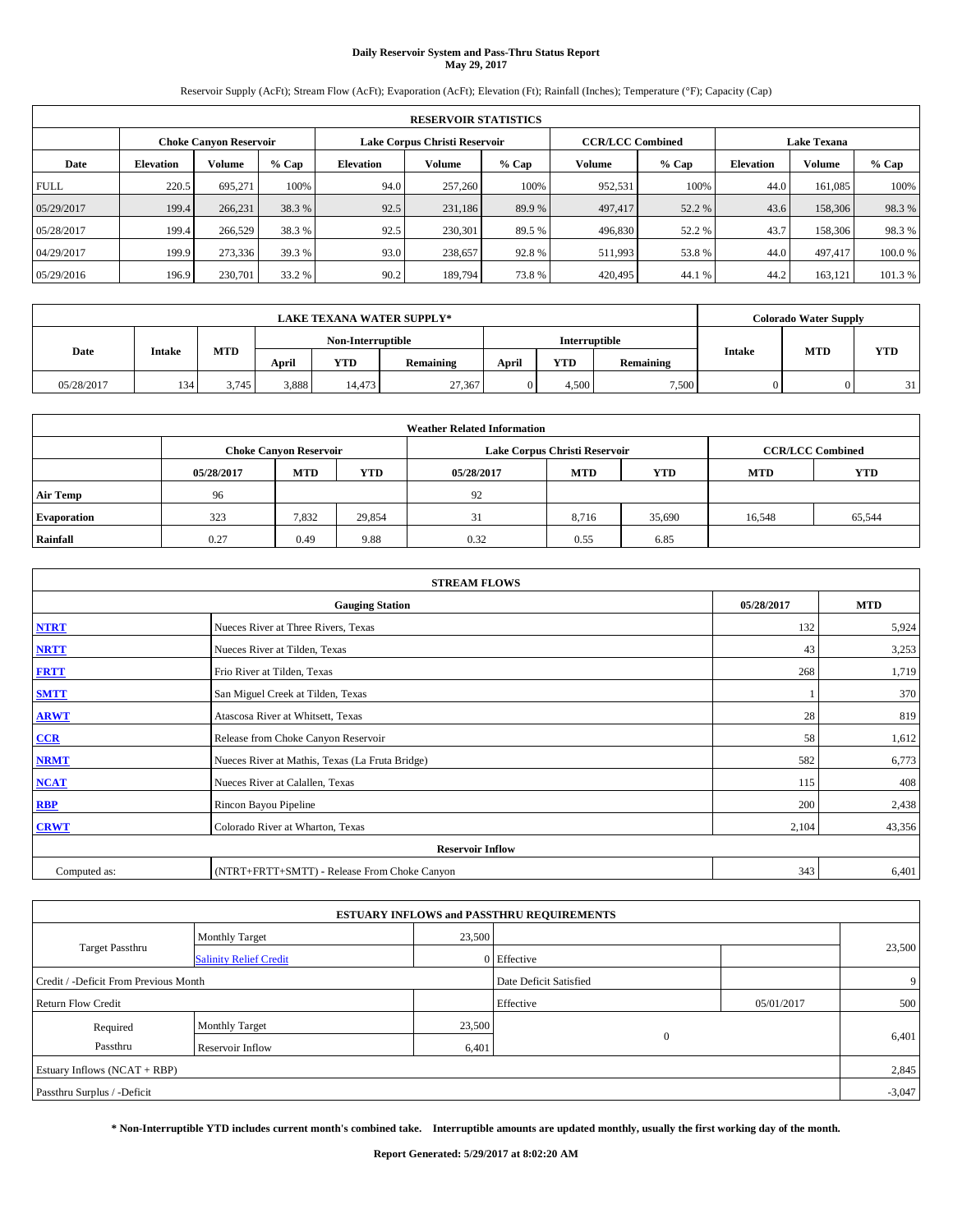# **Daily Reservoir System and Pass-Thru Status Report May 30, 2017**

Reservoir Supply (AcFt); Stream Flow (AcFt); Evaporation (AcFt); Elevation (Ft); Rainfall (Inches); Temperature (°F); Capacity (Cap)

|             | <b>RESERVOIR STATISTICS</b> |                               |         |                  |                               |         |                         |         |                  |                    |         |  |
|-------------|-----------------------------|-------------------------------|---------|------------------|-------------------------------|---------|-------------------------|---------|------------------|--------------------|---------|--|
|             |                             | <b>Choke Canyon Reservoir</b> |         |                  | Lake Corpus Christi Reservoir |         | <b>CCR/LCC Combined</b> |         |                  | <b>Lake Texana</b> |         |  |
| Date        | <b>Elevation</b>            | Volume                        | $%$ Cap | <b>Elevation</b> | Volume                        | $%$ Cap | Volume                  | $%$ Cap | <b>Elevation</b> | <b>Volume</b>      | % Cap   |  |
| <b>FULL</b> | 220.5                       | 695.271                       | 100%    | 94.0             | 257,260                       | 100%    | 952,531                 | 100%    | 44.0             | 161.085            | 100%    |  |
| 05/30/2017  | 199.5                       | 267,893                       | 38.5 %  | 92.4             | 228,533                       | 88.8%   | 496,426                 | 52.1 %  | 43.6             | 158,306            | 98.3%   |  |
| 05/29/2017  | 199.4                       | 266,231                       | 38.3 %  | 92.5             | 231.186                       | 89.9%   | 497,417                 | 52.2 %  | 43.7             | 158,306            | 98.3%   |  |
| 04/30/2017  | 199.9                       | 273.951                       | 39.4 %  | 93.1             | 241,700                       | 94.0%   | 515,651                 | 54.1 %  | 44.0             | 496,426            | 100.0%  |  |
| 05/30/2016  | 196.9                       | 231,639                       | 33.3 %  | 90.1             | 189.292                       | 73.6 %  | 420,931                 | 44.2%   | 44.2             | 163.121            | 101.3 % |  |

|            |               | <b>LAKE TEXANA WATER SUPPLY*</b> |       |                   |           |       |               |           | <b>Colorado Water Supply</b> |            |            |
|------------|---------------|----------------------------------|-------|-------------------|-----------|-------|---------------|-----------|------------------------------|------------|------------|
|            |               |                                  |       | Non-Interruptible |           |       | Interruptible |           |                              | <b>MTD</b> |            |
| Date       | <b>Intake</b> | <b>MTD</b>                       | April | YTD               | Remaining | April | <b>YTD</b>    | Remaining | <b>Intake</b>                |            | <b>YTD</b> |
| 05/29/2017 | 134           | 3.880                            | 3,888 | 14.607            | 27,233    |       | 4.500         | 7.500     |                              |            | 31         |

| <b>Weather Related Information</b> |            |                               |            |            |                               |                         |            |            |  |  |
|------------------------------------|------------|-------------------------------|------------|------------|-------------------------------|-------------------------|------------|------------|--|--|
|                                    |            | <b>Choke Canyon Reservoir</b> |            |            | Lake Corpus Christi Reservoir | <b>CCR/LCC Combined</b> |            |            |  |  |
|                                    | 05/29/2017 | <b>MTD</b>                    | <b>YTD</b> | 05/29/2017 | <b>MTD</b>                    | <b>YTD</b>              | <b>MTD</b> | <b>YTD</b> |  |  |
| <b>Air Temp</b>                    | 87         |                               |            | 86         |                               |                         |            |            |  |  |
| <b>Evaporation</b>                 | 184        | 8,016                         | 30,038     | 391        | 9,107                         | 36,081                  | 17.123     | 66,119     |  |  |
| Rainfall                           | 0.06       | 0.55                          | 9.94       | 0.11       | 0.66                          | 6.96                    |            |            |  |  |

| <b>STREAM FLOWS</b> |                                                 |            |            |  |  |  |  |  |  |
|---------------------|-------------------------------------------------|------------|------------|--|--|--|--|--|--|
|                     | <b>Gauging Station</b>                          | 05/29/2017 | <b>MTD</b> |  |  |  |  |  |  |
| <b>NTRT</b>         | Nueces River at Three Rivers, Texas             | 122        | 6,046      |  |  |  |  |  |  |
| <b>NRTT</b>         | Nueces River at Tilden, Texas                   | 47         | 3,300      |  |  |  |  |  |  |
| <b>FRTT</b>         | Frio River at Tilden, Texas                     | 170        | 1,889      |  |  |  |  |  |  |
| <b>SMTT</b>         | San Miguel Creek at Tilden, Texas               | $\bf{0}$   | 371        |  |  |  |  |  |  |
| <b>ARWT</b>         | Atascosa River at Whitsett, Texas               | 25         | 844        |  |  |  |  |  |  |
| $CCR$               | Release from Choke Canyon Reservoir             | 58         | 1,669      |  |  |  |  |  |  |
| <b>NRMT</b>         | Nueces River at Mathis, Texas (La Fruta Bridge) | 758        | 7,531      |  |  |  |  |  |  |
| <b>NCAT</b>         | Nueces River at Calallen, Texas                 | 506        | 914        |  |  |  |  |  |  |
| RBP                 | Rincon Bayou Pipeline                           | 192        | 2,630      |  |  |  |  |  |  |
| <b>CRWT</b>         | Colorado River at Wharton, Texas                | 2,342      | 45,699     |  |  |  |  |  |  |
|                     | <b>Reservoir Inflow</b>                         |            |            |  |  |  |  |  |  |
| Computed as:        | (NTRT+FRTT+SMTT) - Release From Choke Canyon    | 235        | 6,636      |  |  |  |  |  |  |

| <b>ESTUARY INFLOWS and PASSTHRU REQUIREMENTS</b> |                               |        |                        |            |                |  |  |  |  |  |
|--------------------------------------------------|-------------------------------|--------|------------------------|------------|----------------|--|--|--|--|--|
|                                                  | <b>Monthly Target</b>         | 23,500 |                        |            |                |  |  |  |  |  |
| Target Passthru                                  | <b>Salinity Relief Credit</b> |        | 0 Effective            |            | 23,500         |  |  |  |  |  |
| Credit / -Deficit From Previous Month            |                               |        | Date Deficit Satisfied |            | 9 <sup>1</sup> |  |  |  |  |  |
| <b>Return Flow Credit</b>                        |                               |        | Effective              | 05/01/2017 | 500            |  |  |  |  |  |
| Required                                         | Monthly Target                | 23,500 |                        |            |                |  |  |  |  |  |
| Passthru                                         | <b>Reservoir Inflow</b>       | 6,636  | $\Omega$               |            | 6,636          |  |  |  |  |  |
| Estuary Inflows (NCAT + RBP)                     |                               |        |                        |            |                |  |  |  |  |  |
| Passthru Surplus / -Deficit                      |                               |        |                        |            | $-2,584$       |  |  |  |  |  |